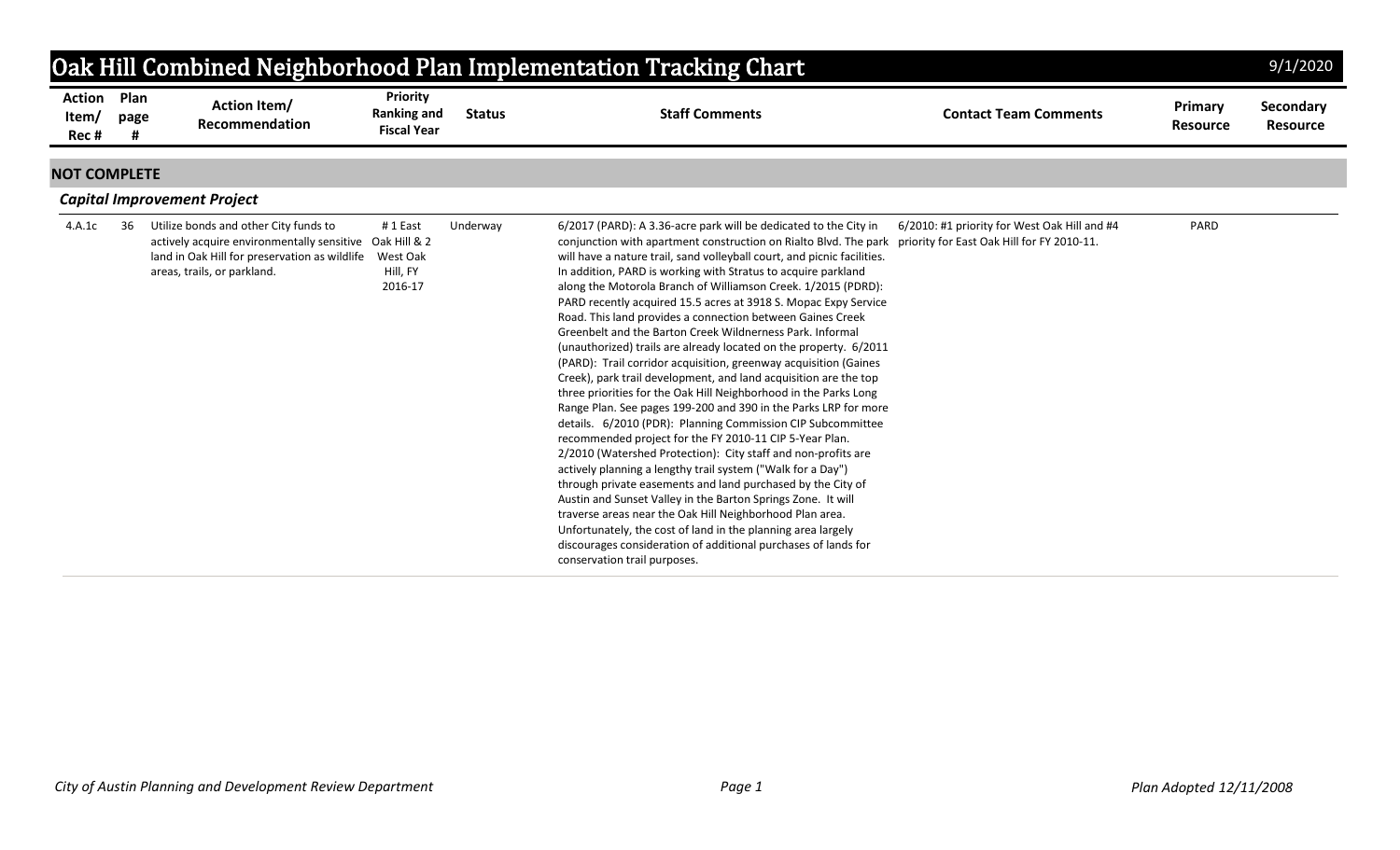|                                 |              |                                                                                                                                                                                                                                      |                                                            |                           | Oak Hill Combined Neighborhood Plan Implementation Tracking Chart                                                                                                                                                                                                                                                                                                                                                                                                                                                                                                                                                                                                                                                                                                                                                                                                                                                                                                   |                              |                                   | 9/1/2020                               |
|---------------------------------|--------------|--------------------------------------------------------------------------------------------------------------------------------------------------------------------------------------------------------------------------------------|------------------------------------------------------------|---------------------------|---------------------------------------------------------------------------------------------------------------------------------------------------------------------------------------------------------------------------------------------------------------------------------------------------------------------------------------------------------------------------------------------------------------------------------------------------------------------------------------------------------------------------------------------------------------------------------------------------------------------------------------------------------------------------------------------------------------------------------------------------------------------------------------------------------------------------------------------------------------------------------------------------------------------------------------------------------------------|------------------------------|-----------------------------------|----------------------------------------|
| <b>Action</b><br>Item/<br>Rec # | Plan<br>page | <b>Action Item/</b><br>Recommendation                                                                                                                                                                                                | Priority<br><b>Ranking and</b><br><b>Fiscal Year</b>       | <b>Status</b>             | <b>Staff Comments</b>                                                                                                                                                                                                                                                                                                                                                                                                                                                                                                                                                                                                                                                                                                                                                                                                                                                                                                                                               | <b>Contact Team Comments</b> | <b>Primary</b><br><b>Resource</b> | <b>Secondary</b><br>Resource           |
| 4.B.1d                          | 37           | Support trail connectivity in Oak Hill to<br>achieve wildlife preservation goals and<br>water quality goals. Trails can preserve<br>open space and reduce car trips by<br>providing alternate methods for travel<br>within Oak Hill. | #1 West<br>Oak Hill & 2<br>East Oak<br>Hill, FY<br>2016-17 | <b>Planned Project</b>    | 11/2016 Draft preliminary engineering report complete. 10/2015<br>(PWD): The Consultant for the YBC Trail plans to submit the<br>Draft Prelminary Engineering Report on November 6th. The next<br>Public Outreach meeting is expected in January 2016. 9/2014<br>(WPD) is completely supportive of creek buffer protection and<br>greenbelt connectivity. WPD goals also support multiple and<br>public uses in waterways and drainage facilities (such as riparian<br>greenbelts) which include trails. Trail connections require the<br>support of the affected property owners (condemnation is not<br>used to acquire the land). 8/2014 (PDRD): The Public Works<br>Dep't is preparing to issue a contract for preliminary engineering<br>of the YBC (Y to Barton Creek) Trail. This 5-mile trail would<br>service several major employers (AMD, Freescale), schools (St.<br>Andrews, ACC Pinnacle Campus) and residences and would be<br>funded by 2012 bonds. |                              | <b>Public Works</b>               |                                        |
| 7.A.1a                          | 100          | Stakeholders expressed the need for a<br>center turn lane on State Highway 71 from<br>Scenic Brook to Silvermine for vehicular<br>traffic to access the neighborhoods south<br>of State Highway 71.                                  | # Not<br>Ranked                                            | <b>Partially Complete</b> | 01/2019 (PAZ) : The environmental review phase is complete on<br>the Oak Hill Parkway project. 5/2015 (PZD): The Oak Hill Parkway<br>Project currently proposes a center median instead of a center<br>turn lane. This project is in the environmental review phase.<br>8/2014 (PDRD): There is a center turn lane for a portion of this<br>segment.                                                                                                                                                                                                                                                                                                                                                                                                                                                                                                                                                                                                                |                              | <b>TxDOT</b>                      |                                        |
| 7.A.1b<br>(B1)                  | 100          | Provide safe, continuous bicycle lanes<br>separated from vehicular traffic along U.S.<br>Highway 290 to the "Y."                                                                                                                     | #5 West<br>Oak Hill, FY<br>2016-17                         | <b>Partially Complete</b> | 01/2019 (PAZ) : The environmental review phase is complete on<br>the Oak Hill Parkway project. 11/2015 (PAZ): Short segments of<br>bike lanes were striped near the intersections at FM 1826,<br>Convict Hill Road, and the ACC Pinnacle Campus driveway.<br>1/2015 (PDRD): A shared use path is proposed as part of the Oak<br>Hill Parkway project. 4/2014 (PDRD): TXDOT will attempt to<br>narrow the main lanes and stripe a shoulder along US 290 west<br>of FM 1826 and east of Old Bee Caves Road.                                                                                                                                                                                                                                                                                                                                                                                                                                                           |                              | <b>TxDOT</b>                      | Austin<br>Transportation<br>Department |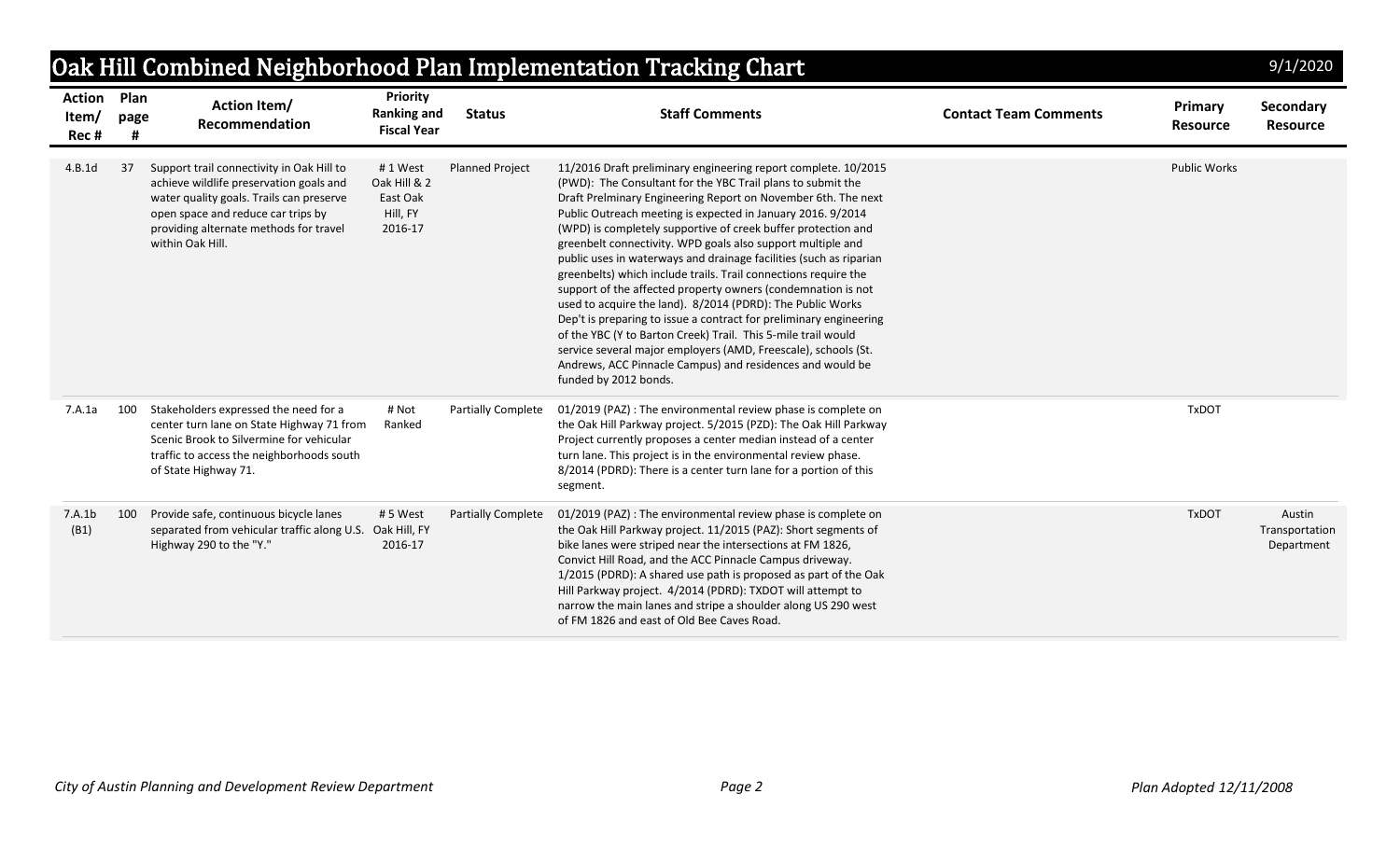|                                     |           |                                                                                                                                      |                                                             |                        | Oak Hill Combined Neighborhood Plan Implementation Tracking Chart                                                                                                                                                                                                                                                                                                                                                                                                                                                                          |                              |                            | 9/1/2020                               |
|-------------------------------------|-----------|--------------------------------------------------------------------------------------------------------------------------------------|-------------------------------------------------------------|------------------------|--------------------------------------------------------------------------------------------------------------------------------------------------------------------------------------------------------------------------------------------------------------------------------------------------------------------------------------------------------------------------------------------------------------------------------------------------------------------------------------------------------------------------------------------|------------------------------|----------------------------|----------------------------------------|
| <b>Action Plan</b><br>Item/<br>Rec# | page<br>Ħ | <b>Action Item/</b><br>Recommendation                                                                                                | <b>Priority</b><br><b>Ranking and</b><br><b>Fiscal Year</b> | <b>Status</b>          | <b>Staff Comments</b>                                                                                                                                                                                                                                                                                                                                                                                                                                                                                                                      | <b>Contact Team Comments</b> | Primary<br><b>Resource</b> | Secondary<br><b>Resource</b>           |
| 7.A.1b<br>(S1)                      | 100       | Provide safe, continuous sidewalks<br>separated from vehicular traffic along U.S.<br>Highway 290 to the "Y."                         | #4 East<br>Oak Hill, FY<br>2016-17                          | Partially Complete     | 01/2019 (PAZ) : The environmental review phase is complete on<br>the Oak Hill Parkway project. 11/2015 (PAZ): The interim<br>improvements are complete. 1/2015 (PDRD): New sidewalks and<br>a shared use path are proposed as part of the Oak Hill Parkway<br>project. 6/2014 (PDRD): Interim intersection improvements are<br>under construction, including sidewalks on the north side of US<br>290 at William Cannon and on the north and south sides of US<br>290 at SH 71.                                                            |                              | <b>TxDOT</b>               | <b>Public Works</b>                    |
| 7.A.1c<br>(C1)                      | 100       | Provide safe crosswalks (as overpasses or<br>underpasses where possible) where U.S.<br>Highway 290 intersects Monterey Oaks<br>Blvd. | # Not<br>Ranked                                             | <b>Planned Project</b> | 01/2019 (PAZ) : The environmental review phase is complete on<br>the Oak Hill Parkway project. 5/2015 (PZD): An enhanced bicycle<br>and pedestrian connection is proposed at this location as part of<br>the Oak Hill Parkway project. This project is in the environmental<br>review phase. 11/2013 (ATD): TxDOT in the process of revising<br>this section of HWY 290 west. No changes are recommended at<br>this time.                                                                                                                  |                              | <b>TxDOT</b>               | Austin<br>Transportation<br>Department |
| 7.A.1c<br>(C2)                      | 100       | Provide safe crosswalks (as overpasses or<br>underpasses where possible) where U.S.<br>Highway 290 intersects Westcreek Drive.       | # Not<br>Ranked                                             | Not Yet Initiated      | 01/2019 (PAZ) : The environmental review phase is complete on<br>the Oak Hill Parkway project. 5/2015 (PZD): The Oak Hill Parkway<br>project does not include any improvements to this crossing at<br>this time. This project is in the environmental review phase.<br>9/2014 (PDRD): The interim improvements to US 290 do not<br>extend as far east as Westcreek. 11/2013 (ATD): TxDOT in the<br>process of revising this section of HWY 290 west. No changes are<br>recommended at this time.                                           |                              | <b>TxDOT</b>               | Austin<br>Transportation<br>Department |
| 7.A.1c<br>(C3)                      | 100       | Provide safe crosswalks (as overpasses or<br>underpasses where possible) where U.S.<br>Highway 290 intersects Patton Ranch<br>Road.  | # Not<br>Ranked                                             | <b>Planned Project</b> | 01/2019 (PAZ) : The environmental review phase is complete on<br>the Oak Hill Parkway project. 5/2015 (PZD): An enhanced, grade-<br>separated shared use path crossing is proposed at this location as<br>part of the Oak Hill Parkway project. This project is in the<br>environmental review phase. 9/2014 (PDRD): The interim<br>improvements to US 290 do not include crosswalks at this<br>intersection. 11/2013 (ATD): TxDOT in the process of revising<br>this section of HWY 290 west. No changes are recommended at<br>this time. |                              | <b>TxDOT</b>               | Austin<br>Transportation<br>Department |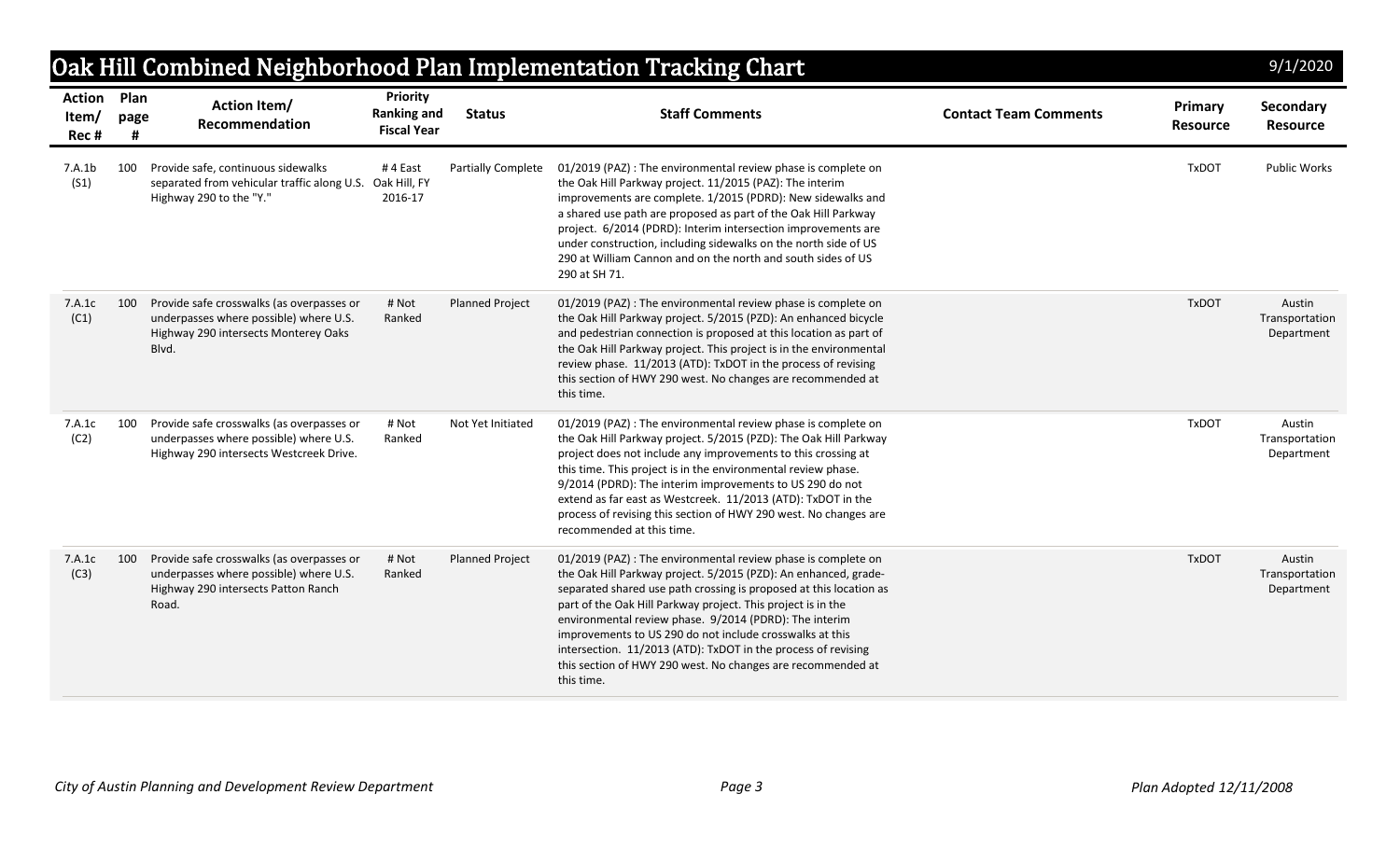|                                |              |                                                                                                                                                                                                                                                                                                                                                                                                                                                       |                                                      |                           | Oak Hill Combined Neighborhood Plan Implementation Tracking Chart                                                                                                                                                                                                                                                                                                                                                                                                                                                                                                                                                                                                                                                                  |                                                            |                                        | 9/1/2020                     |
|--------------------------------|--------------|-------------------------------------------------------------------------------------------------------------------------------------------------------------------------------------------------------------------------------------------------------------------------------------------------------------------------------------------------------------------------------------------------------------------------------------------------------|------------------------------------------------------|---------------------------|------------------------------------------------------------------------------------------------------------------------------------------------------------------------------------------------------------------------------------------------------------------------------------------------------------------------------------------------------------------------------------------------------------------------------------------------------------------------------------------------------------------------------------------------------------------------------------------------------------------------------------------------------------------------------------------------------------------------------------|------------------------------------------------------------|----------------------------------------|------------------------------|
| <b>Action</b><br>Item/<br>Rec# | Plan<br>page | <b>Action Item/</b><br><b>Recommendation</b>                                                                                                                                                                                                                                                                                                                                                                                                          | Priority<br><b>Ranking and</b><br><b>Fiscal Year</b> | <b>Status</b>             | <b>Staff Comments</b>                                                                                                                                                                                                                                                                                                                                                                                                                                                                                                                                                                                                                                                                                                              | <b>Contact Team Comments</b>                               | Primary<br><b>Resource</b>             | Secondary<br><b>Resource</b> |
| 7.A.1d                         | 100          | Improve the commuter bike routes along<br>Loop 1. (B2) B2: Loop1 from US 290 to<br>Convict Hill Road                                                                                                                                                                                                                                                                                                                                                  | # Not<br>Ranked                                      | <b>Planned Project</b>    | 5/2015 (PZD): The preliminary concept for the Mopac South<br>Improvement Project, which is in the environmental study phase,<br>includes a shared use path on the east side of Mopac from<br>Convict Hill Road to the existing sidewalk at Tuscan Terrace. In<br>addition, the proposed The Violet Crown Trail will address this<br>need. The design for the segment from Arbor Trails to Dick<br>Nichols Park is almost complete, and the northern segment from<br>Home Depot Blvd. to Arbor Trails is in design. 8/2014 (PDRD):<br>The Bicycle Plan recommends a wide shoulder in this location.                                                                                                                                 |                                                            | Austin<br>Transportation<br>Department |                              |
| 7.A.1e                         | 100          | Provide separated bike lanes along<br>Southwest Parkway. (B3)                                                                                                                                                                                                                                                                                                                                                                                         | # Not<br>Ranked                                      | <b>Partially Complete</b> | 2/2015 (PDRD): The bike lane from Barton Creek Blvd. to William<br>Cannon was improved in August 2014. 1/2014 (PDRD): Public<br>Works is preparing to issue a Request for Qualifications for<br>design of a 5-mile Urban Trail from the Y at Oak Hill to Barton<br>Creek. It would run along the north side of Southwest Parkway<br>from Mopac to Gaines Creek Neighborhood Park and then cross<br>Southwest Parkway. 3/2010 (Public Works): SW Parkway is<br>Route 66 of the City Bike Plan, the majority of the route is<br>already in place (plan calls for wide shoulder and wide shoulder<br>exists), except for the section between 290 and Republic or<br>Texas, there is a 3 foot shoulder and a bike lane is recommended. | 6/2010: #10 priority for West Oak Hill for FY 2010-<br>11. | Austin<br>Transportation<br>Department |                              |
| 7.A.1f                         | 100          | Some community members want to see<br>Thomas Springs Road widened to safely<br>accommodate higher vehicular traffic.<br>However, some stakeholders do not<br>support widening this road in order to<br>protect the quality of life of residents in<br>communities surrounding Thomas Springs<br>Road. Also, some community members<br>want pedestrian traffic to be adequately<br>addressed along the roadway before<br>widening Thomas Springs Road. | # Not<br>Ranked                                      | Not Yet Initiated         | 8/2014 (PDRD): This roadway is not currently in the City's full<br>purpose jursidiction, so the City is not likely to provide any<br>funding for road improvements. Unknown date: Road Project is<br>listed in the CAMPO Mobility 2030 Plan which is Travis County's<br>long range transportation plan. Currently, there are no plans to<br>upgrade this section of road.                                                                                                                                                                                                                                                                                                                                                          |                                                            | Austin<br>Transportation<br>Department |                              |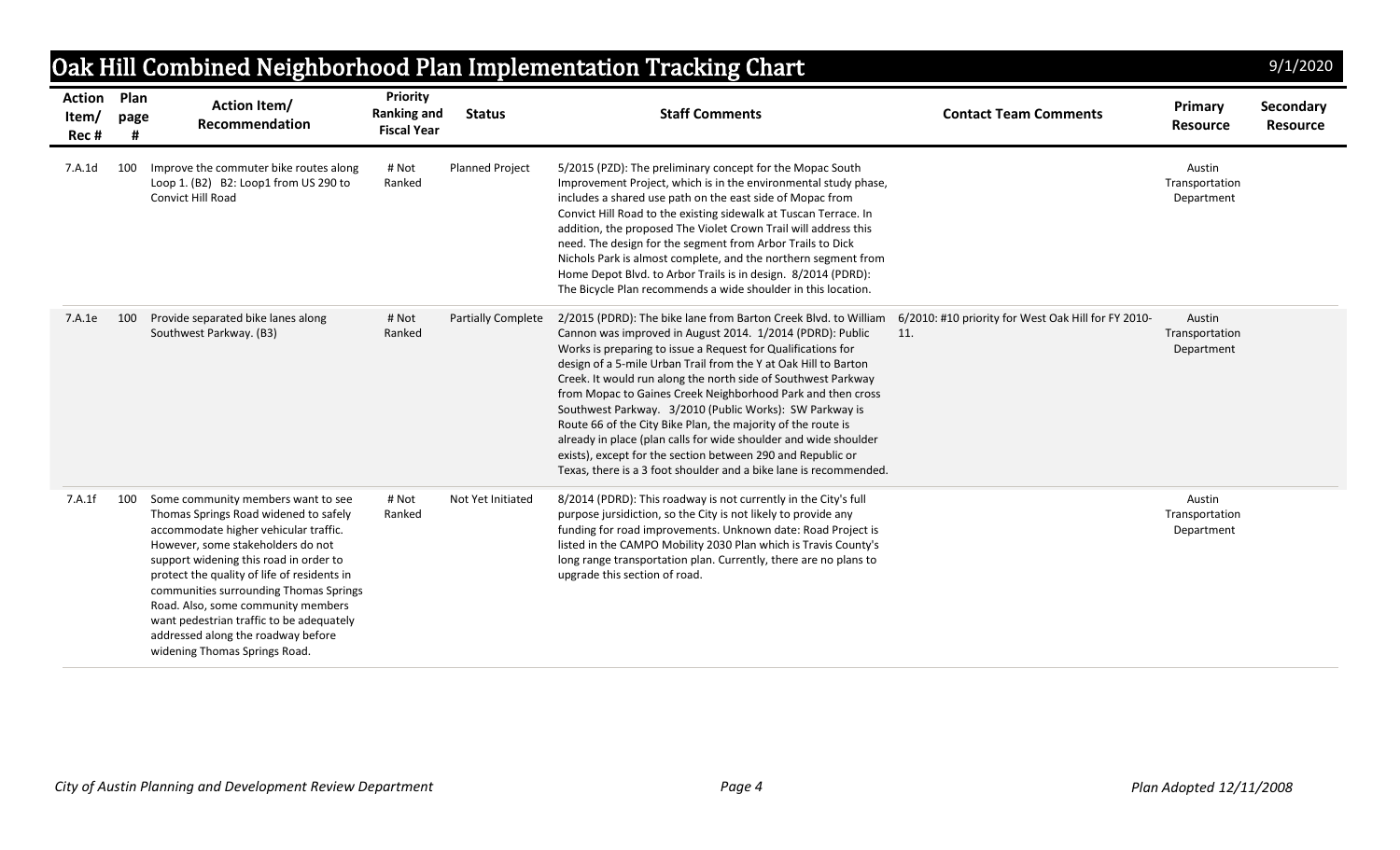|                                      |      |                                                                                                                                                                                                                                                                                                                                                                                         |                                                             |                    | Oak Hill Combined Neighborhood Plan Implementation Tracking Chart                                                                                                                                                                                                                                                                                                                                                |                                                                                                                                                                                                                                                                                                                                                                                                                                                                                                                                                                                                                                                                                                                                        |                            | 9/1/2020                               |
|--------------------------------------|------|-----------------------------------------------------------------------------------------------------------------------------------------------------------------------------------------------------------------------------------------------------------------------------------------------------------------------------------------------------------------------------------------|-------------------------------------------------------------|--------------------|------------------------------------------------------------------------------------------------------------------------------------------------------------------------------------------------------------------------------------------------------------------------------------------------------------------------------------------------------------------------------------------------------------------|----------------------------------------------------------------------------------------------------------------------------------------------------------------------------------------------------------------------------------------------------------------------------------------------------------------------------------------------------------------------------------------------------------------------------------------------------------------------------------------------------------------------------------------------------------------------------------------------------------------------------------------------------------------------------------------------------------------------------------------|----------------------------|----------------------------------------|
| <b>Action Plan</b><br>Item/<br>Rec # | page | <b>Action Item/</b><br>Recommendation                                                                                                                                                                                                                                                                                                                                                   | <b>Priority</b><br><b>Ranking and</b><br><b>Fiscal Year</b> | <b>Status</b>      | <b>Staff Comments</b>                                                                                                                                                                                                                                                                                                                                                                                            | <b>Contact Team Comments</b>                                                                                                                                                                                                                                                                                                                                                                                                                                                                                                                                                                                                                                                                                                           | Primary<br><b>Resource</b> | Secondary<br><b>Resource</b>           |
| 7.B.1a                               | 102  | Community members want to see FM<br>1826 from U.S. Highway 290 to Slaughter<br>widened from a two lane to a four lane<br>divided with sidewalks and bicycle lanes.<br>They feel that this improvement would<br>accommodate the increasing pedestrian<br>and vehicular traffic caused by the school,<br>hospital and many residential<br>communities located along FM 1826. (S2<br>& B2) | #4 West<br>Oak Hill, FY<br>2016-17                          | Partially Complete | 1/2015 (PDRD): Sidewalks were completed on the west side of<br>the road in 2014. 4/2014 (PDRD): The 2025 Austin Metroplitan<br>Area Transportation Plan recommends that this road be<br>expanded to a 4-lane divided arterial over the long term.<br>However, the construction is not funded. This road has no<br>shoulder. 2/2014 (PDRD): A sidewalk will be constructed in this<br>location by September 2014. |                                                                                                                                                                                                                                                                                                                                                                                                                                                                                                                                                                                                                                                                                                                                        | <b>TxDOT</b>               | Austin<br>Transportation<br>Department |
| 7.C.1a                               | 102  | Construct a sidewalk along Oak Meadow<br>from Silverdale to Scenic Brook. (S3)                                                                                                                                                                                                                                                                                                          | # Not<br>Ranked                                             | Not Yet Initiated  |                                                                                                                                                                                                                                                                                                                                                                                                                  |                                                                                                                                                                                                                                                                                                                                                                                                                                                                                                                                                                                                                                                                                                                                        | <b>Public Works</b>        |                                        |
| 7.C.1b                               | 102  | Construct a sidewalk along South Brook<br>from Oak Meadow to Scenic Brook (partial<br>sidewalk). (S4)                                                                                                                                                                                                                                                                                   | # Not<br>Ranked                                             | Not Yet Initiated  |                                                                                                                                                                                                                                                                                                                                                                                                                  |                                                                                                                                                                                                                                                                                                                                                                                                                                                                                                                                                                                                                                                                                                                                        | <b>Public Works</b>        |                                        |
| 7.C.1c                               | 102  | Construct a sidewalk along the southwest<br>side of Circle Drive from Thomas Springs<br>Road to Mowinkle. (S5)                                                                                                                                                                                                                                                                          | # Not<br>Ranked                                             | Not Yet Initiated  |                                                                                                                                                                                                                                                                                                                                                                                                                  |                                                                                                                                                                                                                                                                                                                                                                                                                                                                                                                                                                                                                                                                                                                                        | <b>Public Works</b>        |                                        |
| 7.C.1d                               | 102  | Construct a sidewalk along both sides of<br>Silvermine to State Highway 71. (S6)                                                                                                                                                                                                                                                                                                        | # Not<br>Ranked                                             | Not Yet Initiated  | 7/2012 (PDR): Medium/Low priority in the Sidewalk Master Plan.                                                                                                                                                                                                                                                                                                                                                   | 8/2012: #4 Priority West Oak Hill FY 2013-14.<br>7/2012: Silvermine is a narrow, shoulderless<br>street that is used as a thoroughfare for cars,<br>pedestrians and bikes to get to and from Highway<br>71 into and out of both Scenic Brook and<br>Windmill Run neighborhoods. It is also used as<br>part of a cut through to and from Highways 71<br>and 290 in the "Y" in Oak Hill. This street is in the<br>proposed activity or density center at the Y in<br>Oak Hill and will have even more traffic on it at<br>this density center builds up. This is a winding<br>street with 2 blind curves and it has steep hills as<br>well. Sidewalks are needed to get children,<br>pedestrians and cyclists out of automobile traffic. | <b>Public Works</b>        |                                        |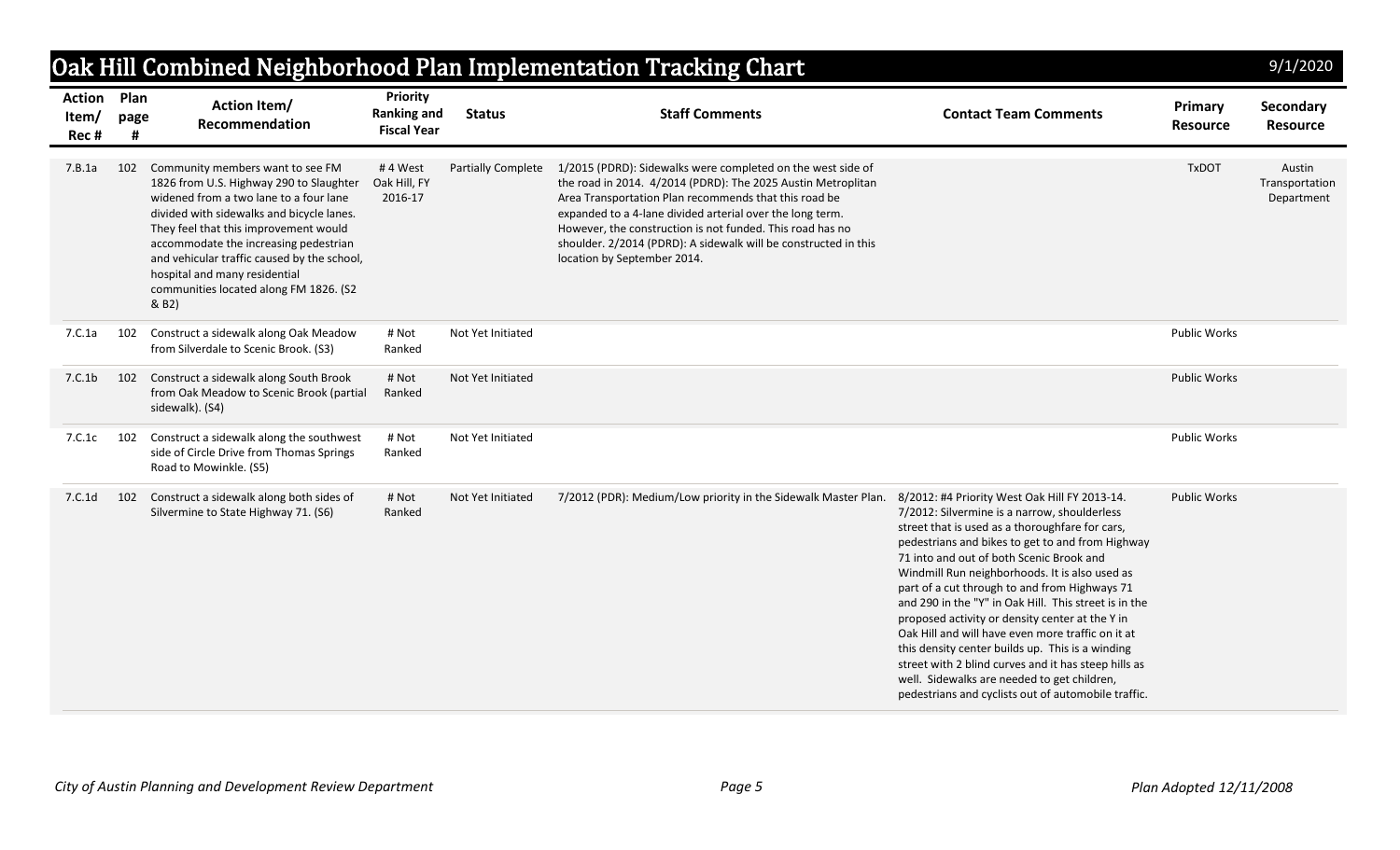|                                | Oak Hill Combined Neighborhood Plan Implementation Tracking Chart<br>9/1/2020 |                                                                                                                                                                                                                                                                                                    |                                                             |                        |                                                                                                                                                                                                                                                                                                                                                                                                     |                                                                                                                                                                                                                                                                                                                                                                                                                                                                                                                                                                                                                                                                                                                                                                                                                                                                                                                                                                                     |                            |                              |  |  |  |  |
|--------------------------------|-------------------------------------------------------------------------------|----------------------------------------------------------------------------------------------------------------------------------------------------------------------------------------------------------------------------------------------------------------------------------------------------|-------------------------------------------------------------|------------------------|-----------------------------------------------------------------------------------------------------------------------------------------------------------------------------------------------------------------------------------------------------------------------------------------------------------------------------------------------------------------------------------------------------|-------------------------------------------------------------------------------------------------------------------------------------------------------------------------------------------------------------------------------------------------------------------------------------------------------------------------------------------------------------------------------------------------------------------------------------------------------------------------------------------------------------------------------------------------------------------------------------------------------------------------------------------------------------------------------------------------------------------------------------------------------------------------------------------------------------------------------------------------------------------------------------------------------------------------------------------------------------------------------------|----------------------------|------------------------------|--|--|--|--|
| <b>Action</b><br>Item/<br>Rec# | Plan<br>page                                                                  | <b>Action Item/</b><br>Recommendation                                                                                                                                                                                                                                                              | <b>Priority</b><br><b>Ranking and</b><br><b>Fiscal Year</b> | <b>Status</b>          | <b>Staff Comments</b>                                                                                                                                                                                                                                                                                                                                                                               | <b>Contact Team Comments</b>                                                                                                                                                                                                                                                                                                                                                                                                                                                                                                                                                                                                                                                                                                                                                                                                                                                                                                                                                        | Primary<br><b>Resource</b> | Secondary<br><b>Resource</b> |  |  |  |  |
| 7.C.1e                         | 102                                                                           | Construct a sidewalk along Scenic Brook<br>from South Brook to U.S. Highway 290.<br>(S7). (7/2012: In the priority process, Oak<br>Hill NPCT informed staff that this action<br>was written backwards. The action should<br>be sidewalks on Scenic Brook from<br>Silvermine to State Highway 71.). | # Not<br>Ranked                                             | Not Yet Initiated      |                                                                                                                                                                                                                                                                                                                                                                                                     | 8/2012: #2 Priority West Oak Hill FY 2013-14.<br>7/2012: This was written in the plan incorrectly.<br>The portion of Scenic Brook in listed in 7.C.1.e.<br>from Southbrook to US Highway 290 already has<br>sidewalks. It is the section from Southbrook or<br>more accurately, Silvermine, to State Highway 71<br>that lacks and needs sidewalks. Construct<br>sidewalks on Scenic Brook from Silvermine to<br>State Highway 71- Scenic Brook is in a<br>neighborhood completely surrounded by the<br>proposed Oak Hill Activity Center (Town or<br>Neighborhood Center) in the Imagine Austin Plan<br>and will receive much more traffic as this density<br>center is built out. Scenic Brook has long served<br>as a cut through street from State Highway 71 to<br>U.S. Highway 290. This street gathers heavy car,<br>pedestrian and bike traffic from many of the<br>other streets in the neighborhood to connect to<br>these two main highways and nearby retail<br>centers. | <b>Public Works</b>        |                              |  |  |  |  |
| 7.C.1f                         | 102                                                                           | Construct a sidewalk along State Highway<br>71 from County Office to Capital Metro<br>bus connections at the "Y" (S8)                                                                                                                                                                              | # Not<br>Ranked                                             | <b>Planned Project</b> | 01/2019 (PAZ) : The environmental review phase is complete on<br>the Oak Hill Parkway project. 5/2015 (PZD): Additional sidewalks<br>and a shared use path are proposed as part of the Oak Hill<br>Parkway project. This project is in the environmental review<br>phase. 8/2014 (PDRD): This sidewalk has not been constructed.<br>However, Capital Metro Route 333 now has a stop at this office. |                                                                                                                                                                                                                                                                                                                                                                                                                                                                                                                                                                                                                                                                                                                                                                                                                                                                                                                                                                                     | <b>TxDOT</b>               |                              |  |  |  |  |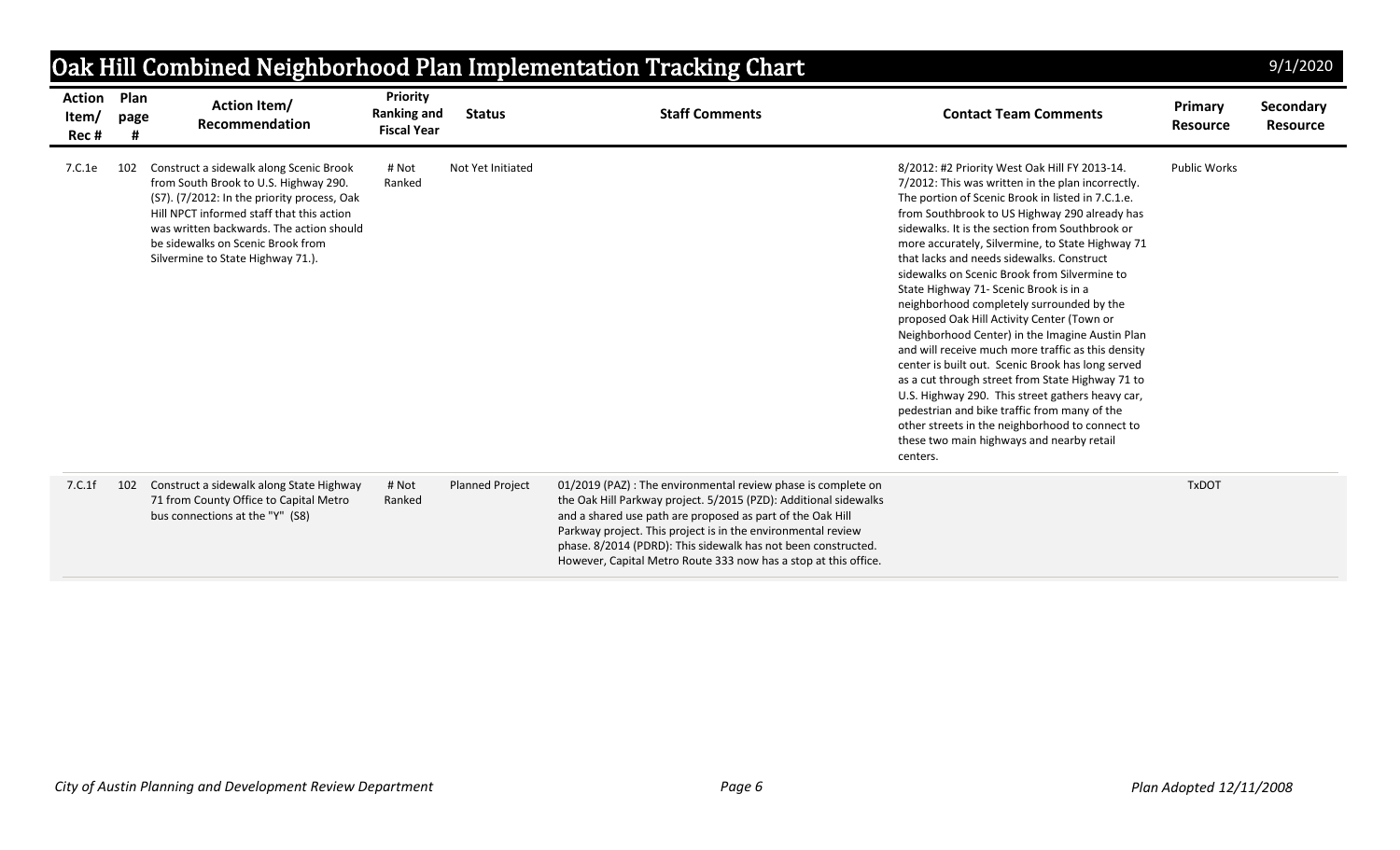|                                 |                   |                                                                                     |                                                             |                   | Oak Hill Combined Neighborhood Plan Implementation Tracking Chart |                                                                                                                                                                                                                                                                                                                                                                                                                                                                                                                                                                                                                                                                                                                                                                                                                                                                                                                                                                                                                                                                                                                                                                                                                                                                                                                                                                                                               |                            | 9/1/2020                     |
|---------------------------------|-------------------|-------------------------------------------------------------------------------------|-------------------------------------------------------------|-------------------|-------------------------------------------------------------------|---------------------------------------------------------------------------------------------------------------------------------------------------------------------------------------------------------------------------------------------------------------------------------------------------------------------------------------------------------------------------------------------------------------------------------------------------------------------------------------------------------------------------------------------------------------------------------------------------------------------------------------------------------------------------------------------------------------------------------------------------------------------------------------------------------------------------------------------------------------------------------------------------------------------------------------------------------------------------------------------------------------------------------------------------------------------------------------------------------------------------------------------------------------------------------------------------------------------------------------------------------------------------------------------------------------------------------------------------------------------------------------------------------------|----------------------------|------------------------------|
| <b>Action</b><br>Item/<br>Rec # | Plan<br>page      | <b>Action Item/</b><br>Recommendation                                               | <b>Priority</b><br><b>Ranking and</b><br><b>Fiscal Year</b> | <b>Status</b>     | <b>Staff Comments</b>                                             | <b>Contact Team Comments</b>                                                                                                                                                                                                                                                                                                                                                                                                                                                                                                                                                                                                                                                                                                                                                                                                                                                                                                                                                                                                                                                                                                                                                                                                                                                                                                                                                                                  | Primary<br><b>Resource</b> | Secondary<br><b>Resource</b> |
| 7.C.1g                          | 102<br>290. (S9). | Construct a sidewalk along Old Bee Caves<br>Road from Fletcher Lane to U.S. Highway | # Not<br>Ranked                                             | Not Yet Initiated |                                                                   | 8/2012: #1 Priority West Oak Hill FY 2013-14.<br>7/2012: Change to Construct a Multi-use Trail on<br>Old Bee Cave Road from Travis Cook Road to U.S.<br>Highway 290- The Oak Hill NPCT felt that going<br>from Travis Cook instead of Fletcher was better in<br>regards to the increase in traffic since the plan<br>was adopted. Also, having a multiuse trail<br>instead of sidewalks would accommodate bikes<br>better. Old Bee Cave Road is included in the<br>Activity Center for Oak Hill in the Imagine Austin<br>Plan and will have much greater density built<br>along it in the future. Presently the road is a<br>narrow, shoulderless 2 lane road that has several<br>blind curves and some hills that also obstruct<br>visibility. The road is NOT scheduled for an<br>upgrade to more lanes. The road serves several<br>trailer parks where families and children live and<br>children wait on this narrow road in the dark for<br>school buses. Children and other pedestrians<br>walk on the side of this road to get to retail<br>services. The road is traveled by bicyclists taking<br>it as a shortcut from U.S. Highway 290 to State<br>Highway 71 and via Travis Cook to the S.W.<br>parkway. The road is also traveled by big trucks a<br>serving businesses that have built along it. This<br>road needs a Multi-use Trail so cyclists and<br>pedestrians can travel safely along it. | <b>Public Works</b>        |                              |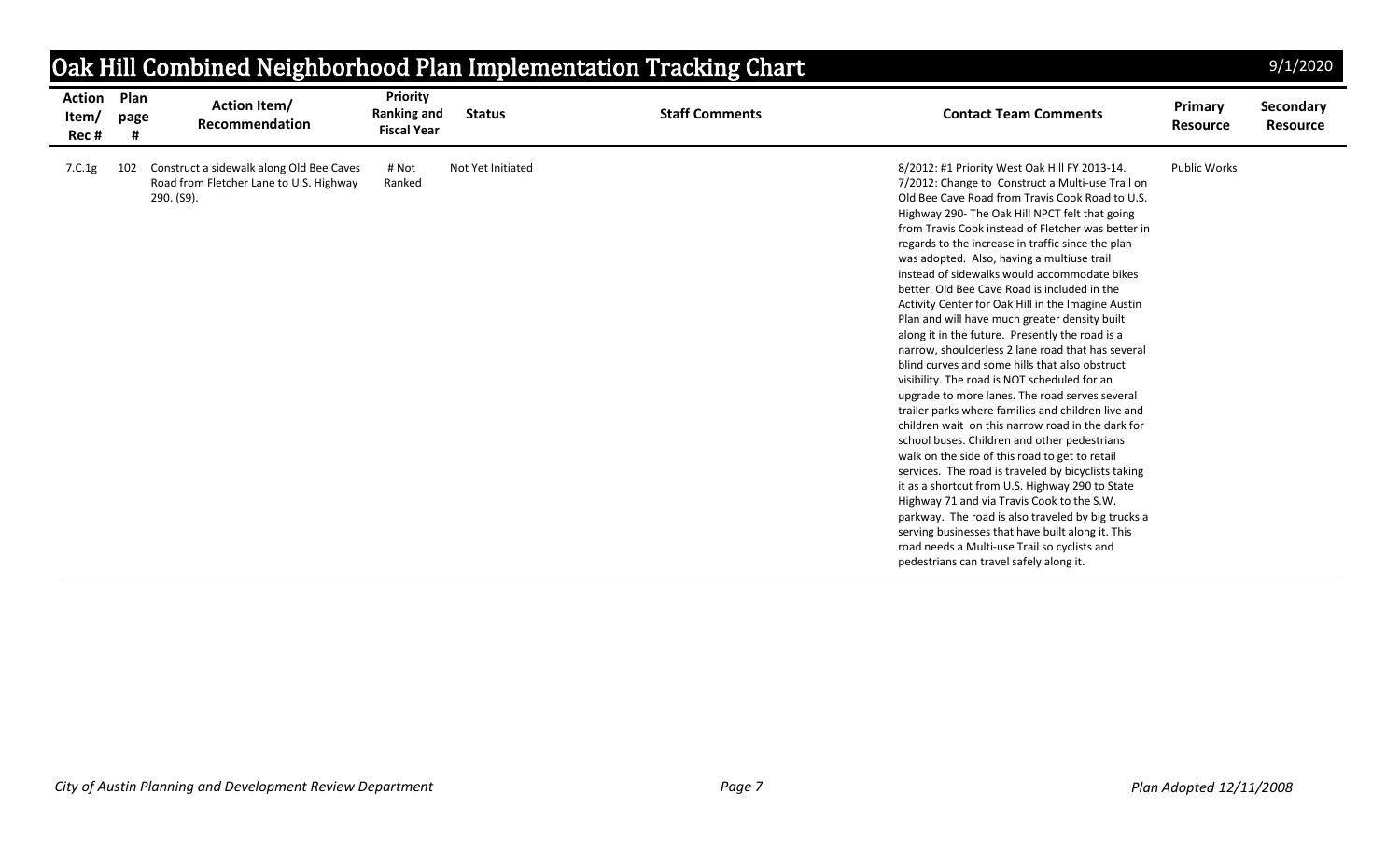| Oak Hill Combined Neighborhood Plan Implementation Tracking Chart<br>9/1/2020 |           |                                                                                                     |                                                             |                           |                                                                                                                                                                                                                                                                                                                                                                             |                                                                                                                                                                                                                                                                                                                                                                                                                                                                                                                                                                                                                                      |                                        |                              |  |  |
|-------------------------------------------------------------------------------|-----------|-----------------------------------------------------------------------------------------------------|-------------------------------------------------------------|---------------------------|-----------------------------------------------------------------------------------------------------------------------------------------------------------------------------------------------------------------------------------------------------------------------------------------------------------------------------------------------------------------------------|--------------------------------------------------------------------------------------------------------------------------------------------------------------------------------------------------------------------------------------------------------------------------------------------------------------------------------------------------------------------------------------------------------------------------------------------------------------------------------------------------------------------------------------------------------------------------------------------------------------------------------------|----------------------------------------|------------------------------|--|--|
| <b>Action Plan</b><br>Item/<br>Rec#                                           | page<br># | <b>Action Item/</b><br>Recommendation                                                               | <b>Priority</b><br><b>Ranking and</b><br><b>Fiscal Year</b> | <b>Status</b>             | <b>Staff Comments</b>                                                                                                                                                                                                                                                                                                                                                       | <b>Contact Team Comments</b>                                                                                                                                                                                                                                                                                                                                                                                                                                                                                                                                                                                                         | Primary<br><b>Resource</b>             | Secondary<br><b>Resource</b> |  |  |
| 7.C.1h                                                                        | 102       | Construct a sidewalk along Southwest<br>Parkway from Loop 1/MoPac to William<br>Cannon Drive. (S10) | # Not<br>Ranked                                             | Not Yet Initiated         | 1/2010 (Public Works): Funding pending future mobility bond<br>program. 15,000 linear feet at \$25/square foot or \$125 linear<br>foot for the average 5' sidewalk. All estimates are at today's<br>construction costs and subject to change in the future. Sidewalk<br>Matrix Score: Very Low/Low. Included in Sidewalk Master Plan.                                       | 8/2012: #4 Priority East Oak Hill FY 2013-14.<br>8/2012: Rather than a sidewalk, the<br>neighborhood is requesting that this be a multi-<br>use trail, as the Contact Team feels the multi-use<br>trail will keep bicyclists and pedestrians safer<br>than a sidewalk. This is a high speed roadway that<br>has a lot of bicycle traffic. Justification for the<br>multi-use trail is detailed in Chapter 10, pages<br>161 to 166, and visually on page 156. Rick Perkins<br>from the contact team can answer questions<br>about this item. 6/2010: #10 priority for East Oak<br>Hill for FY 2010-11.                                | <b>Public Works</b>                    |                              |  |  |
| 7.C.1i                                                                        | 102       | Construct a sidewalk along Fletcher Lane<br>from Old Bee Caves Road to State<br>Highway 71. (S11)   | # Not<br>Ranked                                             | Not Yet Initiated         | 7/2012 (PDR): High/Medium priority in the Sidewalk Master Plan.                                                                                                                                                                                                                                                                                                             | 8/2012: #3 Priority West Oak Hill FY 2013-14.<br>7/2012 (PDR): Fletcher Lane is a narrow,<br>shoulderless road that connects Highway 71 to<br>Old Bee Cave Road. It is heavily traveled by<br>pedestrians because it provides access for a large<br>trailer park of low income residents and families<br>and also a Foundations Communities low income<br>apartment complex. People walk in the weeds to<br>go to and from a convenience store at Highway<br>71 and Fletcher and also to access highway 71<br>(where they continue to walk in the weeds, but at<br>least highway 71 has a shoulder which offers<br>some protection). | <b>Public Works</b>                    |                              |  |  |
| 7.C.2a                                                                        | 102       | Create a bike lane along Brush Country<br>Road from Summerset Trail to Convict Hill.<br>(B5)        | # Not<br>Ranked                                             | <b>Partially Complete</b> | 1/2014 (PDRD): There is a bike lane from Summerset to William<br>Cannon. South of William Cannon, the current facility is a shared<br>lane, and the Bike Plan recommends a bike lane. However, there<br>is an 8' wide sidewalk on the west side of the street and a shared-<br>use path on the commercial site on the east side that is unfenced<br>and open to the public. |                                                                                                                                                                                                                                                                                                                                                                                                                                                                                                                                                                                                                                      | Austin<br>Transportation<br>Department |                              |  |  |
| 7.C.2b                                                                        | 102       | Create a bike lane along Patton Ranch and<br>Vega. $(B6)$                                           | # Not<br>Ranked                                             | Not Yet Initiated         | Unknown date: Current Bike Plan does not recommend bike<br>lanes on streets with low volume or low operating speed. This<br>segment of roadway does not exist in the current Bike Plan.<br>However, upon revision of the Plan, this segment will be added<br>as a result of the neighborhood recommendation.                                                                |                                                                                                                                                                                                                                                                                                                                                                                                                                                                                                                                                                                                                                      | Austin<br>Transportation<br>Department |                              |  |  |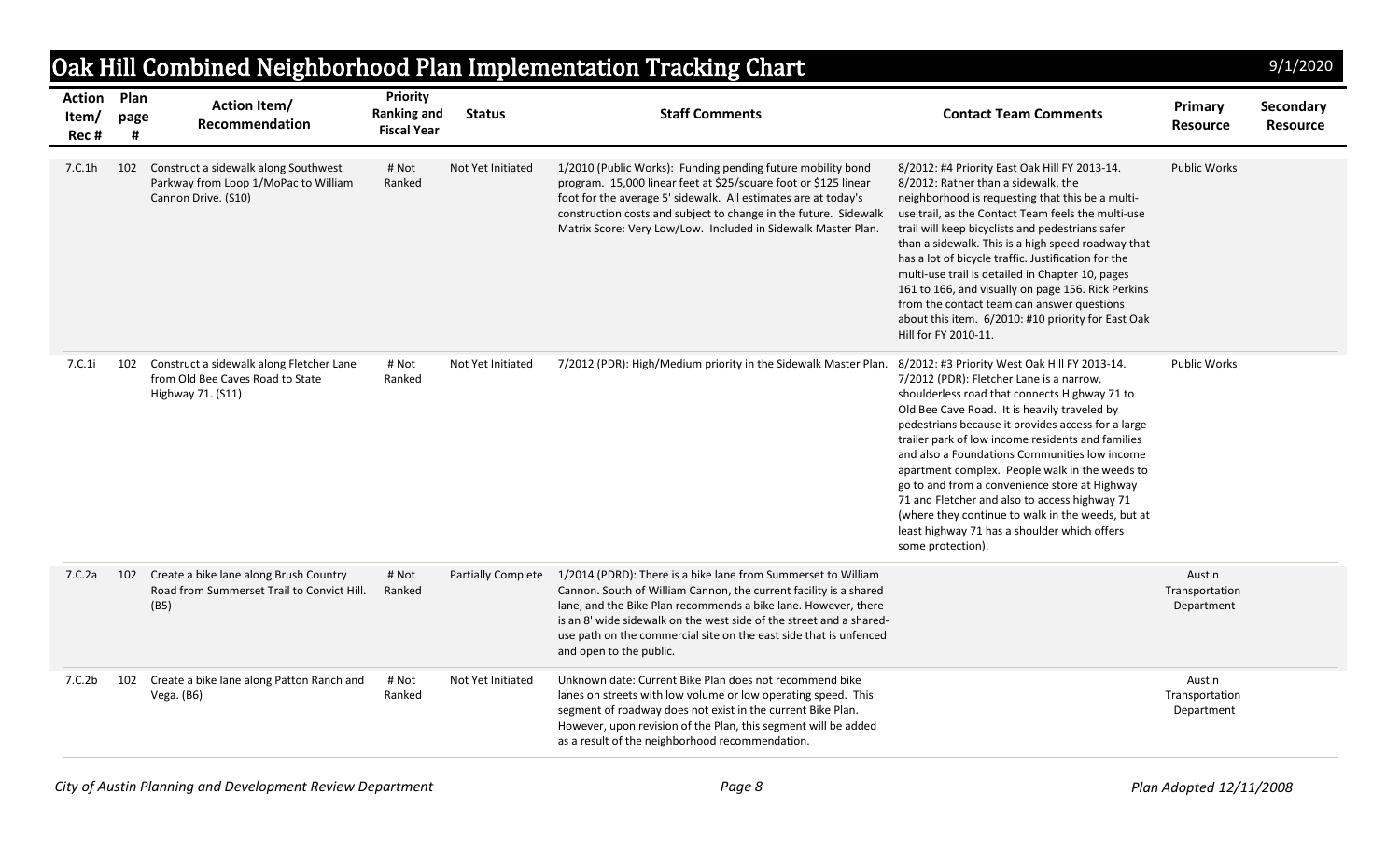|                                |              |                                                                                                |                                                      |                        | Oak Hill Combined Neighborhood Plan Implementation Tracking Chart                                                                                                                                                                                                                                                                                                                       |                                                                                                                                                                                                                                                                                                         |                                        | 9/1/2020                               |
|--------------------------------|--------------|------------------------------------------------------------------------------------------------|------------------------------------------------------|------------------------|-----------------------------------------------------------------------------------------------------------------------------------------------------------------------------------------------------------------------------------------------------------------------------------------------------------------------------------------------------------------------------------------|---------------------------------------------------------------------------------------------------------------------------------------------------------------------------------------------------------------------------------------------------------------------------------------------------------|----------------------------------------|----------------------------------------|
| <b>Action</b><br>Item/<br>Rec# | Plan<br>page | <b>Action Item/</b><br>Recommendation                                                          | Priority<br><b>Ranking and</b><br><b>Fiscal Year</b> | <b>Status</b>          | <b>Staff Comments</b>                                                                                                                                                                                                                                                                                                                                                                   | <b>Contact Team Comments</b>                                                                                                                                                                                                                                                                            | Primary<br><b>Resource</b>             | Secondary<br><b>Resource</b>           |
| 7.C.2c                         | 103          | Create a bike lane along William Cannon<br>from Southwest Parkway to U.S. Highway<br>290. (B7) | # Not<br>Ranked                                      | Not Yet Initiated      | The current Bike Plan calls for 6' bike lane (Priority 1)                                                                                                                                                                                                                                                                                                                               |                                                                                                                                                                                                                                                                                                         | Austin<br>Transportation<br>Department |                                        |
| 7.C.2d                         | 103          | Create a bike lane along Old Bee Caves<br>Road from the "Y" to Thomas Springs Road<br>(B8)     | # Not<br>Ranked                                      | Not Yet Initiated      | 1/2014 (PDRD): The Bike Plan recommends a bike lane in this<br>location. The current facility is a wide curb lane.                                                                                                                                                                                                                                                                      |                                                                                                                                                                                                                                                                                                         | Austin<br>Transportation<br>Department |                                        |
| 7.C.2e                         | 103          | Create a bike lane along Thomas Springs<br>Rd from Circle Drive to State Highway 71.<br>(B9)   | # Not<br>Ranked                                      | Not Yet Initiated      | Unknown date: Current Bike Plan does not recommend bike<br>lanes on streets with low volume or low operating speed. This<br>segment of the roadway does not exist in the current Bike Plan.<br>However, upon revision of the Plan, this segment will be added<br>as a result of the neighborhood recommendation.                                                                        |                                                                                                                                                                                                                                                                                                         | Austin<br>Transportation<br>Department | <b>Public Works</b>                    |
| 7.C.2f                         | 103          | Create a bike lane along State Highway 71<br>from the "Y" to Thomas Springs Road.<br>(B10)     | # Not<br>Ranked                                      | <b>Planned Project</b> | 01/2019 (PAZ) : The environmental review phase is complete on<br>the Oak Hill Parkway project. 5/2015 (PZD): A shared use path<br>from the "Y" to Silvermine Drive is proposed as part of the long<br>term improvements for the Oak Hill Parkway. This project is in the<br>environmental review phase. 8/2014 (PDRD): The Bicycle Plan<br>recommends a wide shoulder in this location. |                                                                                                                                                                                                                                                                                                         | <b>TxDOT</b>                           | Austin<br>Transportation<br>Department |
| 7.C.2g                         | 103          | Create bike and pedestrian access from<br>Southwest Parkway to Industrial Oaks Blvd.           | # Not<br>Ranked                                      | Not Yet Initiated      | 1/2014 (PDRD): The Bike Plan recommends a bike lane in this<br>location. (PARD): PARD defers to Neighborhood Connectivity on<br>this item. 1/2010 (Public Works): Funding pending future<br>mobility bond program. 1,100 linear feet at \$25/square foot or<br>\$300 linear foot for the average 12' multi-use path. All estimates<br>are subject to change in the future.              | 8/2012: #2 Priority East Oak Hill FY 2013-14.<br>6/2012: Priority is for the Y to Barton Creek Trail.<br>Link to maps of trails:<br>ftp://ftp.ci.austin.tx.us/npzd/oakhill/Maps/Aerials<br>_CM. Contact Rick Perkins for more information.<br>6/2010: #9 priority for West Oak Hill for FY 2010-<br>11. | <b>Public Works</b>                    | <b>PARD</b>                            |
| 7.D.1a                         | 103          | Perform a traffic calming study for<br>McCarty Lane. (TC1)                                     | # Not<br>Ranked                                      | Not Yet Initiated      | 8/2014 (PDRD): For information about the Local Area Traffic<br>Management Program, including how to apply for traffic calming<br>in this location, please visit the City's website at<br>http://www.austintexas.gov/department/local-area-traffic-<br>management.                                                                                                                       |                                                                                                                                                                                                                                                                                                         | Austin<br>Transportation<br>Department |                                        |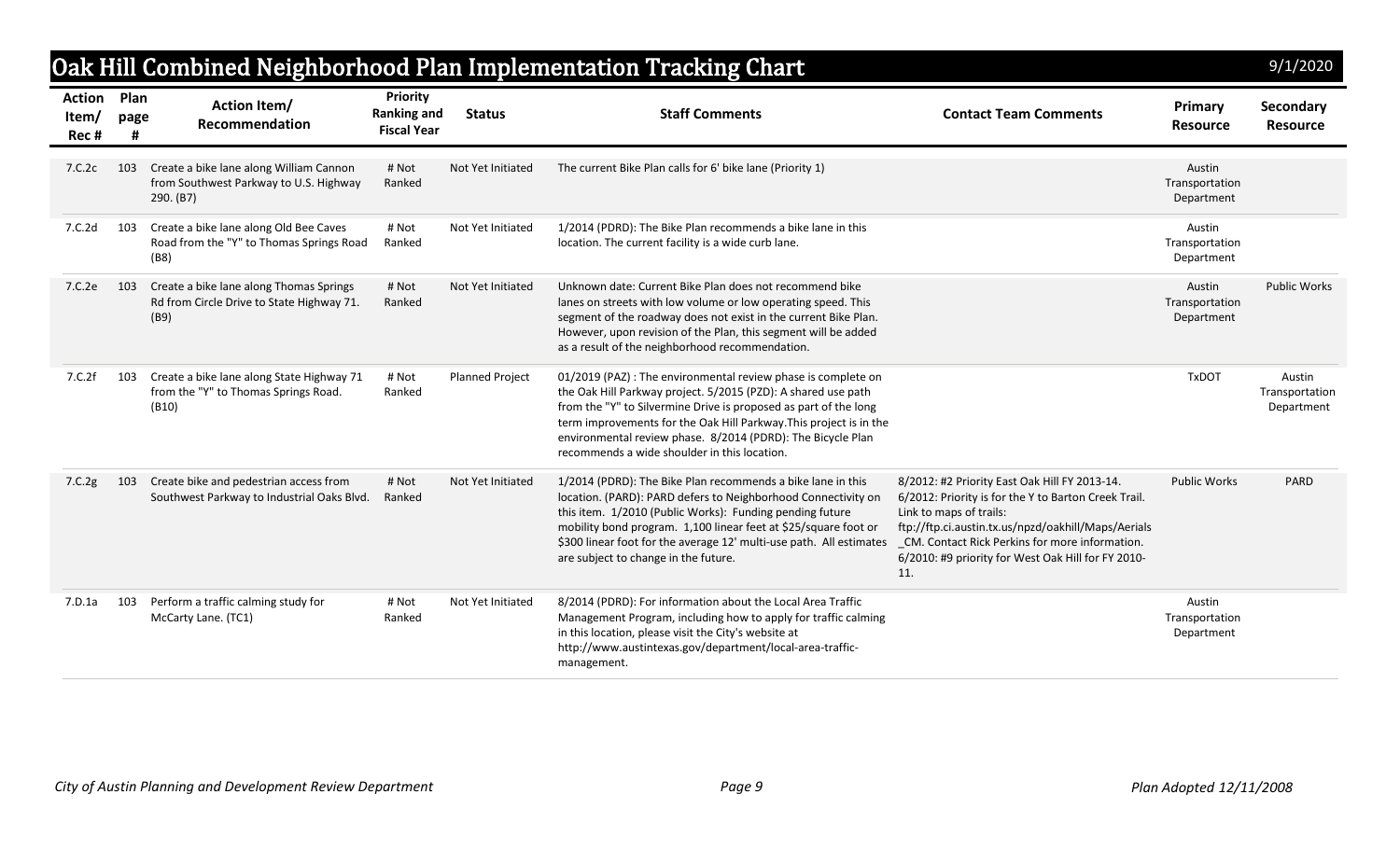|                                     |           |                                                                                                       |                                                             |                           | Oak Hill Combined Neighborhood Plan Implementation Tracking Chart                                                                                                                                                                                                                                                                                                                                                                                 |                                                           |                                        | 9/1/2020                           |
|-------------------------------------|-----------|-------------------------------------------------------------------------------------------------------|-------------------------------------------------------------|---------------------------|---------------------------------------------------------------------------------------------------------------------------------------------------------------------------------------------------------------------------------------------------------------------------------------------------------------------------------------------------------------------------------------------------------------------------------------------------|-----------------------------------------------------------|----------------------------------------|------------------------------------|
| <b>Action Plan</b><br>Item/<br>Rec# | page<br># | <b>Action Item/</b><br>Recommendation                                                                 | <b>Priority</b><br><b>Ranking and</b><br><b>Fiscal Year</b> | <b>Status</b>             | <b>Staff Comments</b>                                                                                                                                                                                                                                                                                                                                                                                                                             | <b>Contact Team Comments</b>                              | Primary<br><b>Resource</b>             | Secondary<br><b>Resource</b>       |
| 7.D.1b                              | 103       | Perform a traffic calming study on<br>Silvermine. (TC2)                                               | # Not<br>Ranked                                             | Not Yet Initiated         | 8/2014 (PDRD): For information about the Local Area Traffic<br>Management Program, including how to apply for traffic calming<br>in this location, please visit the City's website at<br>http://www.austintexas.gov/department/local-area-traffic-<br>management.                                                                                                                                                                                 |                                                           | Austin<br>Transportation<br>Department |                                    |
| 7.D.1c                              | 103       | Perform a traffic calming study for the<br>Travis Country West neighborhood. (TC3)                    | # Not<br>Ranked                                             | <b>Partially Complete</b> | 5/2015 (PZD): Traffic calming devices for Republic of Texas Blvd.<br>from Travis Green Lane to Travis Country Circle are in design per<br>request 13A-0035. Traffic calming devices for Travis County<br>Circle from Mesa Village to Trail W Drive are in the preliminary<br>design phase per request 13B-0004. 12/2013 (PDRD): Request<br>13A-0036 for Travis Green Ln. from Foster Ranch to Republic of<br>Texas Blvd is eligible but unfunded. |                                                           | Austin<br>Transportation<br>Department |                                    |
| 7.D.1d                              | 103       | Perform a traffic calming study on Sunset<br>Ridge. (TC4)                                             | # Not<br>Ranked                                             | Not Yet Initiated         | 8/2014 (PDRD): For information about the Local Area Traffic<br>Management Program, including how to apply for traffic calming<br>in this location, please visit the City's website at<br>http://www.austintexas.gov/department/local-area-traffic-<br>management.                                                                                                                                                                                 |                                                           | Austin<br>Transportation<br>Department |                                    |
| 7.D.1e                              | 103       | Perform a traffic calming study on Travis<br>Cook Road. (TC5)                                         | # Not<br>Ranked                                             | Not Yet Initiated         | 8/2014 (PDRD): For information about the Local Area Traffic<br>Management Program, including how to apply for traffic calming<br>in this location, please visit the City's website at<br>http://www.austintexas.gov/department/local-area-traffic-<br>management.                                                                                                                                                                                 |                                                           | Austin<br>Transportation<br>Department |                                    |
| 9.A.1c                              | 132       | Provide pedestrian and bike connections<br>from adjacent parkland and/or residential<br>areas.        | # Not<br>Ranked                                             | Not Yet Initiated         |                                                                                                                                                                                                                                                                                                                                                                                                                                                   |                                                           | Property<br>Owners                     | Planning &<br>Zoning<br>Department |
| 10.A.1a                             | 146       | Provide bathroom facilities and water<br>fountains in Oak Hill parks where needed<br>and appropriate. | # Not<br>Ranked                                             | <b>Planned Project</b>    | 6/2010 (PDRD): Planning Commission CIP Subcommittee<br>recommended project for the FY 2010-11 CIP 5-Year Plan.<br>2/2010 (PARD): The Parks and Recreation Department<br>recommendations for the Oak Hill area are land acquisition and<br>level-1 park development which may include restrooms and<br>drinking fountains. However, future bond funding and<br>maintenance dollars are required.                                                   | 6/2010: #8 priority for East Oak Hill for FY 2010-<br>11. | PARD                                   |                                    |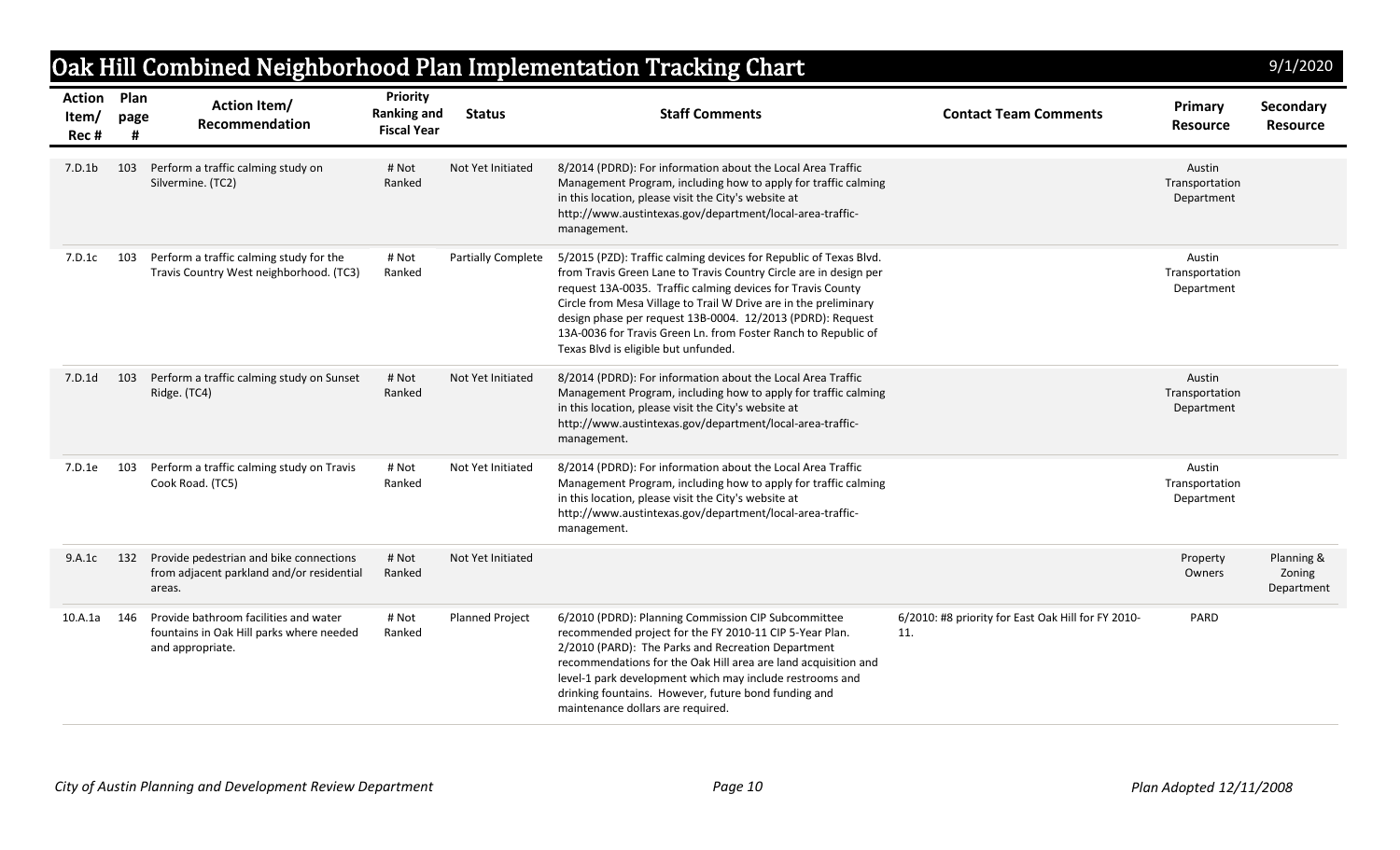|                                 |              |                                                                                                                                                                                                                                                                                      |                                                      |                                             | Oak Hill Combined Neighborhood Plan Implementation Tracking Chart                                                                                                                                                                                                                                                                                                                                                                                                                                                                                                                                  |                                                                                                                                                                                                                                                                                                                                                                                                                                                                                                                                                                                                                                  |                            | 9/1/2020                           |
|---------------------------------|--------------|--------------------------------------------------------------------------------------------------------------------------------------------------------------------------------------------------------------------------------------------------------------------------------------|------------------------------------------------------|---------------------------------------------|----------------------------------------------------------------------------------------------------------------------------------------------------------------------------------------------------------------------------------------------------------------------------------------------------------------------------------------------------------------------------------------------------------------------------------------------------------------------------------------------------------------------------------------------------------------------------------------------------|----------------------------------------------------------------------------------------------------------------------------------------------------------------------------------------------------------------------------------------------------------------------------------------------------------------------------------------------------------------------------------------------------------------------------------------------------------------------------------------------------------------------------------------------------------------------------------------------------------------------------------|----------------------------|------------------------------------|
| <b>Action</b><br>Item/<br>Rec # | Plan<br>page | <b>Action Item/</b><br>Recommendation                                                                                                                                                                                                                                                | Priority<br><b>Ranking and</b><br><b>Fiscal Year</b> | <b>Status</b>                               | <b>Staff Comments</b>                                                                                                                                                                                                                                                                                                                                                                                                                                                                                                                                                                              | <b>Contact Team Comments</b>                                                                                                                                                                                                                                                                                                                                                                                                                                                                                                                                                                                                     | Primary<br><b>Resource</b> | Secondary<br><b>Resource</b>       |
| 10.B.1a                         | 146          | Identify potential parkland to serve<br>neighborhood residents on the far<br>western area of the planning boundary<br>who are farthest from existing parks and<br>facilities.                                                                                                        | #3 West<br>Oak Hill, FY<br>2016-17                   | Underway                                    | 6/2017 (PARD): The City is acquiring 11 acres of new parkland<br>along Nandas Trail at Covered Bridge. Additionally, there is a new<br>concrete trail within the AMLI Covered Bridge development that<br>is open to the public by easement. 1/2014 (PARD): Land<br>acquisition in this area is ongoing. 1/2010 (PARD): The Parks and<br>Recreation Department recommendations for the Oak Hill area<br>are land acquisition and level-1 park development.                                                                                                                                          | 8/2012: #5 priority for West Oak Hill FY 2013-14.<br>6/2010: #4 priority for West Oak Hill FY 2010-11.                                                                                                                                                                                                                                                                                                                                                                                                                                                                                                                           | PARD                       | Contract and<br>Land<br>Management |
| 10.B.1b                         | 146          | Explore possibility of a small pocket park<br>behind Old Fredericksburg Road and West<br>Creek Drive. By providing benches and<br>proper landscaping, the vacant strip of<br>land fronting Old Fredericksburg Road has<br>the potential to serve residents in its<br>immediate area. | # Not<br>Ranked                                      | Not Currently<br>Feasible or<br>Recommended | 1/2016 (PAZ): PARD acquired a nearby 1.3-acre property at the<br>dead end of West Creek Drive in 2014. 1/2010 (PARD): The<br>private lot has been developed and is no longer available.                                                                                                                                                                                                                                                                                                                                                                                                            | 6/2010: #2 priority for East Oak Hill for FY 2010-<br>11.                                                                                                                                                                                                                                                                                                                                                                                                                                                                                                                                                                        | PARD                       |                                    |
| 10.B.1c                         | 146          | Stakeholders feel that more pocket parks<br>are needed west of the "Y," preferably<br>north of U.S. Highway 290 and south of<br>State Highway 71 to serve residents of the<br>area.                                                                                                  | # Not<br>Ranked                                      | Not Yet Initiated                           | 1/2014 (PARD): Prior comment still applicable; PARD will explore<br>the feasibility of the contact team's recommendation. 2/2010<br>(PARD): The Parks and Recreation Department<br>recommendations for the Oak Hill area are land acquisition and<br>level-1 park development. A level-1 park development has<br>minimal amenities including land clearing, walking trails, possibly<br>playscape elements. However, future bond funding and<br>maintenance dollars are required. 6/2010 (PDR): Planning<br>Commission CIP Subcommittee recommended project for the FY<br>2010-11 CIP 5-Year Plan. | 8/2012: #5 Priority East Oak Hill FY 2013-14.<br>8/2012: Request is for a pocket park at 6110 Hill<br>Forest. This tract is within a "Recommendation<br>Area" for parkland acquisition on the map Figure<br>10-6 in the "recommended" circle near Small<br>Middle School. This is not the identical area<br>described in 10. B.1c (Explore possibility of a<br>small pocket park behind Old Fredericksburg<br>Road and West Creek Drive) But it is within 2 or 3<br>blocks of this area and would serve the same<br>stakeholders. This tract is currently for sale.<br>6/2010: #8 priority for West Oak Hill for FY 2010-<br>11. | PARD                       |                                    |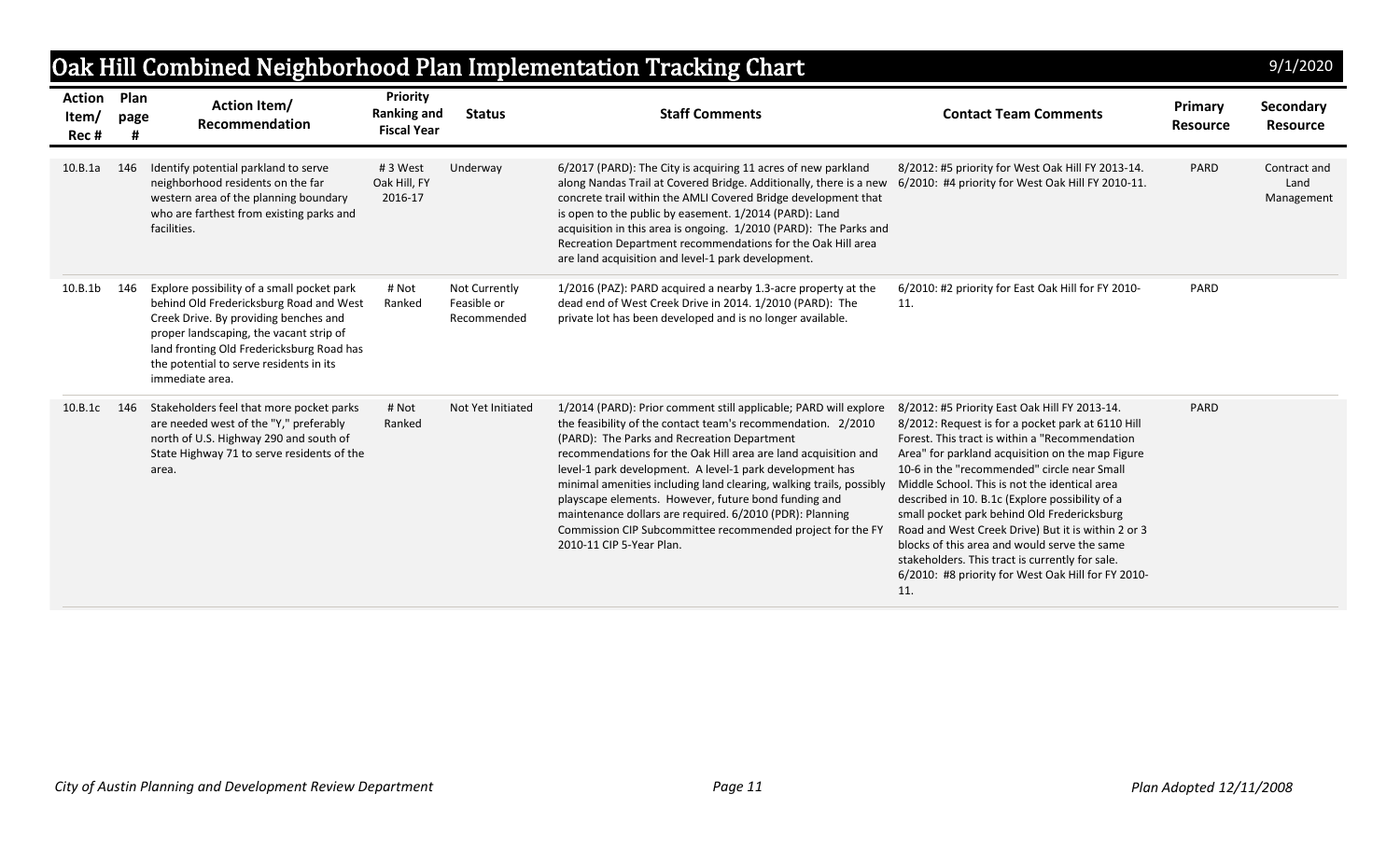|                                      |      |                                                                                                                                                                                                                                                                                                                                                                                                   |                                                             |                                             | Oak Hill Combined Neighborhood Plan Implementation Tracking Chart                                                                                                                                                                                                                                                                                                                                                                                                                                                                                                                                                                                                                                                                                                                |                                                                                             |                            | 9/1/2020              |
|--------------------------------------|------|---------------------------------------------------------------------------------------------------------------------------------------------------------------------------------------------------------------------------------------------------------------------------------------------------------------------------------------------------------------------------------------------------|-------------------------------------------------------------|---------------------------------------------|----------------------------------------------------------------------------------------------------------------------------------------------------------------------------------------------------------------------------------------------------------------------------------------------------------------------------------------------------------------------------------------------------------------------------------------------------------------------------------------------------------------------------------------------------------------------------------------------------------------------------------------------------------------------------------------------------------------------------------------------------------------------------------|---------------------------------------------------------------------------------------------|----------------------------|-----------------------|
| <b>Action Plan</b><br>Item/<br>Rec # | page | <b>Action Item/</b><br>Recommendation                                                                                                                                                                                                                                                                                                                                                             | <b>Priority</b><br><b>Ranking and</b><br><b>Fiscal Year</b> | <b>Status</b>                               | <b>Staff Comments</b>                                                                                                                                                                                                                                                                                                                                                                                                                                                                                                                                                                                                                                                                                                                                                            | <b>Contact Team Comments</b>                                                                | Primary<br><b>Resource</b> | Secondary<br>Resource |
| 10.B.1d                              | 146  | Within new and existing parks,<br>stakeholders want to incorporate active<br>recreational spaces such as ball fields or<br>soccer fields.                                                                                                                                                                                                                                                         | # Not<br>Ranked                                             | Not Yet Initiated                           | 8/2014 (PDRD): PARD and AISD considered developing soccer<br>fields at Oak Hill Neighborhood Park. However, AISD determined 11.<br>the property was not suitable for the scope of the project.<br>6/2011 (PARD): This item is included on page 199 of the Parks<br>Long Range Plan. Also, Land Acquisition and Level I development<br>park in the Oak Hill area has a priority level score of 15 Oak<br>Neighborhood Plan Area 15 &19, which is a mid-level score. See<br>page 379 of Parks Long Range Plan for more details. 6/2010<br>(PDR): Planning Commission CIP Subcommittee recommended<br>project for the FY 2010-11 CIP 5-Year Plan. 2/2010 (PARD):<br>PARD will continue to seek opportunities to include more<br>recreational opportunities as funding is available. | 6/2010: #9 priority for West Oak Hill for FY 2010-                                          | PARD                       |                       |
| 10.B.1e                              | 146  | Seek opportunities for the creation of a<br>recreation community center for seniors<br>and youth in the planning area. If possible,<br>locate the community center within a new<br>or existing park that has appropriate<br>arterial road access. Stakeholders feel that<br>there should be two recreation centers,<br>one located north of U.S. Highway 290 and<br>another south of the highway. | # Not<br>Ranked                                             | Not Yet Initiated                           | 6/2010 (PDR): Planning Commission CIP Subcommittee<br>recommended project for the FY 2010-11 CIP 5-Year Plan.<br>1/2010 (PARD): The Parks and Recreation Department<br>recommendations for the Oak Hill area are land acquisition and<br>level-1 park development. Recreation centers are not typical of<br>level-1 park development.                                                                                                                                                                                                                                                                                                                                                                                                                                            | 6/2010: #3 priority for East Oak Hill and #6<br>priority for West Oak Hill for FY 2010-11.  | PARD                       |                       |
| 10.B.2f                              | 147  | Identify an appropriate location for an ice-<br>skating rink for youth and adults of the<br>planning area and nearby neighborhoods.                                                                                                                                                                                                                                                               | # Not<br>Ranked                                             | Not Currently<br>Feasible or<br>Recommended | 12/2010 (PARD): This is not a feasible city amenity.                                                                                                                                                                                                                                                                                                                                                                                                                                                                                                                                                                                                                                                                                                                             |                                                                                             | PARD                       |                       |
| 10.E.1a                              | 148  | In the event resources become available<br>for open space, if possible these resources<br>should be exclusive to the Oak Hill<br>planning area.                                                                                                                                                                                                                                                   | # Not<br>Ranked                                             | <b>Planned Project</b>                      | 2/22/10 (PARD): PARD's Long Range Plan identified Oak Hill<br>Area as being deficient in parkland. PARD is continuing to seek<br>opportunities to increase parkland in the Oak Hill area. If public<br>money is used, then the site must be accessible by the public.                                                                                                                                                                                                                                                                                                                                                                                                                                                                                                            | 6/2010: I#5 priority for West Oak Hill and #6<br>priority for East Oak Hill for FY 2010-11. | PARD                       |                       |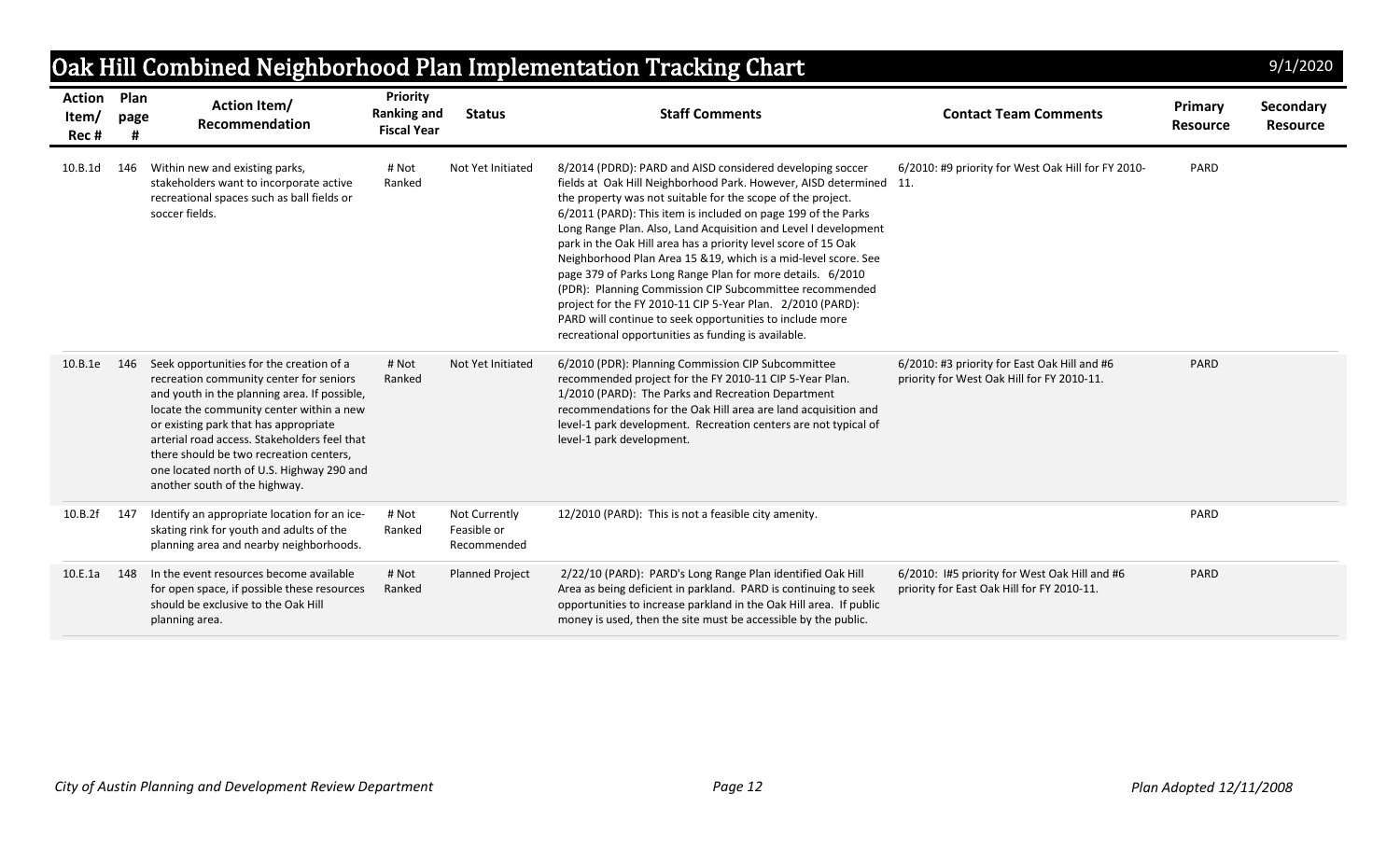|                                |                   |                                                                                                                                                                                                                                                                                                                                                                                                                                                                                                                                                                                                                                                                          |                                                             |                   | Oak Hill Combined Neighborhood Plan Implementation Tracking Chart                                                                                                                                                                                                                                                                                                                                                                                                                                                                                                                                                                                                             |                                                                                                                                                                                                                                          |                            | 9/1/2020                     |
|--------------------------------|-------------------|--------------------------------------------------------------------------------------------------------------------------------------------------------------------------------------------------------------------------------------------------------------------------------------------------------------------------------------------------------------------------------------------------------------------------------------------------------------------------------------------------------------------------------------------------------------------------------------------------------------------------------------------------------------------------|-------------------------------------------------------------|-------------------|-------------------------------------------------------------------------------------------------------------------------------------------------------------------------------------------------------------------------------------------------------------------------------------------------------------------------------------------------------------------------------------------------------------------------------------------------------------------------------------------------------------------------------------------------------------------------------------------------------------------------------------------------------------------------------|------------------------------------------------------------------------------------------------------------------------------------------------------------------------------------------------------------------------------------------|----------------------------|------------------------------|
| <b>Action</b><br>Item/<br>Rec# | Plan<br>page<br># | <b>Action Item/</b><br>Recommendation                                                                                                                                                                                                                                                                                                                                                                                                                                                                                                                                                                                                                                    | <b>Priority</b><br><b>Ranking and</b><br><b>Fiscal Year</b> | <b>Status</b>     | <b>Staff Comments</b>                                                                                                                                                                                                                                                                                                                                                                                                                                                                                                                                                                                                                                                         | <b>Contact Team Comments</b>                                                                                                                                                                                                             | Primary<br><b>Resource</b> | Secondary<br><b>Resource</b> |
| 10.E.1b                        | 148               | Specific areas in Oak Hill should be<br>targeted for open space. (See map of park<br>recommendation areas.)                                                                                                                                                                                                                                                                                                                                                                                                                                                                                                                                                              | # Not<br>Ranked                                             | Underway          | 1/2015 (PDRD): PARD recently acquired 15.5 acres at 3918 S.<br>Mopac Expy Service Road. This land provides a connection<br>between Gaines Creek Greenbelt and the Barton Creek<br>Wildnerness Park, possibly enabling the future development of<br>the proposed trail shown on page 156 of the plan. 12/2014<br>(PDRD): PARD recently acquired a 1.3 acre parcel at the dead end<br>of Westcreek Drive and name it the Westrcreek Pocket Park. This<br>parkland is located within a desired parkland acquisition area<br>shown on page 156 of the plan. 8/2014 (PDRD): PARD continues<br>to search for land acquisition opportunities in this area.                           |                                                                                                                                                                                                                                          | PARD                       |                              |
| 10.F.1a                        | 148               | Create a trail connection from the<br>intersection of William Cannon Drive and<br>Brush County Road to Williamson Creek.<br>Several property owners along Williamson<br>Creek west of the "Y" do not feel<br>comfortable creating a trail through their<br>properties. They have concerns about<br>safety even if the trail were separated by a<br>fence or vegetative buffer. Some residents<br>want to have a greenbelt protecting<br>Williamson Creek and providing<br>recreational opportunities to the<br>residents. Extending the greenbelt around<br>State Highway 71 to the Nature<br>Conservancy would allow wildlife to<br>traverse within the greenbelt area. | # Not<br>Ranked                                             | Underway          | 11/2016: Construction to begin Spring 2017 and finish Spring<br>2018. 11/2015 (PAZ): Trail construction from Dick Nichols Park to<br>Home Depot Blvd. is anticipated to begin in early 2016 and wrap<br>up in December 2016 at an estimated cost of \$2.4 million.<br>12/2014 (PDRD): The Preliminary Engineering Report for this<br>portion of the Violet Crown Trail is complete, and a public input<br>meeting is scheduled for Jan. 13, 2015. 1/2014 (PARD): Proposed<br>connection would likely require land or easement acquisition.<br>Project is currently unfunded. (PDRD): There are sidewalks and<br>bike lanes in place along this segment of Brush Country Road. | 8/2012: #1 Priority East Oak Hill FY 2013-14.<br>7/2012: Priority is for the Williamson Creek Trail.<br>Link to maps of trails:<br>ftp://ftp.ci.austin.tx.us/npzd/oakhill/Maps/Aerials<br>CM. Contact Rick Perkins for more information. | <b>Public Works</b>        | PARD                         |
| 10.F.1b                        | 149               | Provide a trail connection from Oak Hill<br>Park to the existing trails in Gaines Creek<br>Park.                                                                                                                                                                                                                                                                                                                                                                                                                                                                                                                                                                         | # Not<br>Ranked                                             | Not Yet Initiated |                                                                                                                                                                                                                                                                                                                                                                                                                                                                                                                                                                                                                                                                               |                                                                                                                                                                                                                                          | <b>Public Works</b>        |                              |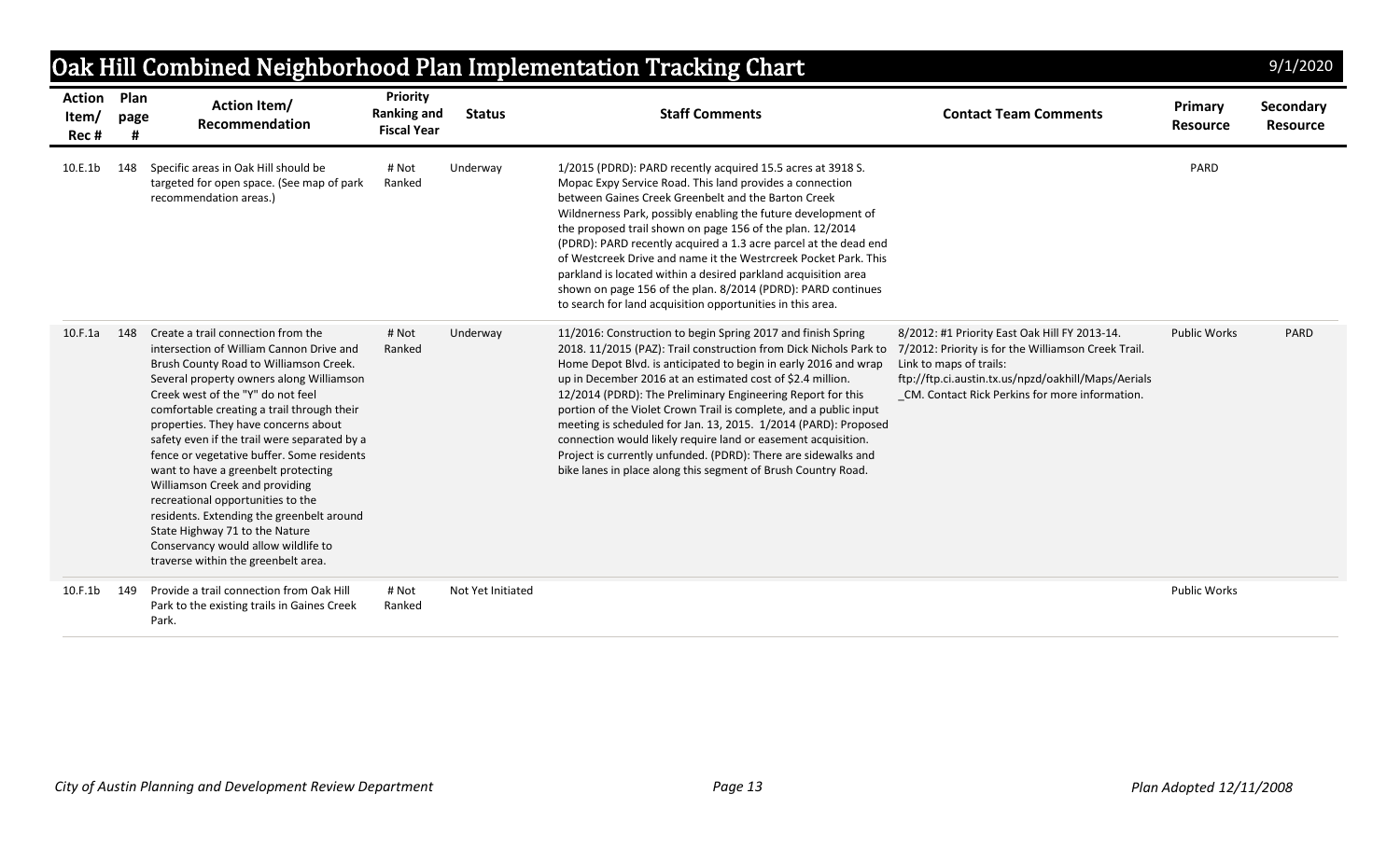|                                     |      |                                                                                                                                                                                                                                                                                                                                                       |                                                             |                        | Oak Hill Combined Neighborhood Plan Implementation Tracking Chart                                                                                                                                                                                                                                                                                                                                                                                                                                                                                                                                                                                                                                                                                                                                                                                                                                                                                                                                                                                                                                   |                                                                                                                                                                                                                                                                                                                                                  |                            | 9/1/2020                     |
|-------------------------------------|------|-------------------------------------------------------------------------------------------------------------------------------------------------------------------------------------------------------------------------------------------------------------------------------------------------------------------------------------------------------|-------------------------------------------------------------|------------------------|-----------------------------------------------------------------------------------------------------------------------------------------------------------------------------------------------------------------------------------------------------------------------------------------------------------------------------------------------------------------------------------------------------------------------------------------------------------------------------------------------------------------------------------------------------------------------------------------------------------------------------------------------------------------------------------------------------------------------------------------------------------------------------------------------------------------------------------------------------------------------------------------------------------------------------------------------------------------------------------------------------------------------------------------------------------------------------------------------------|--------------------------------------------------------------------------------------------------------------------------------------------------------------------------------------------------------------------------------------------------------------------------------------------------------------------------------------------------|----------------------------|------------------------------|
| <b>Action Plan</b><br>Item/<br>Rec# | page | <b>Action Item/</b><br>Recommendation                                                                                                                                                                                                                                                                                                                 | <b>Priority</b><br><b>Ranking and</b><br><b>Fiscal Year</b> | <b>Status</b>          | <b>Staff Comments</b>                                                                                                                                                                                                                                                                                                                                                                                                                                                                                                                                                                                                                                                                                                                                                                                                                                                                                                                                                                                                                                                                               | <b>Contact Team Comments</b>                                                                                                                                                                                                                                                                                                                     | Primary<br><b>Resource</b> | Secondary<br><b>Resource</b> |
| 10.F.1c                             | 149  | Connect trails to major destinations such<br>as parks, schools, and greenbelts to<br>increase trail usability. Community<br>members feel that highways hinder<br>connectivity within the Oak Hill planning<br>area. Hence, expanding the pedestrian and<br>trail network would help residents get<br>around the neighborhood walking or on a<br>bike. | # Not<br>Ranked                                             | Underway               | 11/2015 (PAZ): The bridge over Barton Creek will be completed<br>in December, and the bridge over Loop 360 is scheduled for<br>completion in March 2016. 1/2015 (PDRD): The Mopac Bicycle<br>and Pedestrian Bridges are under construction. Halff Assoc. will<br>be drafting a Preliminary Engineering Report for the YBC Trail in<br>2015. 1/2014 (PDRD): Public Works is preparing to issue a<br>Request for Qualifications for design of a 5-mile Urban Trail from<br>the Y at Oak Hill to Barton Creek, namely the upcoming Mopac<br>Bicycle Bridge project. The project would service several major<br>employers (AMD, Freescale), schools (St. Andrews, ACC Pinnacle<br>Campus) and residences and would be funded by 2012 bonds.<br>(PARD): PARD defers to Neighborhood Connectivity on this<br>item. 6/2010 (PDRD): Planning Commission CIP Subcommittee<br>recommended project for the FY 2010-11 CIP 5-Year Plan.<br>1/2010 (PARD): The Parks and Recreation Department is<br>currently exploring increasing trail connectivity along Latta<br>Branch, Williamson and Gaines Creek areas. | 8/2012: #3 Priority East Oak Hill FY 2013-14.<br>7/2012: Priority request for the Brush County<br>Trail. See<br>ftp://ftp.ci.austin.tx.us/npzd/oakhill/Maps/Aerials<br>CM for a map of the trails. Contact Rick Perkins<br>for more information. 6/2010 (PDR): West Oak<br>Hill's #2 priority and East Oak Hill's #7 priority for<br>FY 2010-11. | <b>Public Works</b>        | PARD                         |
| 10.F.1e                             | 149  | Provide trail connections between the<br>Austin Community College (ACC) campus<br>and the local neighborhoods.                                                                                                                                                                                                                                        | # Not<br>Ranked                                             | <b>Planned Project</b> | 11/2015 (PAZ): The YBC trail is in the preliminary engineering<br>stage. Construction is not yet funded and is expected to cost \$10-<br>12 million. 1/2014 (PDRD): Public Works is preparing to issue a<br>Request for Qualifications for design of a 5-mile Urban Trail from<br>the Y at Oak Hill to Barton Creek. The project would service<br>several major employers (AMD, Freescale), schools (St. Andrews,<br>ACC Pinnacle Campus) and residences and would be funded by<br>2012 bonds.                                                                                                                                                                                                                                                                                                                                                                                                                                                                                                                                                                                                      |                                                                                                                                                                                                                                                                                                                                                  | <b>Public Works</b>        |                              |
| 10.F.1f                             | 149  | Provide a trail connection from Latta<br>Branch and Legend Oaks Parks to U.S.<br>Highway 290.                                                                                                                                                                                                                                                         | # Not<br>Ranked                                             | Not Yet Initiated      |                                                                                                                                                                                                                                                                                                                                                                                                                                                                                                                                                                                                                                                                                                                                                                                                                                                                                                                                                                                                                                                                                                     |                                                                                                                                                                                                                                                                                                                                                  | <b>Public Works</b>        |                              |
| 10.F.1g                             | 149  | Provide a trail connection from Latta<br>Branch Park to Slaughter Lane.                                                                                                                                                                                                                                                                               | # Not<br>Ranked                                             | Not Yet Initiated      |                                                                                                                                                                                                                                                                                                                                                                                                                                                                                                                                                                                                                                                                                                                                                                                                                                                                                                                                                                                                                                                                                                     |                                                                                                                                                                                                                                                                                                                                                  | <b>Public Works</b>        | <b>Public Works</b>          |
| 11.C.1a                             | 171  | Build a cultural and historical community<br>center that would include a civic center,<br>senior activity center, and a center for<br>performance and visual arts.                                                                                                                                                                                    | # Not<br>Ranked                                             | Not Yet Initiated      | Requires funding through a Capital Improvement Project.                                                                                                                                                                                                                                                                                                                                                                                                                                                                                                                                                                                                                                                                                                                                                                                                                                                                                                                                                                                                                                             |                                                                                                                                                                                                                                                                                                                                                  | PARD                       |                              |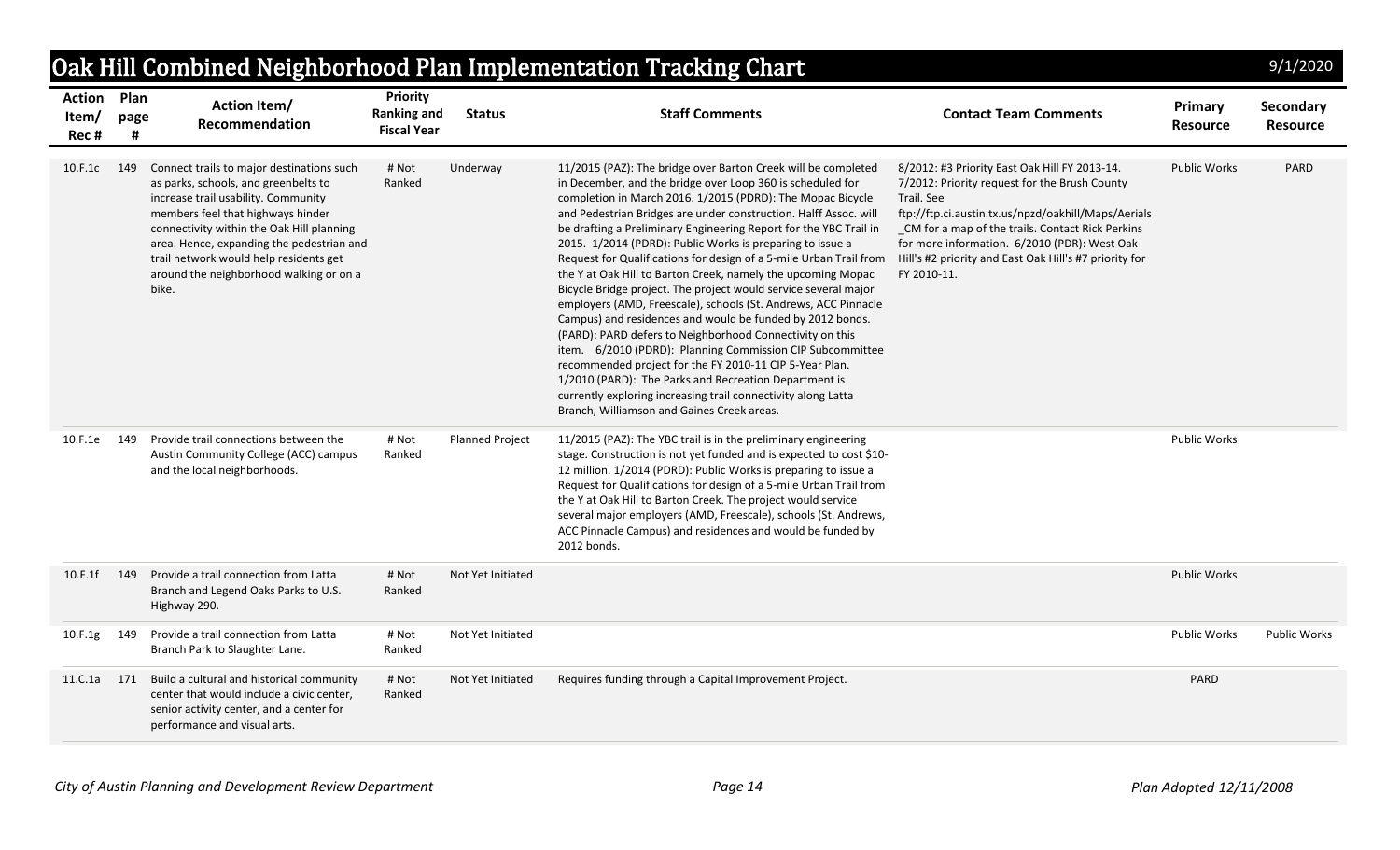|                                |              |                                                                                                                                                                                                                                                                                                                                                                                                      |                                                             |                                             | Oak Hill Combined Neighborhood Plan Implementation Tracking Chart                                                                                                                                                                                                                                                                                                                                                                                                                                                                                                                                                                                                                                                                                                                                                                                                                                                                                                                       |                              |                                    | 9/1/2020                              |
|--------------------------------|--------------|------------------------------------------------------------------------------------------------------------------------------------------------------------------------------------------------------------------------------------------------------------------------------------------------------------------------------------------------------------------------------------------------------|-------------------------------------------------------------|---------------------------------------------|-----------------------------------------------------------------------------------------------------------------------------------------------------------------------------------------------------------------------------------------------------------------------------------------------------------------------------------------------------------------------------------------------------------------------------------------------------------------------------------------------------------------------------------------------------------------------------------------------------------------------------------------------------------------------------------------------------------------------------------------------------------------------------------------------------------------------------------------------------------------------------------------------------------------------------------------------------------------------------------------|------------------------------|------------------------------------|---------------------------------------|
| <b>Action</b><br>Item/<br>Rec# | Plan<br>page | <b>Action Item/</b><br>Recommendation                                                                                                                                                                                                                                                                                                                                                                | <b>Priority</b><br><b>Ranking and</b><br><b>Fiscal Year</b> | <b>Status</b>                               | <b>Staff Comments</b>                                                                                                                                                                                                                                                                                                                                                                                                                                                                                                                                                                                                                                                                                                                                                                                                                                                                                                                                                                   | <b>Contact Team Comments</b> | Primary<br><b>Resource</b>         | Secondary<br><b>Resource</b>          |
| 11.C.2a                        | 171          | Community members would like Oak Hill<br>libraries to be in close proximity to<br>recreational facilities such as a pool.                                                                                                                                                                                                                                                                            | # Not<br>Ranked                                             | Not Currently<br>Feasible or<br>Recommended | 10/11 (APL): APL has always been forthright that pools and<br>libraries are not ideal adjacencies.                                                                                                                                                                                                                                                                                                                                                                                                                                                                                                                                                                                                                                                                                                                                                                                                                                                                                      |                              | <b>Austin Public</b><br>Library    |                                       |
|                                |              | <b>Non-Capital Improvement Project</b>                                                                                                                                                                                                                                                                                                                                                               |                                                             |                                             |                                                                                                                                                                                                                                                                                                                                                                                                                                                                                                                                                                                                                                                                                                                                                                                                                                                                                                                                                                                         |                              |                                    |                                       |
| 4.A.1a                         | 36           | Consider implementation of policies<br>recommended in the Regional Water<br>Quality Protection Plan for the Barton<br>Springs Segment of the Edwards Aquifer<br>and Its Contributing Zone. Regional land<br>development regulations designed to<br>protect sensitive recharge and<br>contributing zone areas of the Edwards<br>Aquifer would help achieve regional and<br>local water quality goals. | # Not<br>Ranked                                             | Ongoing                                     | 12/2015 (WPD) A working group continues to meet on a regular<br>basis to discuss implementing the recommendations of the<br>original plan for all of the regional partners. The current project is<br>to expand the plan to find more sustainable solutions for<br>wastewater management that protect water quality See:<br>http://www.waterqualityplan.org/; and<br>http://www.bseacd.org/publications/spotlights/rwqpp-next-<br>wave-2013/ More information on the City of Austin efforts to<br>improve wastewater management in sensitive areas like the<br>Barton Springs Zone is available<br>(https://www.austintexas.gov/department/proposed-<br>wastewater-management-rule-revisions). In November 2013<br>Council approved WPO, which included extensions of<br>headwaters stream buffers for Wiliamson and Slaughter Creeks.                                                                                                                                                  |                              | Planning &<br>Zoning<br>Department | Watershed<br>Protection<br>Department |
| 4.A.1b                         | 36           | Where appropriate, maintain rural density<br>in Oak Hill. To help achieve regional water<br>quality goals, manage the urbanization of<br>Oak Hill by minimizing dense development<br>and guiding new development away from<br>the recharge zone.                                                                                                                                                     | # Not<br>Ranked                                             | Ongoing                                     | The City of Austin has a longstanding policy (since Austin<br>Tomorrow Plan in 1979) to direct growth away from the Water<br>Quality Protection Zone (which includes Oak Hill) and toward the<br>Desired Development Zone. Current water quality ordinances<br>require a low level of impervious cover and a high level of<br>engineered structural controls. The City has also actively sought<br>to directly purchase land or development rights in the BSZ; it<br>currently has permanently preserved about 30% of all lands<br>within its jurisdiction. These policies result in a lower level of<br>urbanization and density than would otherwise occur. Any effort<br>to achieve a rural character would also require zoning controls as<br>well. Note that the City of Austin's ETJ has extended up to<br>neighboring jurisdictions in the BSZ (e.g., Dripping Springs & Bee<br>Cave) and the future ability to annex additional lands further out<br>is therefore very limited. |                              | Planning &<br>Zoning<br>Department |                                       |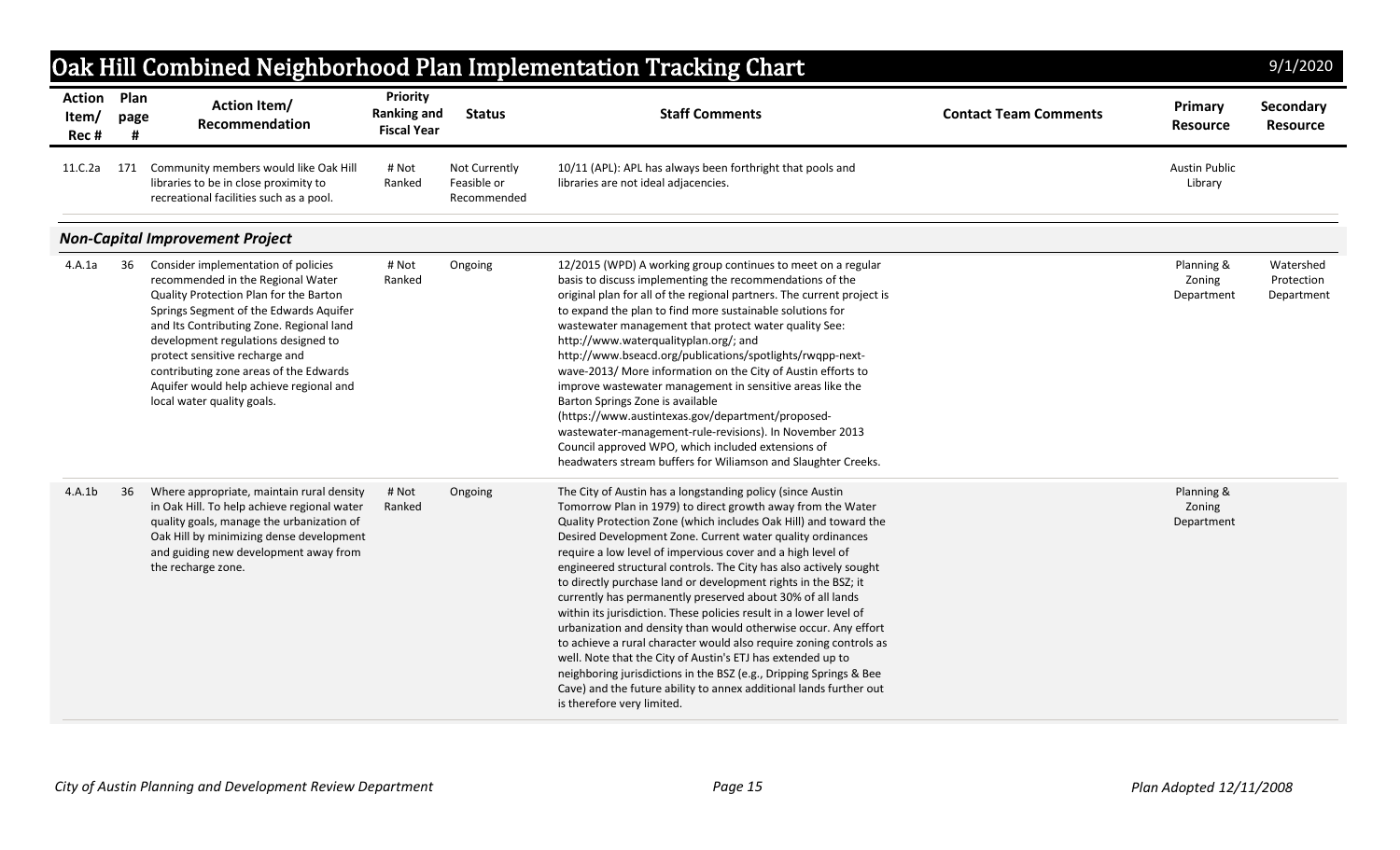| <b>Action Plan</b><br>Item/<br>Rec# | page | <b>Action Item/</b><br>Recommendation                                                                                                                                                         | Priority<br><b>Ranking and</b><br><b>Fiscal Year</b> | <b>Status</b> | <b>Staff Comments</b>                                                                                                                                                                                                                                                                                                                                                                                                                                                                                                                                                                                                                                                                                                                                                                                                                                                                                                                                                                                                                                                                                                                                                                                                                                                                                                                                                                                            | <b>Contact Team Comments</b> | Primary<br><b>Resource</b>            | Secondary<br><b>Resource</b> |
|-------------------------------------|------|-----------------------------------------------------------------------------------------------------------------------------------------------------------------------------------------------|------------------------------------------------------|---------------|------------------------------------------------------------------------------------------------------------------------------------------------------------------------------------------------------------------------------------------------------------------------------------------------------------------------------------------------------------------------------------------------------------------------------------------------------------------------------------------------------------------------------------------------------------------------------------------------------------------------------------------------------------------------------------------------------------------------------------------------------------------------------------------------------------------------------------------------------------------------------------------------------------------------------------------------------------------------------------------------------------------------------------------------------------------------------------------------------------------------------------------------------------------------------------------------------------------------------------------------------------------------------------------------------------------------------------------------------------------------------------------------------------------|------------------------------|---------------------------------------|------------------------------|
| 4.A.1e                              | 36   | Prevent polluted runoff from commercial<br>property and residential areas in Oak Hill<br>by increasing public education; increase<br>funding for City of Austin WPDR<br>educational programs. | # Not<br>Ranked                                      | Ongoing       | 8/2019 (WPD): WPD has a variety of water quality eduction and<br>outreach programs related to preventing water pollution. For a<br>full list, please see:<br>http://www.austintexas.gov/department/watershed-<br>protection/education. 12/2015 (WPD) The Watershed<br>Protection Department currently has an active Water Quality<br>Education group which reaches out to all of Austin, including<br>many programs for children. The program teaches all 5th grade<br>classes (including all in Oak Hill) and offers "Scoop the Poop"<br>facilities for many parks. Additional outreach would require<br>additional staff and/or budget.<br>www.austintexas.gov/department/watershed-<br>protection/education                                                                                                                                                                                                                                                                                                                                                                                                                                                                                                                                                                                                                                                                                                   |                              | Watershed<br>Protection<br>Department |                              |
| 4.A.1g                              | 37   | The City should encourage more frequent<br>inspections of facilities monitored by City<br>of Austin Stormwater Discharge Permit<br>Program staff over the recharge and<br>contributing zones. | # Not<br>Ranked                                      | Ongoing       | 8/2019 (WPD): All facilities in Oak Hill that are required to be<br>inspected by the Stormwater Discharge Permitting Program<br>(SDPP) are visited regularly, with most inspected annually. City<br>staff work with inspected businesses to ensure adequate site<br>practices for water quality (e.g., maintain clean, orderly site;<br>proper storage of materials, etc.). No significant problems have<br>been documented in recent years to suggest that greater<br>inspection frequency is required. However, residents are<br>encouraged to report problems by calling the Pollution Hotline at<br>512-974-2550. 4/2018 (WPD): This is included in the annual<br>TPDES report. All facilities in Oak Hill that are required to be<br>inspected by the SDPP are visited regularly; most are visited<br>annually. City staff work with inspected businesses to ensure<br>adequate site practices for water quality (e.g., maintain clean,<br>orderly site; proper storage of materials, etc.). No significant<br>problems have been documented in recent years to suggest that<br>greater inspection frequency is required. However, citizens are<br>encouraged to call in any potential or actual problems by calling<br>the Spills Hotline at 974-2550; program staff respond to citizen<br>pollution complaints and spills that threaten our creeks or water<br>bodies, 24 hours a day, seven days a week. |                              | Watershed<br>Protection<br>Department |                              |

## *City of Austin Planning and Development Review Department Page 16 Plan Adopted 12/11/2008*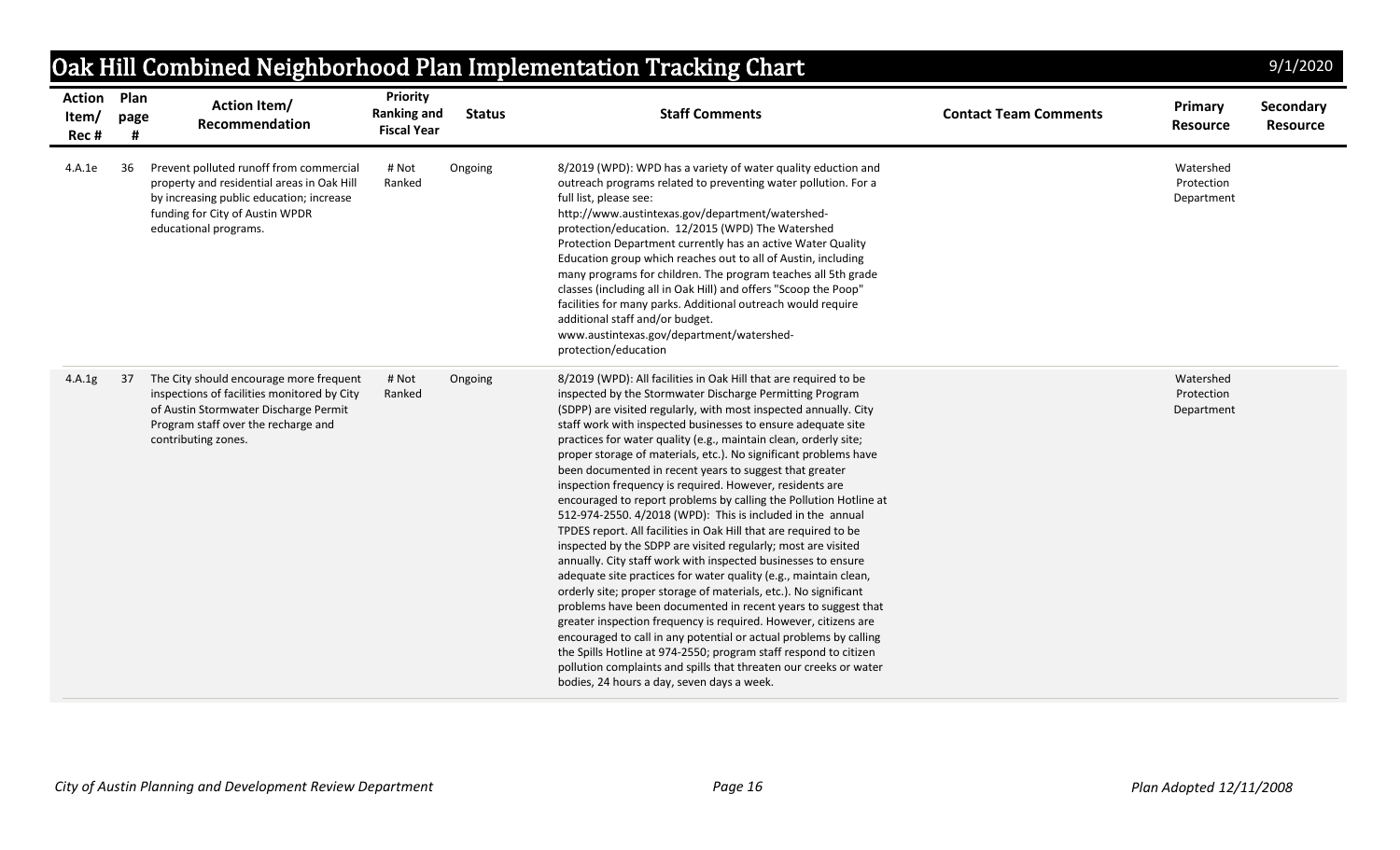|                                |              |                                                                                                                                                                                                                                                                                                                                                                                                   |                                                      |                   | Oak Hill Combined Neighborhood Plan Implementation Tracking Chart                                                                                                                                                                                                                                                                                                                                                                                                                                                                                                         |                              |                                       | 9/1/2020                     |
|--------------------------------|--------------|---------------------------------------------------------------------------------------------------------------------------------------------------------------------------------------------------------------------------------------------------------------------------------------------------------------------------------------------------------------------------------------------------|------------------------------------------------------|-------------------|---------------------------------------------------------------------------------------------------------------------------------------------------------------------------------------------------------------------------------------------------------------------------------------------------------------------------------------------------------------------------------------------------------------------------------------------------------------------------------------------------------------------------------------------------------------------------|------------------------------|---------------------------------------|------------------------------|
| <b>Action</b><br>Item/<br>Rec# | Plan<br>page | <b>Action Item/</b><br>Recommendation                                                                                                                                                                                                                                                                                                                                                             | Priority<br><b>Ranking and</b><br><b>Fiscal Year</b> | <b>Status</b>     | <b>Staff Comments</b>                                                                                                                                                                                                                                                                                                                                                                                                                                                                                                                                                     | <b>Contact Team Comments</b> | Primary<br><b>Resource</b>            | Secondary<br><b>Resource</b> |
| 4.A.1h                         | 37           | City staff should conduct and publish<br>research on the environmental impact of<br>creating a densely developed transit<br>center in Oak Hill. Some stakeholders are<br>concerned that too much development in<br>Oak Hill will draw additional visitors to the<br>environmentally sensitive area, which will<br>result in additional car trips and resulting<br>automobile related pollution.   | # Not<br>Ranked                                      | Not Yet Initiated | WPDR staff will conduct a thorough study of potential watershed<br>impacts of a Transit Station and associated development when a<br>station area plan is proposed.                                                                                                                                                                                                                                                                                                                                                                                                       |                              | Planning &<br>Zoning<br>Department    |                              |
| 4.A.1i                         | 37           | City staff should conduct and publish<br>research on the environmental impact of<br>City of Austin regulations on regional<br>development patterns. Some stakeholders<br>are concerned that development will<br>"leap" beyond Austin into environmentally<br>sensitive areas with little regulation<br>outside of the Austin City limits ultimately<br>having a negative impact on water quality. | # Not<br>Ranked                                      | Unknown           | See response under ID #2803 for Regional WQ Protection Plan<br>policy. Comparison between current SOS policy and Regional WQ<br>Plan will include an evaluation of whether one strategy may<br>provide better protection against sprawl.                                                                                                                                                                                                                                                                                                                                  |                              | Planning &<br>Zoning<br>Department    |                              |
| 4.B.1a                         | 37           | During the development process, city staff<br>should consider offering incentives for<br>developers to comply with current land<br>use regulations for "grandfathered"<br>projects.                                                                                                                                                                                                               | # Not<br>Ranked                                      | Ongoing           | 8/2019 (WPD): The City of Austin has worked repeatedly with<br>property owners in the past to reduce the development intensity<br>of projects in the Drinking Water Protection Zone and continues<br>to have interest in achieving better water quality on<br>grandfathered properties. 4/2014: The City of Austin has worked<br>repeatedly with property owners in the past to reduce the<br>development intensity of projects in the Drinking Water<br>Protection Zone and continues to have interest in achieving<br>better water quality on grandfathered properties. |                              | Watershed<br>Protection<br>Department |                              |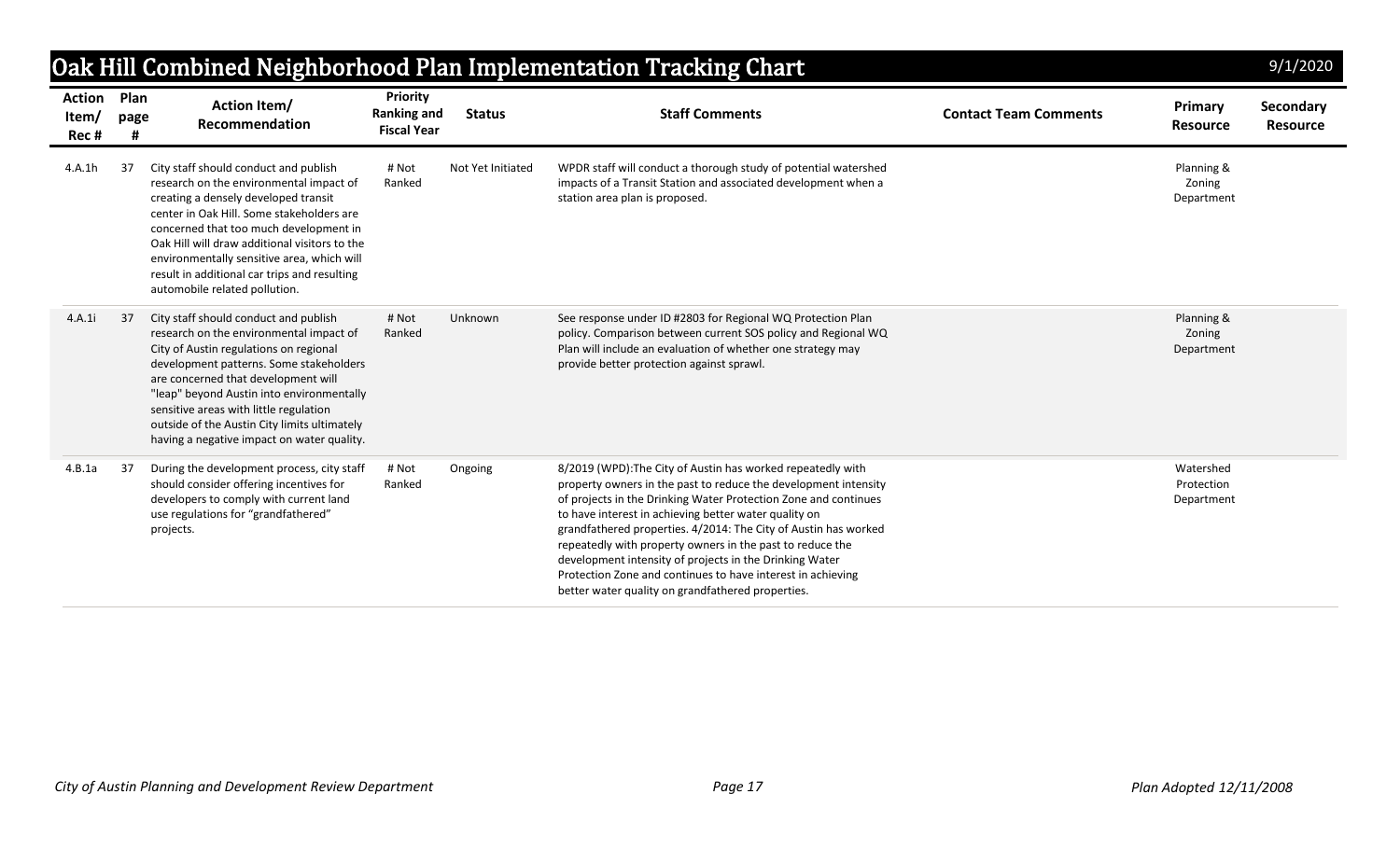|                                |                   |                                                                                                                                                                         |                                                             |                   | Oak Hill Combined Neighborhood Plan Implementation Tracking Chart                                                                                                                                                                                                                                                                                                                                                                                                                                                                                                                                                                                                                                                                                                                                                                                                                                                                                                                                                                                                                                                                                                                                                          |                              |                                       | 9/1/2020                              |
|--------------------------------|-------------------|-------------------------------------------------------------------------------------------------------------------------------------------------------------------------|-------------------------------------------------------------|-------------------|----------------------------------------------------------------------------------------------------------------------------------------------------------------------------------------------------------------------------------------------------------------------------------------------------------------------------------------------------------------------------------------------------------------------------------------------------------------------------------------------------------------------------------------------------------------------------------------------------------------------------------------------------------------------------------------------------------------------------------------------------------------------------------------------------------------------------------------------------------------------------------------------------------------------------------------------------------------------------------------------------------------------------------------------------------------------------------------------------------------------------------------------------------------------------------------------------------------------------|------------------------------|---------------------------------------|---------------------------------------|
| <b>Action</b><br>Item/<br>Rec# | Plan<br>page<br># | <b>Action Item/</b><br><b>Recommendation</b>                                                                                                                            | <b>Priority</b><br><b>Ranking and</b><br><b>Fiscal Year</b> | <b>Status</b>     | <b>Staff Comments</b>                                                                                                                                                                                                                                                                                                                                                                                                                                                                                                                                                                                                                                                                                                                                                                                                                                                                                                                                                                                                                                                                                                                                                                                                      | <b>Contact Team Comments</b> | Primary<br><b>Resource</b>            | Secondary<br>Resource                 |
| 4.B.1b                         | 37                | City staff should retrofit existing<br>dysfunctional water quality controls as<br>redevelopment occurs in Oak Hill.                                                     | # Not<br>Ranked                                             | Ongoing           | 8/2019 (WPD): WPD is repairing and retrofitting multiple water<br>quality ponds in the Barton Springs Zone, including in the<br>Sendera and Village of Western Oaks neighborhoods. WPD will<br>continue to identify potential retrofit opportunities as staff<br>resources and available funding allow. 4/2018 (WPD): WPD is<br>repairing and retrofitting several faling WQ ponds in the Sendera,<br>Deer Haven and Maple Run subdivisions in 2018. 8/2013 (WPD)<br>WPD is investigating possible retrofit of Maple Run ponds; will<br>have plan by 2014. WPD will continue to identify potential<br>retrofit opportunities as staff resources and available funding<br>allow. Unknown date: The BSZ redevelopment ordinance was<br>passed Nov. 8, 2007 to provide more opportunity to redevelop<br>older properties and install (often for the first time) adequate on-<br>site structural controls. This measure was specifically created to<br>address the concern of this OH Planning Team concern:<br>disproportionate and damaging pollution from older, poorly<br>controlled development. WPDR is also investigating the retrofit<br>and improvement of existing single-family residential structural<br>controls. |                              | Watershed<br>Protection<br>Department |                                       |
| 4.B.1c                         | 37                | City staff should consider conducting and<br>publishing research on the merits of<br>conservation development laws.                                                     | # Not<br>Ranked                                             | Underway          | 10/2013 (WPD) The Imagine Austin Comprehensive Plan is going<br>to evaluate this type of opportunity.                                                                                                                                                                                                                                                                                                                                                                                                                                                                                                                                                                                                                                                                                                                                                                                                                                                                                                                                                                                                                                                                                                                      |                              | Planning &<br>Zoning<br>Department    | Watershed<br>Protection<br>Department |
| 6.A.1a                         | 66                | Bring back businesses that have left the<br>Oak Hill area (example: loss of Albertson's<br>store).                                                                      | # Not<br>Ranked                                             | Not Yet Initiated |                                                                                                                                                                                                                                                                                                                                                                                                                                                                                                                                                                                                                                                                                                                                                                                                                                                                                                                                                                                                                                                                                                                                                                                                                            |                              | Economic<br>Development<br>Department | <b>Contact Team</b>                   |
| 6.A.1b                         | 66                | Businesses that redevelop should meet<br>Development Code standards and should<br>meet the goal and objectives of the Oak<br>Hill Combined Plan.                        | # Not<br>Ranked                                             | Ongoing           | 1/2016 (PAZ): The Development Services Department reviews<br>site plans for consistency with the Land Development Code.<br>When a plan amendment or zoning case is filed, Planning and<br>Zoning Department staff review the application for consistency<br>with the neighborhood plan.                                                                                                                                                                                                                                                                                                                                                                                                                                                                                                                                                                                                                                                                                                                                                                                                                                                                                                                                    |                              | Development<br>Services<br>Department |                                       |
| 6.A.1c                         | 66                | Find ways to attract quality development<br>in Oak Hill, such as Escarpment Village.<br>Development should be innovative, mixed<br>use, walkable, and transit oriented. | # Not<br>Ranked                                             | Unknown           |                                                                                                                                                                                                                                                                                                                                                                                                                                                                                                                                                                                                                                                                                                                                                                                                                                                                                                                                                                                                                                                                                                                                                                                                                            |                              | Economic<br>Development<br>Department | <b>Contact Team</b>                   |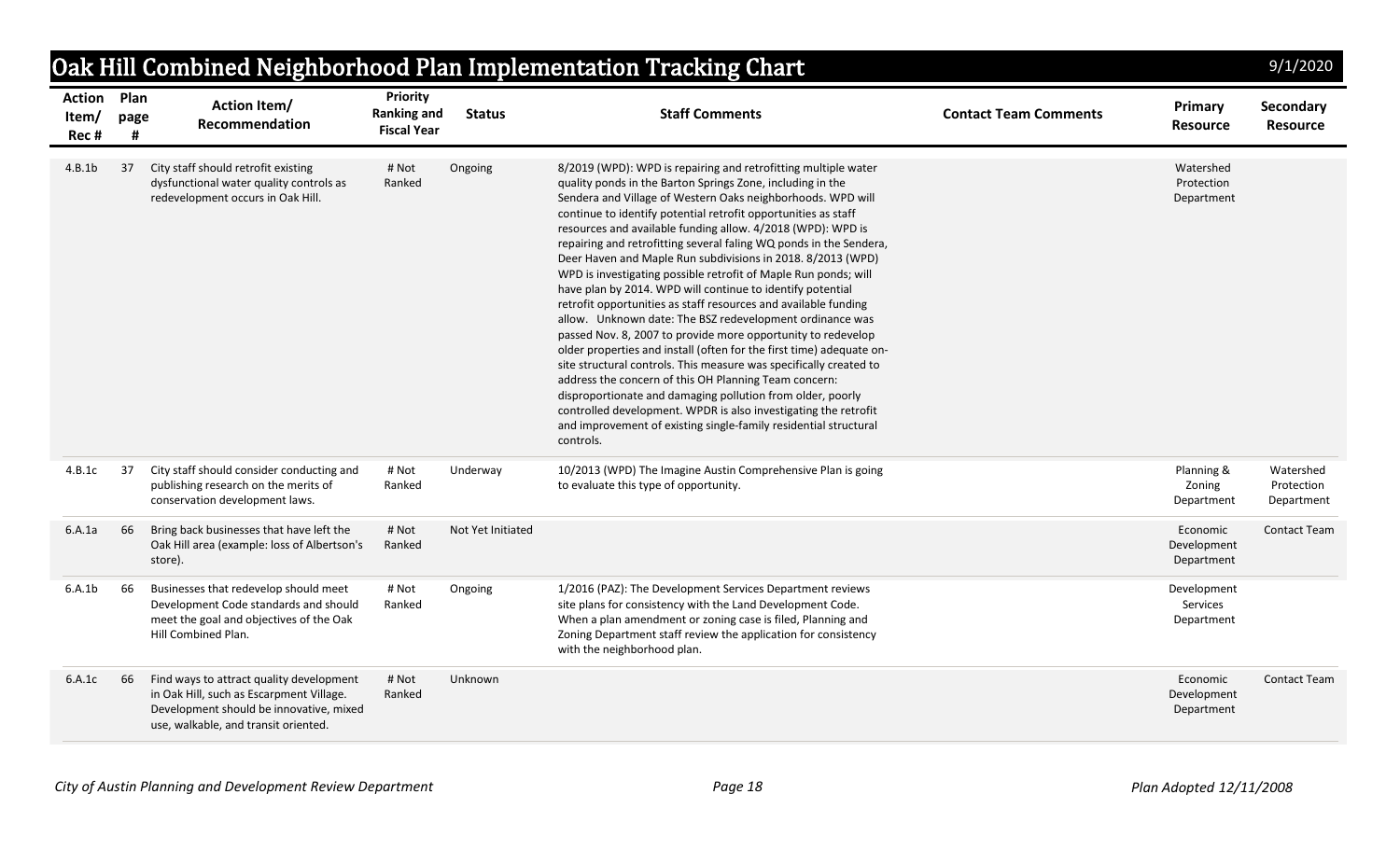|                                     |           |                                                                                                                                                                                    |                                                             |                   | Oak Hill Combined Neighborhood Plan Implementation Tracking Chart |                              |                                       | 9/1/2020                              |
|-------------------------------------|-----------|------------------------------------------------------------------------------------------------------------------------------------------------------------------------------------|-------------------------------------------------------------|-------------------|-------------------------------------------------------------------|------------------------------|---------------------------------------|---------------------------------------|
| <b>Action Plan</b><br>Item/<br>Rec# | page<br># | <b>Action Item/</b><br>Recommendation                                                                                                                                              | <b>Priority</b><br><b>Ranking and</b><br><b>Fiscal Year</b> | <b>Status</b>     | <b>Staff Comments</b>                                             | <b>Contact Team Comments</b> | Primary<br><b>Resource</b>            | Secondary<br><b>Resource</b>          |
| 6.B.1b                              | 66        | Cluster higher density development in<br>appropriate areas, striving to balance the<br>interests of all stakeholders while taking<br>into consideration environmental<br>concerns. | # Not<br>Ranked                                             | Ongoing           |                                                                   |                              | Planning &<br>Zoning<br>Department    |                                       |
| 6.B.2a                              | 66        | Provide support of targeted development,<br>which are areas with existing<br>infrastructure at commercial nodes.                                                                   | # Not<br>Ranked                                             | Ongoing           |                                                                   |                              | Planning &<br>Zoning<br>Department    |                                       |
| 6.D.1a                              | 67        | Town Center should have a library, movie<br>theater, park and ride, civic and<br>recreational space, public performance<br>and meeting space, elder center/<br>retirement center.  | # Not<br>Ranked                                             | Not Yet Initiated |                                                                   |                              | <b>Contact Team</b>                   | Property<br>Owners                    |
| 6.E.1a                              | 67        | Explore opportunities to replace anchor<br>tenants with new tenants who can attract<br>customers to support local small business.                                                  | # Not<br>Ranked                                             | Unknown           |                                                                   |                              | Economic<br>Development<br>Department |                                       |
| 6.E.1b                              | 67        | Establish/explore tax credits to help in the<br>development of local businesses.                                                                                                   | # Not<br>Ranked                                             | Unknown           |                                                                   |                              | Economic<br>Development<br>Department |                                       |
| 6.E.1c                              | 67        | Create a small business incubator for the<br>Oak Hill area, to help foster the creation of<br>locally-owned and operated businesses in<br>the planning area.                       | # Not<br>Ranked                                             | Unknown           |                                                                   |                              | Economic<br>Development<br>Department |                                       |
| 6.E.1d                              | 67        | Find ways to attract businesses that will<br>enhance services available to the<br>community.                                                                                       | # Not<br>Ranked                                             | Unknown           |                                                                   |                              | Economic<br>Development<br>Department |                                       |
| 6.E.1e                              | 67        | Encourage more doctors, dentists, and<br>other medical professionals to locate in<br>the area.                                                                                     | # Not<br>Ranked                                             | Unknown           |                                                                   |                              | Economic<br>Development<br>Department |                                       |
| 6.E.1f                              | 67        | Encourage the exploration of appropriate<br>State and City governmental small<br>business grants and/or loans.                                                                     | # Not<br>Ranked                                             | Unknown           |                                                                   |                              | Economic<br>Development<br>Department | Economic<br>Development<br>Department |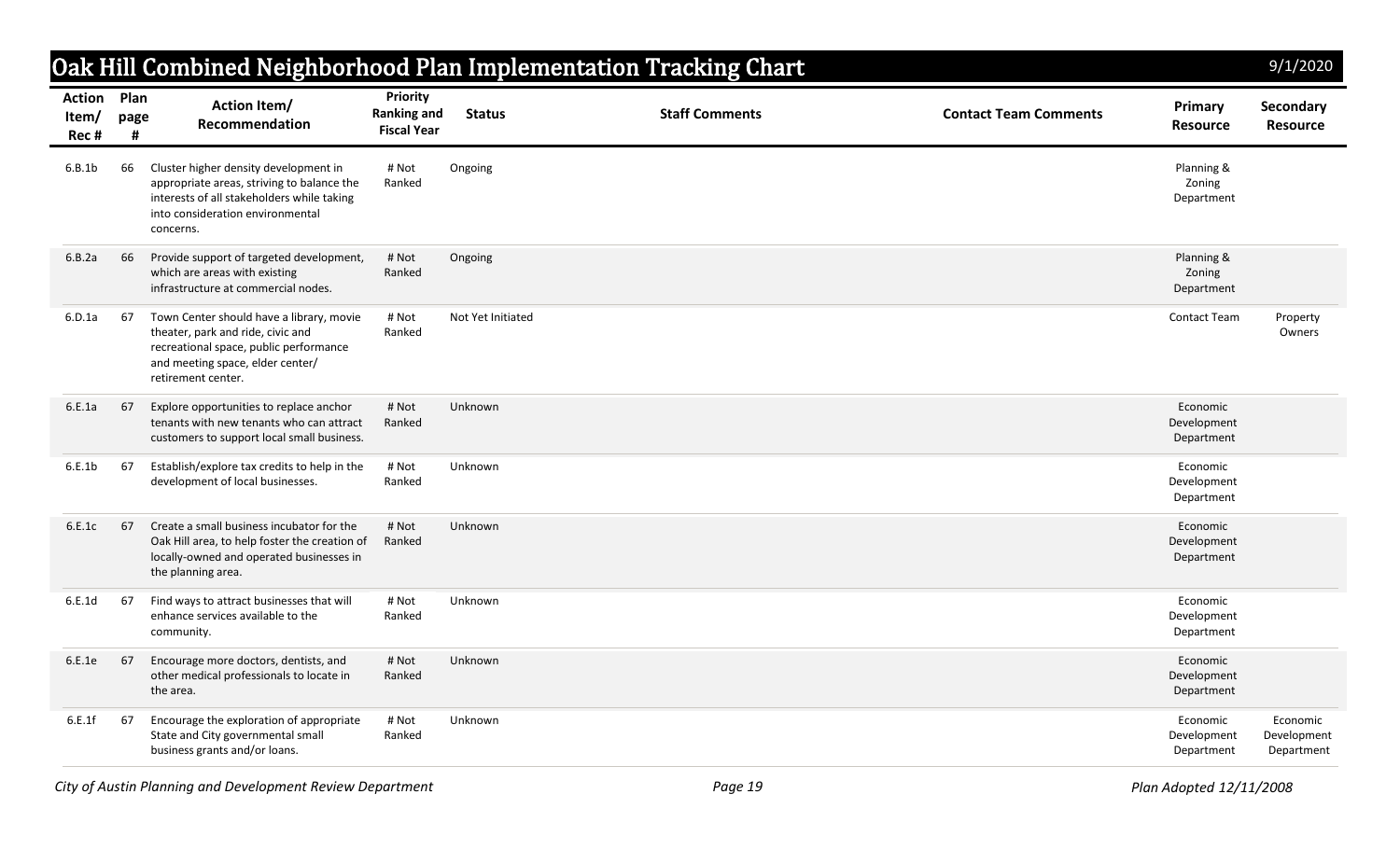| Oak Hill Combined Neighborhood Plan Implementation Tracking Chart<br>9/1/2020 |              |                                                                                                                                                                                       |                                                      |                                             |                                                                                                                                                                                                                                                                                                                                                                                                                                                  |                              |                            |                                        |  |
|-------------------------------------------------------------------------------|--------------|---------------------------------------------------------------------------------------------------------------------------------------------------------------------------------------|------------------------------------------------------|---------------------------------------------|--------------------------------------------------------------------------------------------------------------------------------------------------------------------------------------------------------------------------------------------------------------------------------------------------------------------------------------------------------------------------------------------------------------------------------------------------|------------------------------|----------------------------|----------------------------------------|--|
| <b>Action</b><br>Item/<br>Rec#                                                | Plan<br>page | <b>Action Item/</b><br>Recommendation                                                                                                                                                 | Priority<br><b>Ranking and</b><br><b>Fiscal Year</b> | <b>Status</b>                               | <b>Staff Comments</b>                                                                                                                                                                                                                                                                                                                                                                                                                            | <b>Contact Team Comments</b> | Primary<br><b>Resource</b> | <b>Secondary</b><br><b>Resource</b>    |  |
| 7.B.1b                                                                        | 102          | Encourage pedestrian/cyclist access to<br>businesses along the Oak Hill hike and bike<br>trail network.                                                                               | # Not<br>Ranked                                      | Not Yet Initiated                           |                                                                                                                                                                                                                                                                                                                                                                                                                                                  |                              | <b>Public Works</b>        | Austin<br>Transportation<br>Department |  |
| 7.E.1a                                                                        | 103          | Increase bus service south of U.S. Highway<br>290 between MoPac and FM 1826<br>(additional route and/or shorter intervals<br>between bus pick-ups).                                   | # Not<br>Ranked                                      | Not Yet Initiated                           | 9/2014 (PDRD): Capital Metro's Service Plan 2020 proposes a<br>new Route 271 to provide circulator service to Seton Southwest<br>Hospital and other Oak Hill destinations. However, a separate<br>Route 271 has been created in the Del Valle area, so it is not clear<br>if the Oak Hill Route 271 is still a possibility. Route 171 provides<br>service along US 290 and is expected to be improved to an<br>express route in the near future. |                              | Capital Metro              |                                        |  |
| 7.E.1b                                                                        | 103          | Provide weekend routes to shopping<br>centers and entertainment at Brodie Oaks,<br>Barton Creek Mall, downtown, Wal-Mart,<br>Target, and possible Town Center.                        | # Not<br>Ranked                                      | Partially Complete                          | 9/2014 (PDRD): Route 5 provide weekend service to the Walmart<br>on Brodie Lane and downtown.                                                                                                                                                                                                                                                                                                                                                    |                              | Capital Metro              |                                        |  |
| 7.E.1c                                                                        | 104          | Provide a bus route along Southwest Pkwy<br>and include a bus stop at Mission Oaks<br>(entrance to Travis Country                                                                     | # Not<br>Ranked                                      | Not Yet Initiated                           | 8/2014 (PDRD): Route 970 travels along Southwest Parkway but<br>does not stop at this location.                                                                                                                                                                                                                                                                                                                                                  |                              | Capital Metro              |                                        |  |
| 7.E.1d                                                                        | 104          | Extend service to the Travis Country area<br>to connect residents west of FM 1826 to<br>the "Y," Austin downtown, and other<br>services.                                              | # Not<br>Ranked                                      | Not Currently<br>Feasible or<br>Recommended | 8/2014 (PDRD): Except for Seton Southwest Hospital, most of the<br>territory west of FM 1826 is outside of Capital Metro's service<br>area. This recommendation is confusing: Travis Country is on the<br>opposite end of the planning area from FM 1826.                                                                                                                                                                                        |                              | Capital Metro              |                                        |  |
| 7.E.1e                                                                        | 104          | Provide better and more frequent bus<br>service along U.S. Highway 290 for<br>residents living north and south of U.S.<br>Highway 290 to access the future Town<br>Center at the "Y." | # Not<br>Ranked                                      | <b>Planned Project</b>                      | 9/2014 (PDRD): Capital Metro's Service Plan 2020 proposes to<br>convert the Oak Hill Flyer, Route 171, into Express Route 971 that<br>would operate bi-directionally throughout the day and on an<br>hourly schedule during off-peak times. This change is expected to<br>be implemented when the permanent park and ride location<br>near William Cannon opens in Fall 2014, dependent on available<br>funding.                                 |                              | Capital Metro              |                                        |  |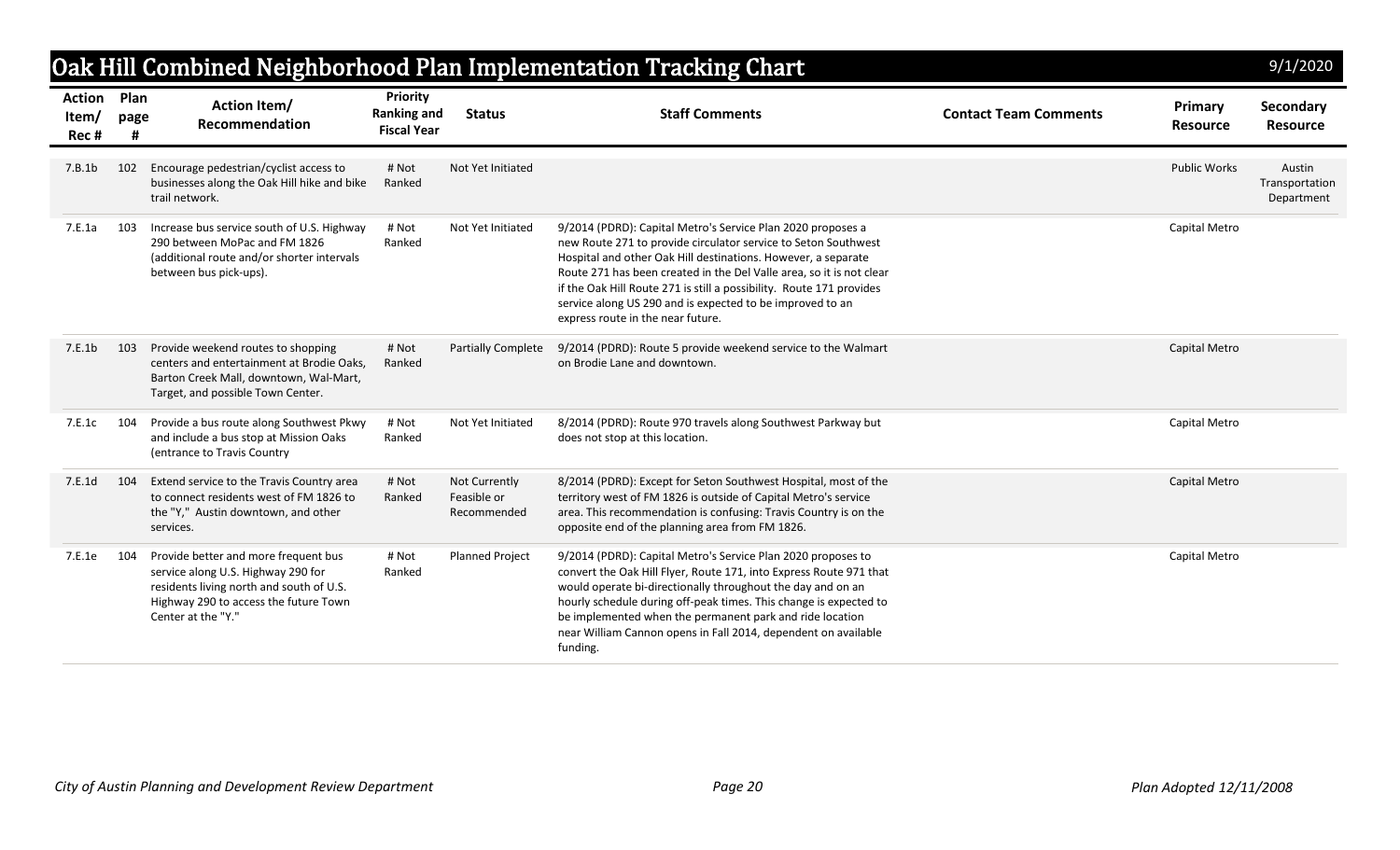|                                     |           |                                                                                                                                        |                                                      |                                             | Oak Hill Combined Neighborhood Plan Implementation Tracking Chart                                                                                                                                                                                                                                                                                                                                                |                              |                                    | 9/1/2020                     |
|-------------------------------------|-----------|----------------------------------------------------------------------------------------------------------------------------------------|------------------------------------------------------|---------------------------------------------|------------------------------------------------------------------------------------------------------------------------------------------------------------------------------------------------------------------------------------------------------------------------------------------------------------------------------------------------------------------------------------------------------------------|------------------------------|------------------------------------|------------------------------|
| <b>Action Plan</b><br>Item/<br>Rec# | page<br># | <b>Action Item/</b><br>Recommendation                                                                                                  | Priority<br><b>Ranking and</b><br><b>Fiscal Year</b> | <b>Status</b>                               | <b>Staff Comments</b>                                                                                                                                                                                                                                                                                                                                                                                            | <b>Contact Team Comments</b> | Primary<br><b>Resource</b>         | Secondary<br><b>Resource</b> |
| 7.E.1f                              | 104       | Extend flyer hours and increase frequency<br>including mid-day service to give an<br>incentive for higher use of public transit.       | # Not<br>Ranked                                      | <b>Planned Project</b>                      | 9/2014 (PDRD): Capital Metro's Service Plan 2020 proposes to<br>convert the Oak Hill Flyer, Route 171, into Express Route 971 that<br>would operate bi-directionally throughout the day and on an<br>hourly schedule during off-peak times. This change is expected to<br>be implemented when the permanent park and ride location<br>near William Cannon opens in Fall 2014, dependent on available<br>funding. |                              | Capital Metro                      |                              |
| 7.E.1g                              | 104       | Place a bus stop near the intersection of<br>Monterey Oaks and U.S. Highway 290<br>West frontage Road (east and west<br>bound).        | # Not<br>Ranked                                      | Not Yet Initiated                           |                                                                                                                                                                                                                                                                                                                                                                                                                  |                              | Capital Metro                      |                              |
| 7.E.2a                              | 104       | Plan a public circulator around residential<br>areas to get to the town center at "Y;"<br>these could be smaller, "Dillo-scale" buses. | # Not<br>Ranked                                      | <b>Planned Project</b>                      | 9/2014 (PDRD): Capital Metro's Service Plan 2020 calls for a<br>Circulator in Oak Hill. However, the route is dependent on<br>receiving additional funding.                                                                                                                                                                                                                                                      |                              | Capital Metro                      |                              |
| 7.E.2b                              | 104       | Identify Assisted Living and Retirement<br>communities and ensure they are served<br>with adequate public transit options.             | # Not<br>Ranked                                      | Ongoing                                     | 10/2014 (PDRD): Capital Metro considers the location of these<br>facilities when planning routes. However, it is easier to serve<br>these facilities in the central city, with a denser population and<br>street network, than in a rural/suburban area like Oak Hill.                                                                                                                                           |                              | Capital Metro                      |                              |
| 7.E.2c                              | 104       | Identify locations of libraries and the<br>YMCA and ensure circulators service these<br>community resources.                           | # Not<br>Ranked                                      |                                             | Partially Complete 8/2014 (PDRD): The Hampton Branch Library is served by Route<br>333. There is no stop at the Southwest Family YMCA.                                                                                                                                                                                                                                                                           |                              | Capital Metro                      |                              |
| 7.E.3a                              | 104       | Provide a bus stop at Slaughter Lane and<br>FM 1826.                                                                                   | # Not<br>Ranked                                      | Not Yet Initiated                           | 8/2014 (PDRD): Currently, there is no bus route at this location.                                                                                                                                                                                                                                                                                                                                                |                              | Capital Metro                      |                              |
| 7.E.3b                              | 104       | Extend bus route and offer sheltered bus<br>stop at the corner of Breezy Pass and<br>Convict Hill.                                     | # Not<br>Ranked                                      | Not Yet Initiated                           | 8/2014 (PDRD): Currently, there is no bus route at this location.                                                                                                                                                                                                                                                                                                                                                |                              | Capital Metro                      |                              |
| 7.E.3d                              | 104       | Provide sheltered bus stops around the<br>Town Center.                                                                                 | # Not<br>Ranked                                      | Not Currently<br>Feasible or<br>Recommended | 12/2011 (CapMetro): Private property - cannot do any further<br>improvements. Lease is on a year to year basis.                                                                                                                                                                                                                                                                                                  |                              | Capital Metro                      |                              |
| 8.A.2a                              | 120       | Clustered development should be<br>encouraged where appropriate (see<br>Chapter 9: Neighborhood Design).                               | # Not<br>Ranked                                      | Ongoing                                     |                                                                                                                                                                                                                                                                                                                                                                                                                  |                              | Planning &<br>Zoning<br>Department |                              |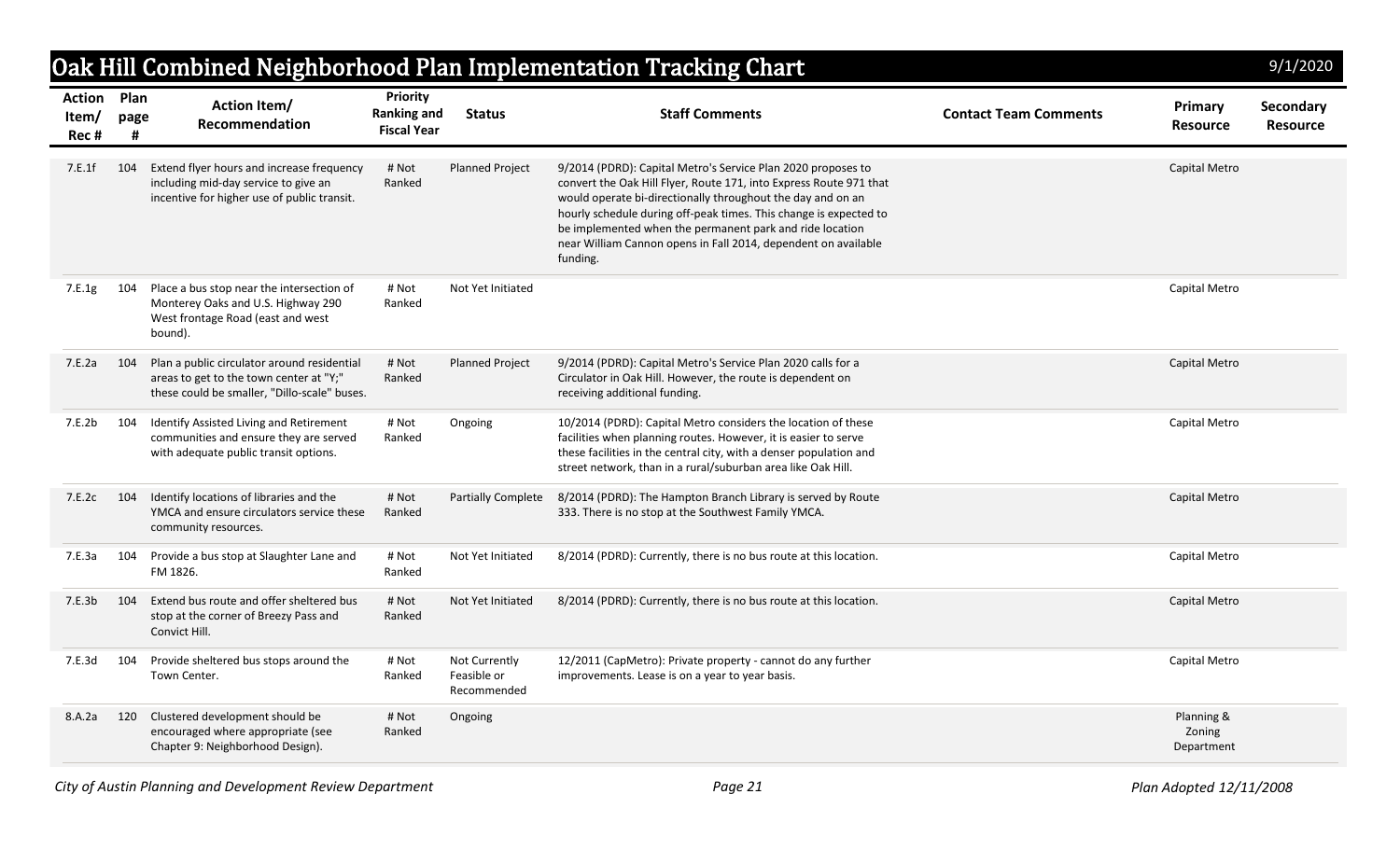|                                     |      |                                                                                                                                                                                                                                                                                                                                                                                                                                                                            |                                                      |                   | Oak Hill Combined Neighborhood Plan Implementation Tracking Chart                                                                          |                              |                                        | 9/1/2020                              |
|-------------------------------------|------|----------------------------------------------------------------------------------------------------------------------------------------------------------------------------------------------------------------------------------------------------------------------------------------------------------------------------------------------------------------------------------------------------------------------------------------------------------------------------|------------------------------------------------------|-------------------|--------------------------------------------------------------------------------------------------------------------------------------------|------------------------------|----------------------------------------|---------------------------------------|
| <b>Action Plan</b><br>Item/<br>Rec# | page | <b>Action Item/</b><br><b>Recommendation</b>                                                                                                                                                                                                                                                                                                                                                                                                                               | Priority<br><b>Ranking and</b><br><b>Fiscal Year</b> | <b>Status</b>     | <b>Staff Comments</b>                                                                                                                      | <b>Contact Team Comments</b> | Primary<br><b>Resource</b>             | Secondary<br><b>Resource</b>          |
| 8.A.2b                              | 120  | Residential density should be compatible<br>with surrounding uses and informed by a<br>regional vision of the environmental<br>impact development has over the Edwards<br>Aquifer.                                                                                                                                                                                                                                                                                         | # Not<br>Ranked                                      | Ongoing           |                                                                                                                                            |                              | Planning &<br>Zoning<br>Department     |                                       |
| 8.A.2c                              | 120  | Whenever possible, new housing<br>development should be located where<br>existing services and infrastructure exist.<br>Their appearance and density should be<br>appropriate to its environment and<br>compatible with surrounding uses.                                                                                                                                                                                                                                  | # Not<br>Ranked                                      | Ongoing           |                                                                                                                                            |                              | Planning &<br>Zoning<br>Department     |                                       |
| 8.B.1a                              | 120  | For housing development/redevelopment<br>projects where traffic impact is a concern,<br>a traffic analysis should be done due to<br>current traffic problems, long-term<br>challenges of road expansion and<br>improvement, and the overall lack of<br>connectivity of the area (see Chapter 7:<br>Transportation and Infrastructure). Such<br>analysis should consider the adequacy of<br>road connectivity, mobility, alternate<br>transit modes, access, and condition. | # Not<br>Ranked                                      | Unknown           |                                                                                                                                            |                              | Austin<br>Transportation<br>Department |                                       |
| 9.A.1a                              | 132  | Provide open space and/or pedestrian<br>amenities such as benches, bike racks,<br>fountains, etc. for development sites<br>greater than one acre.                                                                                                                                                                                                                                                                                                                          | # Not<br>Ranked                                      | Ongoing           |                                                                                                                                            |                              | Property<br>Owners                     | Development<br>Services<br>Department |
| 9.A.1b                              | 132  | Provide street plantings at the time of new #4 Oak Hill<br>construction or major redevelopment.                                                                                                                                                                                                                                                                                                                                                                            | Combined,<br>FY 2016-17                              | Ongoing           | 8/2014 (PDRD): Trees and landscaping are required by City Code.                                                                            |                              | Property<br>Owners                     | Development<br>Services<br>Department |
| 9.A.1d                              | 132  | Provide shaded sidewalks along all publicly<br>visible building façades.                                                                                                                                                                                                                                                                                                                                                                                                   | # Not<br>Ranked                                      | Not Yet Initiated | 1/2016 (PAZ): This recommendation can be implemented<br>through a code amendment or voluntary compliance by<br>individual property owners. |                              | Property<br>Owners                     | Planning &<br>Zoning<br>Department    |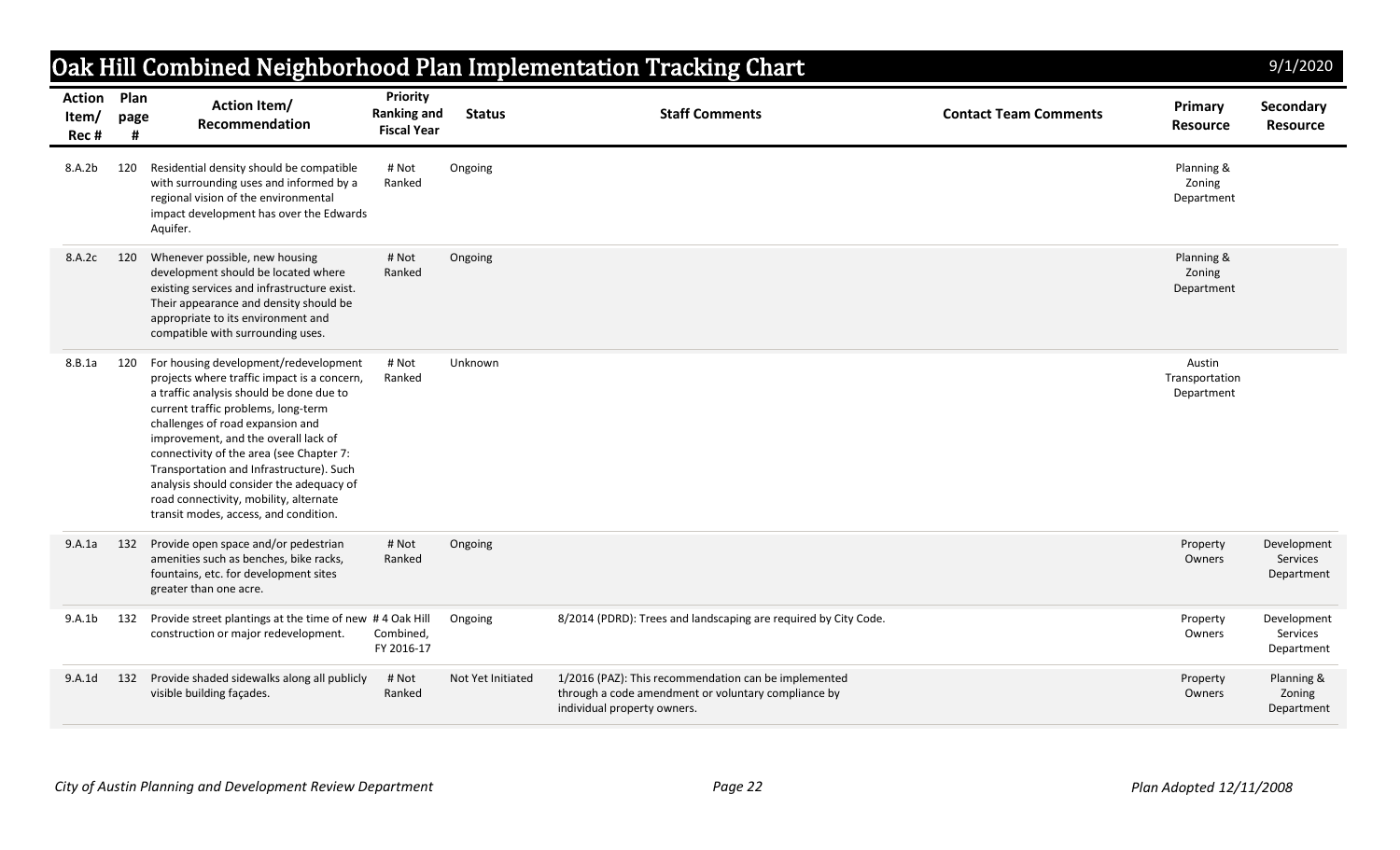## Oak Hill Combined Neighborhood Plan Implementation Tracking Chart

| /<br>/<br>1<br>20<br>9<br>2<br>ŋ<br>J |  |  |  |
|---------------------------------------|--|--|--|
|                                       |  |  |  |
|                                       |  |  |  |

| <b>Action</b><br>ltem/<br>Rec # | Plan<br>page | Action Item/<br>Recommendation                                                                                                                         | Priority<br><b>Ranking and</b><br><b>Fiscal Year</b> | <b>Status</b>     | <b>Staff Comments</b>                                                                                                                                                                                                                                          | <b>Contact Team Comments</b> | <b>Primary</b><br><b>Resource</b>  | Secondary<br><b>Resource</b>          |
|---------------------------------|--------------|--------------------------------------------------------------------------------------------------------------------------------------------------------|------------------------------------------------------|-------------------|----------------------------------------------------------------------------------------------------------------------------------------------------------------------------------------------------------------------------------------------------------------|------------------------------|------------------------------------|---------------------------------------|
| 9.A.1e                          | 132          | Parking should be placed behind or to the<br>side of the building with vegetative<br>screens to buffer sidewalks and trees.                            | # Not<br>Ranked                                      | Not Yet Initiated | 1/2016 (PAZ): This recommendation can be implemented<br>through a code amendment or voluntary compliance by<br>individual property owners.                                                                                                                     |                              | Property<br>Owners                 | Planning &<br>Zoning<br>Department    |
| 9.A.1f                          | 132          | Promote the use of solar power shading<br>devices in parking lots.                                                                                     | # Not<br>Ranked                                      | Not Yet Initiated | 1/2016 (PAZ): This recommendation can be implemented<br>through a code amendment or voluntary compliance by<br>individual property owners.                                                                                                                     |                              | Property<br>Owners                 | Planning &<br>Zoning<br>Department    |
| 9.A.1g                          | 132          | Increase sidewalk width requirements<br>from 12 to 15 feet.                                                                                            | # Not<br>Ranked                                      | Not Yet Initiated | 1/2016 (PAZ): This recommendation can be implemented<br>through a code amendment.                                                                                                                                                                              |                              | Planning &<br>Zoning<br>Department |                                       |
| 9.A.1h                          | 132          | Comply with applicable water quality<br>regulations for impervious cover by<br>exploring pervious materials for sidewalks<br>and parking areas.        | # Not<br>Ranked                                      | Unknown           | 1/2016 (PAZ): This recommendation can be implemented<br>through a code amendment or voluntary compliance by<br>individual property owners. Use of porous paving is encouraged<br>in planned unit developments as a way to demonstrate superior<br>development. |                              | Property<br>Owners                 | Development<br>Services<br>Department |
| 9.A.1i                          | 132          | Limit the amount of curb cuts by sharing<br>driveways and parking areas with adjacent<br>property owners.                                              | # Not<br>Ranked                                      | Not Yet Initiated | 1/2016 (PAZ): This recommendation can be implemented<br>through a code amendment or voluntary compliance by<br>individual property owners.                                                                                                                     |                              | Property<br>Owners                 | Planning &<br>Zoning<br>Department    |
| 9.A.1j                          | 132          | Building façades should be brought close<br>to the sidewalks while still abiding by the<br>minimum sidewalk width specifications for<br>new sidewalks. | # Not<br>Ranked                                      | Not Yet Initiated | 1/2016 (PAZ): This recommendation can be implemented<br>through a code amendment or voluntary compliance by<br>individual property owners.                                                                                                                     |                              | Property<br>Owners                 | Planning &<br>Zoning<br>Department    |
| 9.A.2a                          | 133          | Utilize limestone, brick, or other regional<br>building materials compatible with the<br>Oak Hill "Hill Country" look.                                 | # Not<br>Ranked                                      | Not Yet Initiated | 1/2016 (PAZ): This recommendation can be implemented<br>through a code amendment or voluntary compliance by<br>individual property owners.                                                                                                                     |                              | Property<br>Owners                 | Planning &<br>Zoning<br>Department    |
| 9.A.2b                          | 133          | Integrate solar power and solar hot water<br>heating into building design.                                                                             | # Not<br>Ranked                                      | Not Yet Initiated | 1/2016 (PAZ): This recommendation can be implemented<br>through a code amendment or voluntary compliance by<br>individual property owners.                                                                                                                     |                              | Property<br>Owners                 | Planning &<br>Zoning<br>Department    |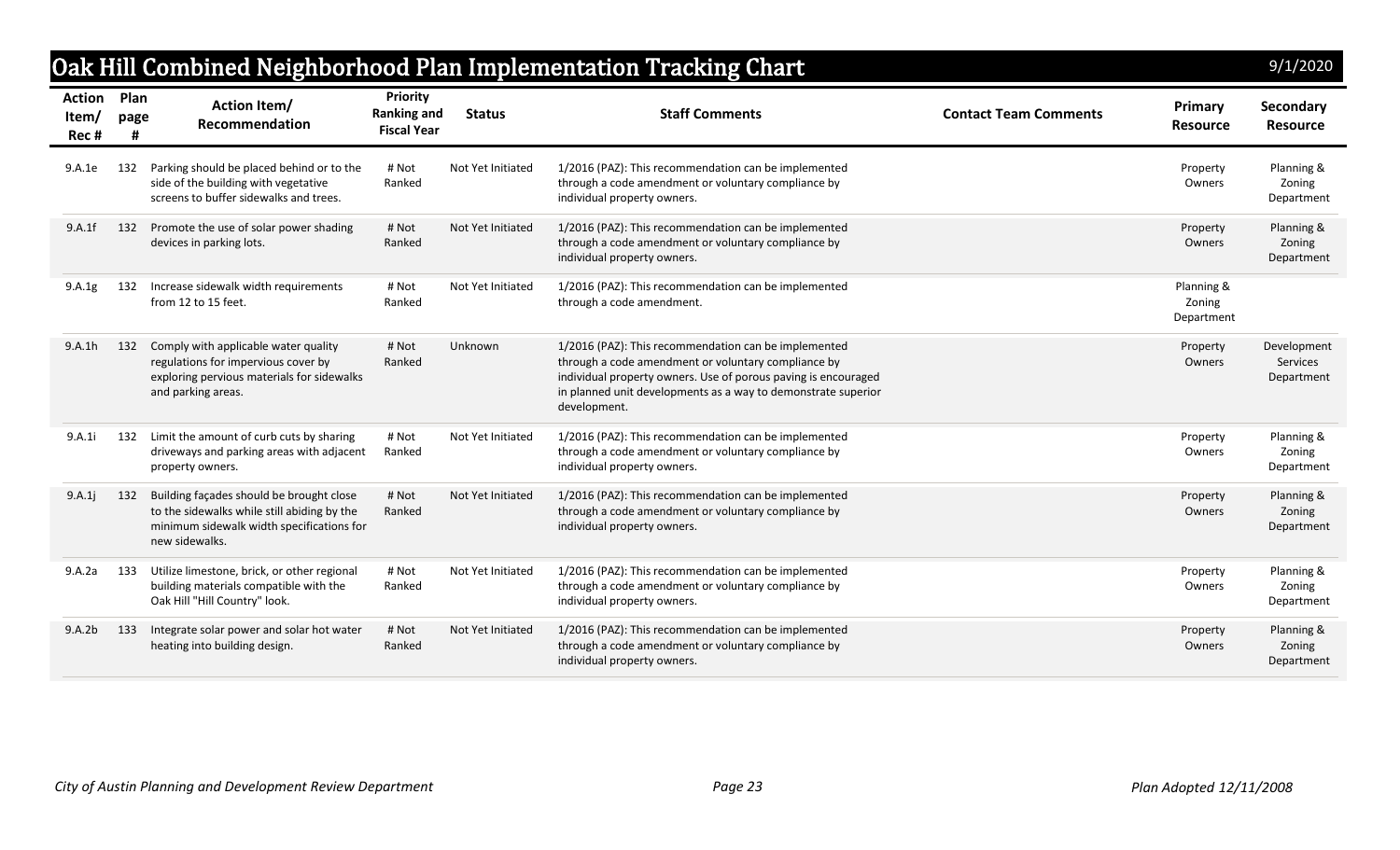|                                      |           |                                                                                                                                                                                                                                                                                                                                                                          |                                                      |                   | Oak Hill Combined Neighborhood Plan Implementation Tracking Chart                                                                          |                              |                            | 9/1/2020                           |
|--------------------------------------|-----------|--------------------------------------------------------------------------------------------------------------------------------------------------------------------------------------------------------------------------------------------------------------------------------------------------------------------------------------------------------------------------|------------------------------------------------------|-------------------|--------------------------------------------------------------------------------------------------------------------------------------------|------------------------------|----------------------------|------------------------------------|
| <b>Action Plan</b><br>Item/<br>Rec # | page<br># | <b>Action Item/</b><br>Recommendation                                                                                                                                                                                                                                                                                                                                    | Priority<br><b>Ranking and</b><br><b>Fiscal Year</b> | <b>Status</b>     | <b>Staff Comments</b>                                                                                                                      | <b>Contact Team Comments</b> | Primary<br><b>Resource</b> | Secondary<br><b>Resource</b>       |
| 9.A.2c                               | 133       | Integrate green building practices such as<br>solar power panels, solar hot water<br>heating, wind power, rainwater collection<br>systems, green roofs and water quality<br>controls as necessary. If possible, projects<br>should strive to achieve one star or higher<br>rating under the City of Austin Green<br>Building Program or other environmental<br>programs. | # Not<br>Ranked                                      | Not Yet Initiated | 1/2016 (PAZ): This recommendation can be implemented<br>through a code amendment or voluntary compliance by<br>individual property owners. |                              | Property<br>Owners         | Planning &<br>Zoning<br>Department |
| 9.A.2d                               | 133       | Provide façade articulation of wall<br>recesses and projections and/or different<br>colors and textures.                                                                                                                                                                                                                                                                 | # Not<br>Ranked                                      | Not Yet Initiated | 1/2016 (PAZ): This recommendation can be implemented<br>through a code amendment or voluntary compliance by<br>individual property owners. |                              | Property<br>Owners         | Planning &<br>Zoning<br>Department |
| 9.A.2e                               | 133       | Make primary entrances visible by using<br>architectural details, planters, enhanced<br>light fixtures, etc.                                                                                                                                                                                                                                                             | # Not<br>Ranked                                      | Not Yet Initiated | 1/2016 (PAZ): This recommendation can be implemented<br>through a code amendment or voluntary compliance by<br>individual property owners. |                              | Property<br>Owners         | Planning &<br>Zoning<br>Department |
| 9.A.2f                               | 133       | At least 75% of the building's front façade<br>(facing the principal street) should consist<br>of storefronts with at least two separate<br>entrances.                                                                                                                                                                                                                   | # Not<br>Ranked                                      | Not Yet Initiated | 1/2016 (PAZ): This recommendation can be implemented<br>through a code amendment or voluntary compliance by<br>individual property owners. |                              | Property<br>Owners         | Planning &<br>Zoning<br>Department |
| 9.A.2g                               | 133       | Provide for liner stores in building facade.<br>A liner store is a commercial use on the<br>ground floor of a building located not<br>more than 30 feet from the street right-of-<br>way with an entrance facing the street.                                                                                                                                             | # Not<br>Ranked                                      | Not Yet Initiated | 1/2016 (PAZ): This recommendation can be implemented<br>through a code amendment or voluntary compliance by<br>individual property owners. |                              | Property<br>Owners         | Planning &<br>Zoning<br>Department |
| 9.A.2h                               | 133       | Provide glazing to add interest for<br>pedestrians and provide a human-scale<br>element on the building façade. (Glazing is<br>the panes or sheets of glass or other non-<br>glass material made to be set in frames, as<br>in windows or doors.)                                                                                                                        | # Not<br>Ranked                                      | Not Yet Initiated | 1/2016 (PAZ): This recommendation can be implemented<br>through a code amendment or voluntary compliance by<br>individual property owners. |                              | Property<br>Owners         | Planning &<br>Zoning<br>Department |
| 9.A.2i                               | 133       | Provide roof design such as parapets and<br>sloping angles.                                                                                                                                                                                                                                                                                                              | # Not<br>Ranked                                      | Not Yet Initiated | 1/2016 (PAZ): This recommendation can be implemented<br>through a code amendment or voluntary compliance by<br>individual property owners. |                              | Property<br>Owners         | Planning &<br>Zoning<br>Department |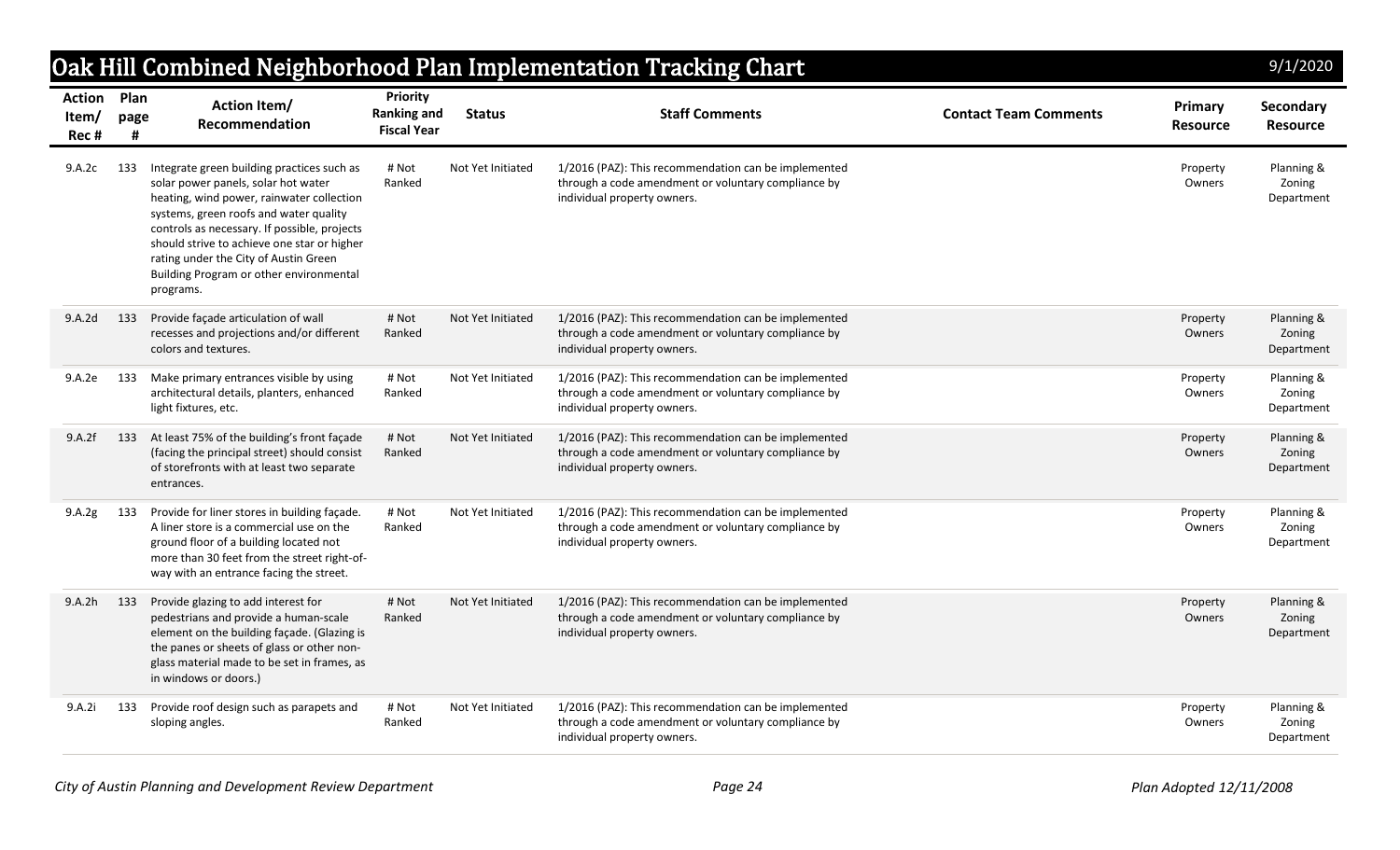| <b>Action Plan</b><br>Item/ | page | <b>Action Item/</b><br>Recommendation                                                                                                                                                                                            | <b>Priority</b><br><b>Ranking and</b>  | <b>Status</b>     | <b>Staff Comments</b>                                                                                                                                                                                                                                                                                                                                                                           | <b>Contact Team Comments</b> | Primary<br><b>Resource</b> | Secondary<br><b>Resource</b>                 |
|-----------------------------|------|----------------------------------------------------------------------------------------------------------------------------------------------------------------------------------------------------------------------------------|----------------------------------------|-------------------|-------------------------------------------------------------------------------------------------------------------------------------------------------------------------------------------------------------------------------------------------------------------------------------------------------------------------------------------------------------------------------------------------|------------------------------|----------------------------|----------------------------------------------|
| Rec#                        |      |                                                                                                                                                                                                                                  | <b>Fiscal Year</b>                     |                   |                                                                                                                                                                                                                                                                                                                                                                                                 |                              |                            |                                              |
| 9.A.2j                      | 133  | Consider design and application of<br>sustainable roof such as vegetated roofs<br>and/or rainwater collection systems.                                                                                                           | # Not<br>Ranked                        | Not Yet Initiated | 1/2016 (PAZ): This recommendation can be implemented<br>through a code amendment or voluntary compliance by<br>individual property owners.                                                                                                                                                                                                                                                      |                              | Property<br>Owners         | Planning &<br>Zoning<br>Department           |
| 9.B.1b                      | 134  | Design commercial signs and billboards in<br>a tasteful manner that would limit light<br>pollution after business hours.                                                                                                         | # Not<br>Ranked                        | Ongoing           | 1/2016 (PAZ): On Southwest Parkway, a Hill Country Roadway, a<br>spotlight on a sign or exterior lighting of a sign must be<br>concealed from view and oriented away from adjacent<br>properties and roadways. On William Cannon Drive, a Scenic<br>Roadway, internal lighting of a sign is prohibited, except for the<br>internal lighting of individual letters. See City Code Section 25-10- |                              | Property<br>Owners         | Development<br>Services<br>Department        |
| 9.B.1c                      | 134  | Preserve trees (such as oaks, elms, and<br>pecan trees) that are more than 100 years<br>old by using two feet of mulch over the<br>roots during construction.                                                                    | # Not<br>Ranked                        | Ongoing           | 1/2016 (PAZ): The Environmental Criteria Manual requires<br>fencing of a tree's critical root zone during construction. Where<br>fencing of the entire critical root zone is impractical, the<br>unfenced portion must be protected from soil compaction with a<br>minimum of 8 inches of organic mulch.                                                                                        |                              | Property<br>Owners         | Development<br>Services<br>Department        |
| 9.B.1d                      | 134  | Partner with tree preservation experts on<br>tree preservation practices in Oak Hill<br>during new development. Promote<br>trenching and other appropriate methods<br>around existing oaks to prevent the spread<br>of Oak Wilt. | #1 Oak Hill<br>Combined,<br>FY 2016-17 | Ongoing           | 1/2016 (PAZ): The City's Environmental Criteria Manual requires<br>protection of the critical root zone during construction.<br>Trenching is not currently required by the City Code. The City's<br>Oak Wilt Policy discourages pruning in the spring and requires<br>contractors to treat cuts and wounds to oak trees, disinfect<br>pruning tools, and dispose of dead wood appropriately.    |                              | Property<br>Owners         | Development<br>Services<br>Department        |
| 9.B.1e                      | 134  | Utilize design elements and native<br>materials in a consistent manner<br>throughout new developments.                                                                                                                           | # Not<br>Ranked                        | Not Yet Initiated | 1/2016 (PAZ): This recommendation can be implemented<br>through a code amendment or voluntary compliance by<br>individual property owners.                                                                                                                                                                                                                                                      |                              | Property<br>Owners         | Planning &<br>Zoning<br>Department           |
| 9.B.1f                      | 134  | Provide design elements that are<br>compatible with Oak Hill's Hill Country<br>town look.                                                                                                                                        | # Not<br>Ranked                        | Not Yet Initiated | 1/2016 (PAZ): This recommendation can be implemented<br>through a code amendment or voluntary compliance by<br>individual property owners.                                                                                                                                                                                                                                                      |                              | Property<br>Owners         | Planning &<br>Zoning<br>Department           |
| 9.B.1g                      | 134  | Provide landscaping in medians to create<br>scenery at interchanges.                                                                                                                                                             | # Not<br>Ranked                        | Not Yet Initiated | 5/2015 (PZD): Contact the Neighborhood Partnering Program to<br>learn about the adopt-a-median program.                                                                                                                                                                                                                                                                                         |                              | <b>Contact Team</b>        | <b>Public Works</b>                          |
| 9.C.1a                      | 134  | Incorporate water control measures<br>within the design of the site.                                                                                                                                                             | # Not<br>Ranked                        | Ongoing           | 1/2015 (PAZ): City Code requires this in most cases.                                                                                                                                                                                                                                                                                                                                            |                              | Property<br>Owners         | Development<br><b>Services</b><br>Department |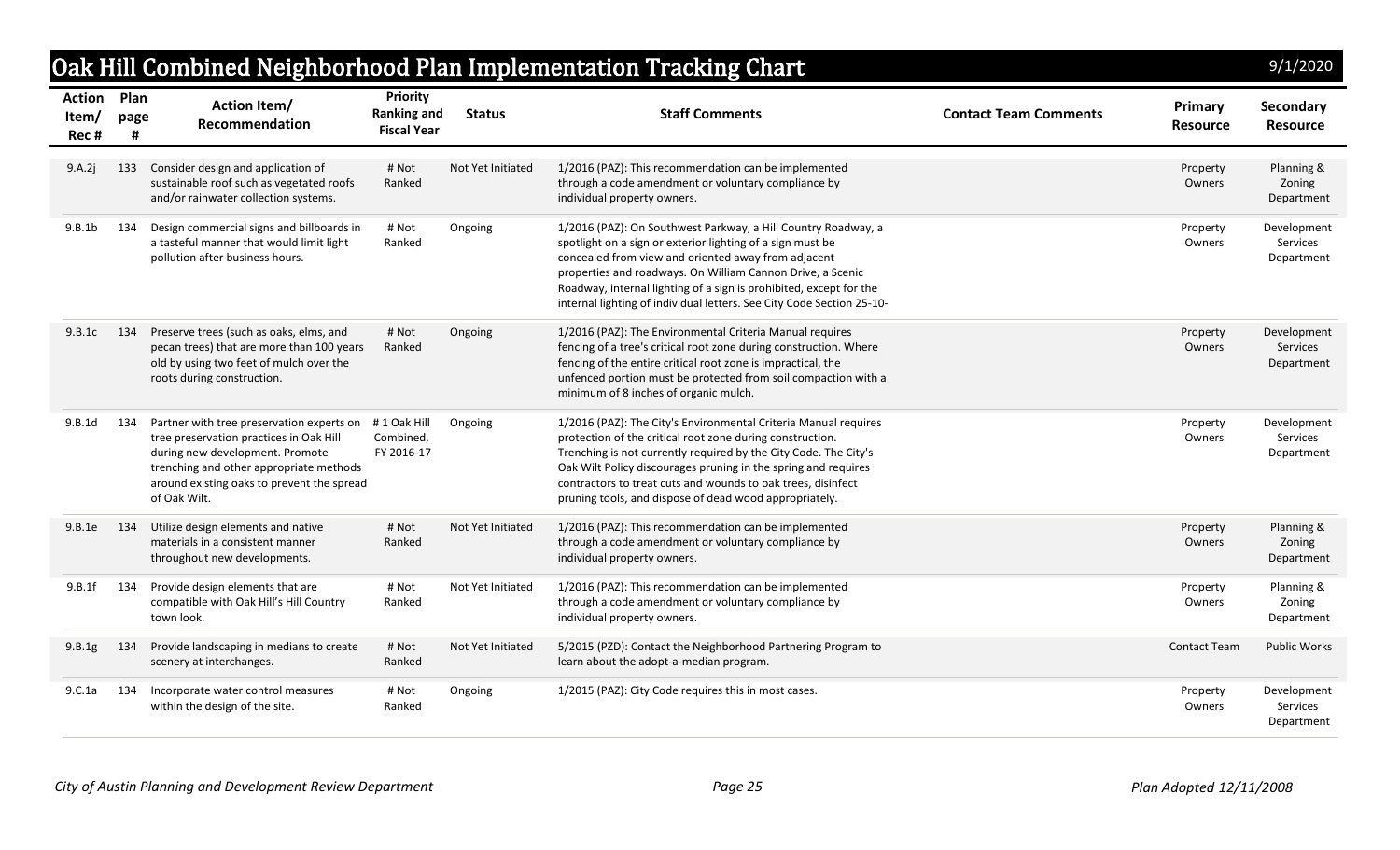|                                     |           |                                                                                                                                                                                                                                                                    |                                                      |                    | Oak Hill Combined Neighborhood Plan Implementation Tracking Chart                                                                                                                                                                                                                            |                              |                                    | 9/1/2020                                     |
|-------------------------------------|-----------|--------------------------------------------------------------------------------------------------------------------------------------------------------------------------------------------------------------------------------------------------------------------|------------------------------------------------------|--------------------|----------------------------------------------------------------------------------------------------------------------------------------------------------------------------------------------------------------------------------------------------------------------------------------------|------------------------------|------------------------------------|----------------------------------------------|
| <b>Action Plan</b><br>Item/<br>Rec# | page<br># | <b>Action Item/</b><br><b>Recommendation</b>                                                                                                                                                                                                                       | Priority<br><b>Ranking and</b><br><b>Fiscal Year</b> | <b>Status</b>      | <b>Staff Comments</b>                                                                                                                                                                                                                                                                        | <b>Contact Team Comments</b> | Primary<br><b>Resource</b>         | Secondary<br><b>Resource</b>                 |
| 9.C.1 <sub>b</sub>                  | 134       | Provide, protect, and preserve open<br>spaces and environmental features by<br>encouraging cluster developments.                                                                                                                                                   | # Not<br>Ranked                                      | Partially Complete | 1/2016 (PAZ): This recommendation can be implemented<br>through a code amendment or voluntary compliance by<br>individual property owners. Currently, clustering is encouraged in<br>planned unit developments as a way to demonstrate superior<br>development.                              |                              | Planning &<br>Zoning<br>Department | Property<br>Owners                           |
| 9.C.2a                              | 134       | Development and redevelopment of large<br>sites should include measures such as<br>pervious paving, rainwater collection<br>system, and smart irrigation where<br>appropriate.                                                                                     | # Not<br>Ranked                                      | Not Yet Initiated  | 1/2016 (PAZ): This recommendation can be implemented<br>through a code amendment or voluntary compliance by<br>individual property owners. Currently, rainwater harvesting and<br>porous paving are encouraged in planned unit developments as a<br>way to demonstrate superior development. |                              | Property<br>Owners                 | Planning &<br>Zoning<br>Department           |
| 9.C.2b                              | 135       | Encourage developers to explore clustered<br>development as an option, since it<br>provides sufficient housing units while<br>maintaining and preserving considerable<br>amounts of open space.                                                                    | # Not<br>Ranked                                      | Ongoing            | 1/2016 (PAZ): The City Code encourages clustering in Planned<br>Unit Developments and in Traditional Neighborhood<br>Developments.                                                                                                                                                           |                              | Planning &<br>Zoning<br>Department | Property<br>Owners                           |
| 9.C.2c                              | 135       | Builders should use the Green Building<br>Standards in their projects whenever<br>possible: Using local materials, considering<br>water needs for landscaping, and installing<br>efficient heating and cooling systems are<br>all steps to building greener homes. | # Not<br>Ranked                                      | Not Yet Initiated  | 1/2016 (PAZ): Green Building is encouraged in planned unit<br>developments. This recommendation could be achieved through<br>a code amendment or voluntary compliance by property owners.                                                                                                    |                              | Property<br>Owners                 | Development<br>Services<br>Department        |
| 9.C.2d                              | 135       | Builders should explore the option of<br>including a trail through their project site<br>or dedicating an easement near water<br>quality features.                                                                                                                 | # Not<br>Ranked                                      | Unknown            |                                                                                                                                                                                                                                                                                              |                              | Property<br>Owners                 | Development<br><b>Services</b><br>Department |
| 9.D.1a                              | 135       | Preserve Old German-style masonry and<br>limestone construction.                                                                                                                                                                                                   | # Not<br>Ranked                                      | Not Yet Initiated  |                                                                                                                                                                                                                                                                                              |                              | Planning &<br>Zoning<br>Department |                                              |
| 9.D.1 <sub>b</sub>                  | 135       | Place overhangs on roofs for shade.                                                                                                                                                                                                                                | # Not<br>Ranked                                      | Not Yet Initiated  | 1/2016 (PAZ): This recommendation could be achieved through a<br>code amendment or voluntary compliance by property owners.                                                                                                                                                                  |                              | Property<br>Owners                 | Planning &<br>Zoning<br>Department           |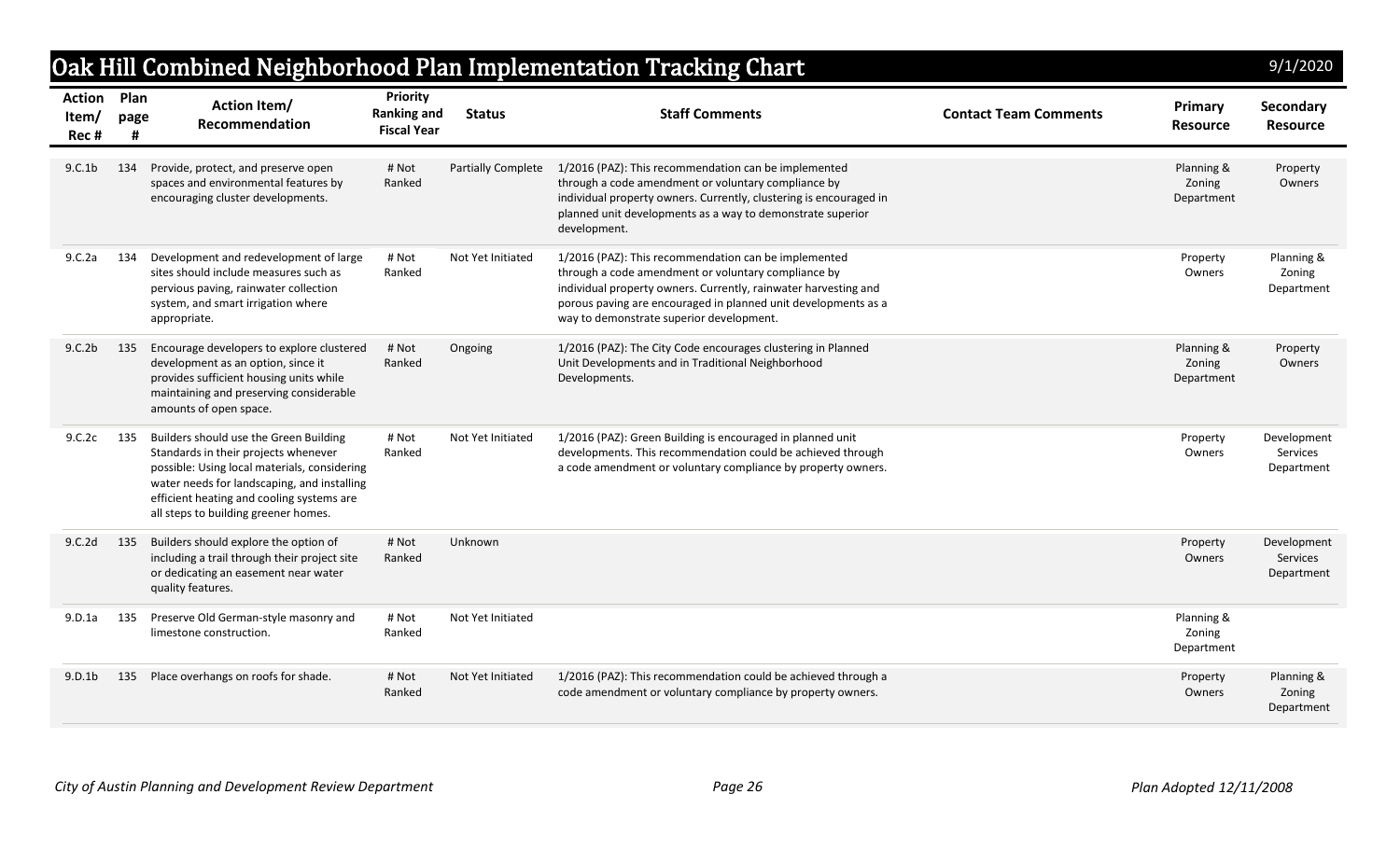## Oak Hill Combined Neighborhood Plan Implementation Tracking Chart

| 9/1/2020 |  |  |
|----------|--|--|
|          |  |  |

| <b>Action</b><br>Item/<br>Rec# | Plan<br>page<br># | <b>Action Item/</b><br>Recommendation                                                                                                                                               | Priority<br><b>Ranking and</b><br><b>Fiscal Year</b> | <b>Status</b>     | <b>Staff Comments</b><br><b>Contact Team Comments</b>                                                                                                                                                                                                                                                                              | Primary<br><b>Resource</b> | <b>Secondary</b><br><b>Resource</b> |
|--------------------------------|-------------------|-------------------------------------------------------------------------------------------------------------------------------------------------------------------------------------|------------------------------------------------------|-------------------|------------------------------------------------------------------------------------------------------------------------------------------------------------------------------------------------------------------------------------------------------------------------------------------------------------------------------------|----------------------------|-------------------------------------|
| 9.D.1c                         | 135               | Provide abundant porch space.                                                                                                                                                       | # Not<br>Ranked                                      | Not Yet Initiated | 1/2016 (PAZ): This recommendation could be achieved through a<br>code amendment or voluntary compliance by property owners.                                                                                                                                                                                                        | Property<br>Owners         | Planning &<br>Zoning<br>Department  |
| 9.D.1d                         | 135               | Utilize metal roofing or some other<br>comparable material.                                                                                                                         | # Not<br>Ranked                                      | Unknown           | 1/2016 (PAZ): This recommendation could be achieved through a<br>code amendment or voluntary compliance by property owners.                                                                                                                                                                                                        | Property<br>Owners         | Planning &<br>Zoning<br>Department  |
| 9.D.1e                         | 135               | Preserve character of old while<br>incorporating sustainable green building<br>practices.                                                                                           | # Not<br>Ranked                                      | Not Yet Initiated | 1/2016 (PAZ): This recommendation could be achieved through a<br>code amendment or voluntary compliance by property owners.                                                                                                                                                                                                        | Property<br>Owners         | Planning &<br>Zoning<br>Department  |
| 9.D.1f                         | 135               | Incorporate vegetative buffers for all new<br>residential neighborhoods.                                                                                                            | # Not<br>Ranked                                      | Not Yet Initiated | 1/2016 (PAZ): Buffers are not required between adjacent single-<br>family subdivisions.                                                                                                                                                                                                                                            | Property<br>Owners         | Planning &<br>Zoning<br>Department  |
| 9.E.1a                         | 135               | Provide sidewalks for all new residential<br>subdivisions.                                                                                                                          | # 2 Oak Hill<br>Combined,<br>FY 2016-17              | Ongoing           | 1/2016 (PAZ): Payment of a fee is permitted in lieu of sidewalk<br>11/2015: Do not permit fee-in-lieu or other<br>construction in certain circumstances as defined by the City Code. methods to avoid constructing sidewalks                                                                                                       | Property<br>Owners         | <b>Public Works</b>                 |
| 9.E.1b                         | 135               | Keep existing trees along sidewalks to<br>provide enough shade for residents<br>walking.                                                                                            | # Not<br>Ranked                                      | Unknown           |                                                                                                                                                                                                                                                                                                                                    | Property<br>Owners         |                                     |
| 10.B.2g                        | 147               | Stakeholders want to seek opportunities<br>to collaborate with community<br>organizations and public entities to share<br>recreational facilities.                                  | # Not<br>Ranked                                      | Underway          | 8/2014 (PDRD): PARD is exploring additional partnering options<br>for development of the Oak Hill Neighborhood Park. The original<br>intent was to partner with AISD to develop soccer fields.<br>However, AISD determined the property was not suitable for the<br>scope of the project. Funding from the 2012 bond is available. | <b>Contact Team</b>        | PARD                                |
| 10.B.2h 147                    |                   | When AISD builds new schools in Oak Hill.<br>the City and AISD should seek<br>opportunities to develop joint facilities to<br>be used by both the school and Oak Hill<br>residents. | # Not<br>Ranked                                      | Not Yet Initiated |                                                                                                                                                                                                                                                                                                                                    | <b>AISD</b>                |                                     |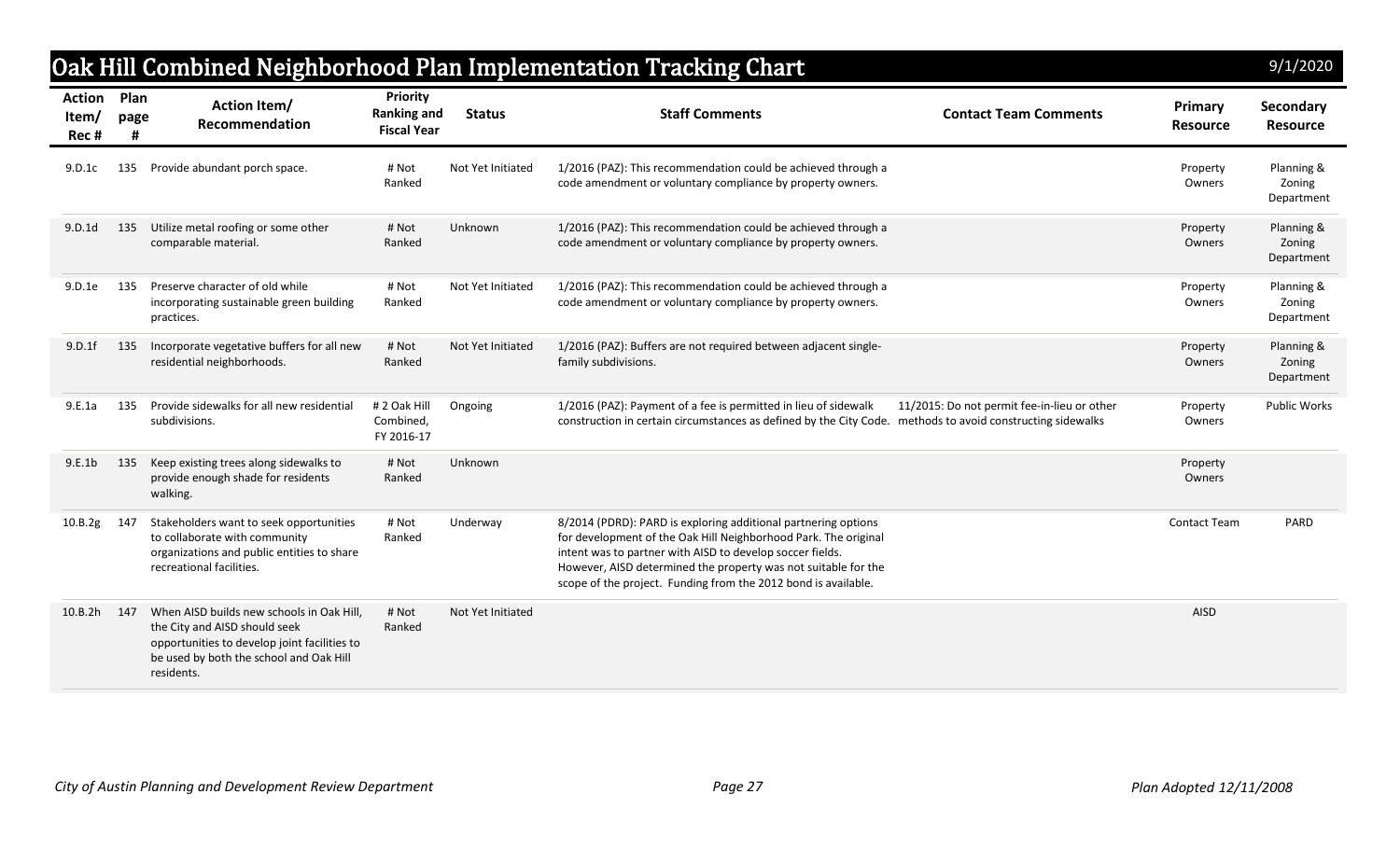|                                     |      |                                                                                                                                                                                                                                                                                                                                                                                                                                                         |                                                             |               | Oak Hill Combined Neighborhood Plan Implementation Tracking Chart                                                                                                                                                                                                                                                                  |                                                                                                                                                                                                                                                                                                                    |                                    | 9/1/2020                           |
|-------------------------------------|------|---------------------------------------------------------------------------------------------------------------------------------------------------------------------------------------------------------------------------------------------------------------------------------------------------------------------------------------------------------------------------------------------------------------------------------------------------------|-------------------------------------------------------------|---------------|------------------------------------------------------------------------------------------------------------------------------------------------------------------------------------------------------------------------------------------------------------------------------------------------------------------------------------|--------------------------------------------------------------------------------------------------------------------------------------------------------------------------------------------------------------------------------------------------------------------------------------------------------------------|------------------------------------|------------------------------------|
| <b>Action Plan</b><br>Item/<br>Rec# | page | <b>Action Item/</b><br>Recommendation                                                                                                                                                                                                                                                                                                                                                                                                                   | <b>Priority</b><br><b>Ranking and</b><br><b>Fiscal Year</b> | <b>Status</b> | <b>Staff Comments</b>                                                                                                                                                                                                                                                                                                              | <b>Contact Team Comments</b>                                                                                                                                                                                                                                                                                       | Primary<br><b>Resource</b>         | Secondary<br><b>Resource</b>       |
| 10.C.1a                             | 147  | Stakeholders want to encourage clustered<br>developments in the planning area to<br>create more public open spaces. Clustered<br>development on a property can not only<br>provide open space for the community but<br>also preserves environmentally sensitive<br>areas and the rural character of the<br>neighborhoods. For more information on<br>the positive impacts of cluster<br>development, please refer to Chapter 9:<br>Neighborhood Design. | # Not<br>Ranked                                             | Ongoing       |                                                                                                                                                                                                                                                                                                                                    |                                                                                                                                                                                                                                                                                                                    | Planning &<br>Zoning<br>Department |                                    |
| 10.C.1b                             | 147  | Stakeholders want to seek opportunities<br>to collaborate with community<br>organizations and public entities such as<br>AISD to share recreational facilities. The<br>soccer field at Small Middle School is open<br>for public use after school hours.<br>Residents want to explore opportunities to<br>collaborate with entities when new<br>facilities are being planned in the area.                                                               | # Not<br>Ranked                                             | Underway      | 8/2014 (PDRD): PARD is exploring additional partnering options<br>for development of the Oak Hill Neighborhood Park. The original<br>intent was to partner with AISD to develop soccer fields.<br>However, AISD determined the property was not suitable for the<br>scope of the project. Funding from the 2012 bond is available. | Note from plan text: AISD already has a formal<br>agreement with the South Austin Soccer<br>Association about the use of the fields adjacent<br>to Small and Patton. This is an example where the<br>District has worked with this private entity to<br>cooperate providing youth activities for the<br>community. | <b>Contact Team</b>                | <b>AISD</b>                        |
| 10.C.1c 147                         |      | Request City Council to evaluate an<br>amendment to the SOS Ordinance that<br>would allow up to 8,000 sq. ft. of<br>additional impervious cover for public<br>facilities including parking lots that<br>provide access to City of Austin parkland.                                                                                                                                                                                                      | # Not<br>Ranked                                             | Unknown       |                                                                                                                                                                                                                                                                                                                                    |                                                                                                                                                                                                                                                                                                                    | Planning &<br>Zoning<br>Department | PARD                               |
| 10.D.1a                             | 147  | In order to provide for functional wildlife<br>corridors, find ways to integrate wildlife<br>corridors with water resources.                                                                                                                                                                                                                                                                                                                            | # Not<br>Ranked                                             | Ongoing       |                                                                                                                                                                                                                                                                                                                                    |                                                                                                                                                                                                                                                                                                                    | PARD                               |                                    |
| 10.D.1b 148                         |      | On all publicly accessible greenbelts and<br>nature trails, ensure adequate parking is<br>available; explore parking agreements<br>with civic and public uses, such as<br>churches and schools, in addition to other<br>sources.                                                                                                                                                                                                                        | # Not<br>Ranked                                             | Unknown       |                                                                                                                                                                                                                                                                                                                                    |                                                                                                                                                                                                                                                                                                                    | PARD                               | Planning &<br>Zoning<br>Department |

*City of Austin Planning and Development Review Department Page 28 Plan Adopted 12/11/2008*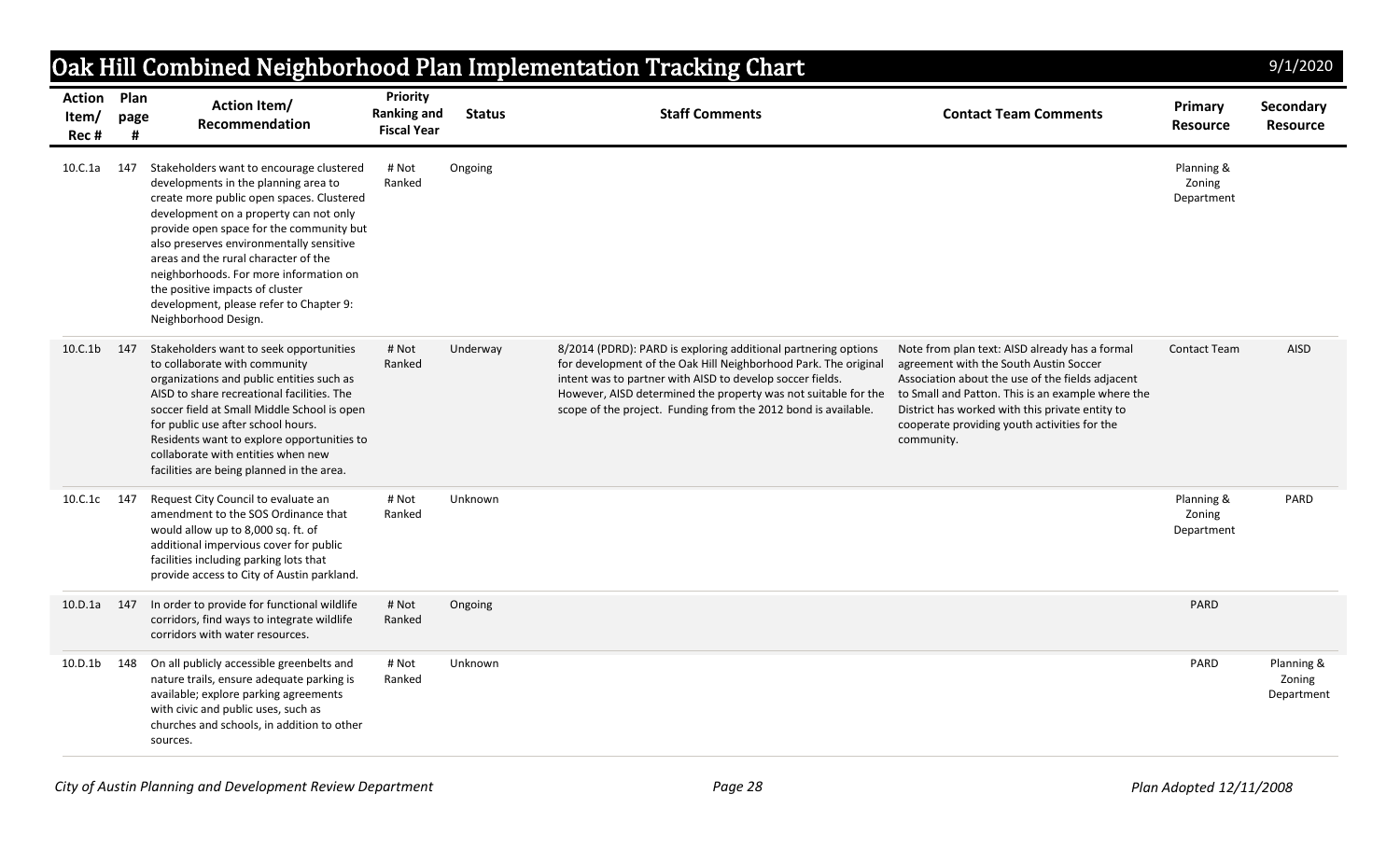|                         |                   |                                                                                                                                                                                                                                                                                                                |                                                             |               | Oak Hill Combined Neighborhood Plan Implementation Tracking Chart                                 |                              |                                       | 9/1/2020                     |
|-------------------------|-------------------|----------------------------------------------------------------------------------------------------------------------------------------------------------------------------------------------------------------------------------------------------------------------------------------------------------------|-------------------------------------------------------------|---------------|---------------------------------------------------------------------------------------------------|------------------------------|---------------------------------------|------------------------------|
| Action<br>Item/<br>Rec# | Plan<br>page<br># | <b>Action Item/</b><br>Recommendation                                                                                                                                                                                                                                                                          | <b>Priority</b><br><b>Ranking and</b><br><b>Fiscal Year</b> | <b>Status</b> | <b>Staff Comments</b>                                                                             | <b>Contact Team Comments</b> | Primary<br><b>Resource</b>            | Secondary<br><b>Resource</b> |
| 10.E.1c                 | 148               | If funding becomes available, establish an<br>allocation plan with different segments of<br>the Oak Hill planning area designated to<br>receive funding.                                                                                                                                                       | # Not<br>Ranked                                             | Unknown       |                                                                                                   |                              | PARD                                  |                              |
| 10.E.1d                 | 148               | Oak Hill stakeholders should continue to<br>seek funding sources (other than<br>Proposition 2 monies) for community-<br>based civic uses.                                                                                                                                                                      | # Not<br>Ranked                                             | Unknown       |                                                                                                   |                              | <b>Contact Team</b>                   |                              |
| 10.F.1h                 | 149               | Oak Hill residents should be encouraged to<br>join and support the Oak Hill Trails<br>Association to continue their work<br>towards implementing trail projects in the<br>Oak Hill area. They should continue to<br>gather necessary funds, resources, and<br>support to increase connectivity in Oak<br>Hill. | # Not<br>Ranked                                             | Ongoing       | 8/2014 (PDRD): Visit the website at http://www.oakhilltrails.org/.                                |                              | <b>Contact Team</b>                   |                              |
| 10.F.1i                 | 149               | Provide more police patrols in Windmill<br>Run Park. Currently, residents in the area<br>are involved in patrolling the<br>neighborhoods.                                                                                                                                                                      | # Not<br>Ranked                                             | Unknown       |                                                                                                   |                              | APD                                   | <b>Travis County</b>         |
| 10.F.1j                 | 149               | Seek methods to maintain security of<br>neighborhoods adjacent to trails,<br>greenbelts, and parks.                                                                                                                                                                                                            | # Not<br>Ranked                                             | Unknown       |                                                                                                   |                              | APD                                   |                              |
| 11.A.1d                 | 170               | New development and redevelopment<br>projects should make a sincere attempt to<br>preserve the older oak trees along William<br>Cannon Drive.                                                                                                                                                                  | # Not<br>Ranked                                             | Ongoing       | 1/2016 (PAZ): The City Code requires preservation of significant<br>healthy trees including oaks. |                              | Development<br>Services<br>Department |                              |
| 11.B.1a                 | 170               | Increase coordination between Oak Hill<br>stakeholders and Travis County.                                                                                                                                                                                                                                      | # Not<br>Ranked                                             | Unknown       |                                                                                                   |                              | <b>Contact Team</b>                   |                              |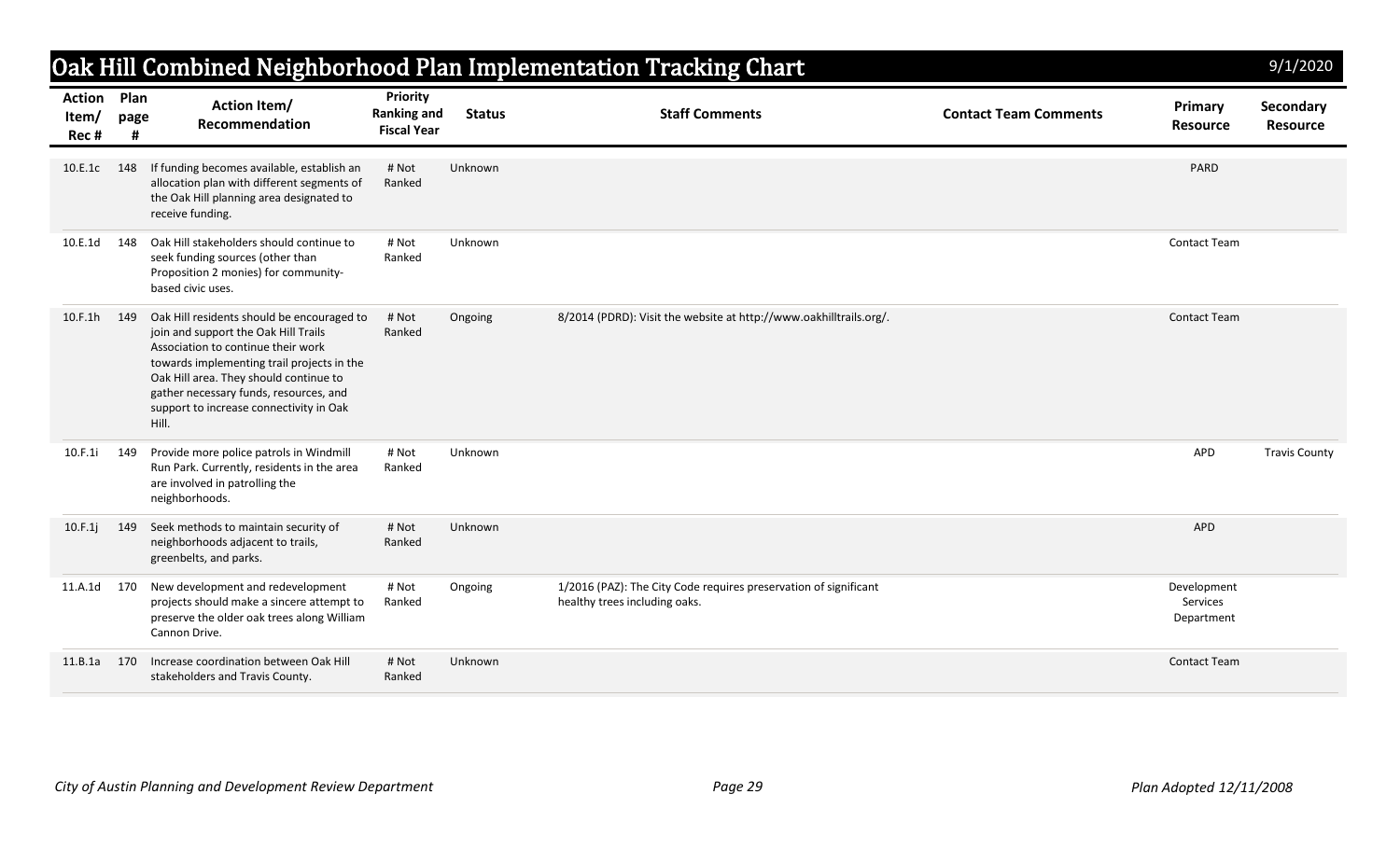|                                     |           |                                                                                                                                                                                                   |                                                      |                   | Oak Hill Combined Neighborhood Plan Implementation Tracking Chart                                                                                                                                                                                                                                                                                                                                                                                                                                |                              |                                    | 9/1/2020                               |
|-------------------------------------|-----------|---------------------------------------------------------------------------------------------------------------------------------------------------------------------------------------------------|------------------------------------------------------|-------------------|--------------------------------------------------------------------------------------------------------------------------------------------------------------------------------------------------------------------------------------------------------------------------------------------------------------------------------------------------------------------------------------------------------------------------------------------------------------------------------------------------|------------------------------|------------------------------------|----------------------------------------|
| <b>Action</b> Plan<br>Item/<br>Rec# | page<br>Ħ | <b>Action Item/</b><br>Recommendation                                                                                                                                                             | Priority<br><b>Ranking and</b><br><b>Fiscal Year</b> | <b>Status</b>     | <b>Staff Comments</b>                                                                                                                                                                                                                                                                                                                                                                                                                                                                            | <b>Contact Team Comments</b> | Primary<br><b>Resource</b>         | Secondary<br><b>Resource</b>           |
| 11.B.1b                             | 170       | Increase coordination between Austin<br>Police Department and the Oak Hill<br>community members to create an<br>informational session about the law<br>enforcement services in the Oak Hill area. | # 3 Oak Hill<br>Combined.<br>FY 2016-17              | Unknown           | The Southwest Area Command District Representative unit will<br>continue to work with the Oak Hill Neighborhood Association as<br>they have done in the past, to keep them updated on police<br>services that are available to them by strengthening community<br>relationships and outreach by attending Neighborhood<br>Association meetings, providing neighborhood watch training,<br>and keeping them aware of crime trends and patterns in their<br>area.                                  |                              | APD                                |                                        |
| 11.B.1c 170                         |           | Stakeholders feel that a police substation<br>is needed in the Oak Hill planning area to<br>address criminal activity.                                                                            | # Not<br>Ranked                                      | Not Yet Initiated | 1/2016 (PAZ): APD proposes to build a police substation in the<br>Southwest Region 4 David Sector patrol area. The primary zip<br>code served by the substation would be 78749. This project is<br>recommended by the APD Facility Master Plan from 2000 but is<br>not yet funded. Unknown date: According to APD staff there are<br>no future plans to build a police station in Oak Hill. The Contact<br>Team and the Neighborhood Associations can contact APD for<br>updates on this matter. |                              | <b>APD</b>                         |                                        |
| 11.B.2a                             | 170       | Conduct bike safety programs for the<br>adult and youth population of the area.                                                                                                                   | # Not<br>Ranked                                      | Unknown           | 12/2013 (PDRD): Staff from the Child Safety Program are<br>available to assist with this effort upon request.                                                                                                                                                                                                                                                                                                                                                                                    |                              | Contact Team                       | <b>Public Works</b>                    |
| 11.B.2b                             | 170       | Encourage forest fire prevention and<br>awareness programs in the area.                                                                                                                           | #5 Oak Hill<br>Combined,<br>FY 2016-17               | Ongoing           | 9/2014 (PDRD): The Wildfire Divison of AFD is offering a Wildfire<br>Hazard Assessment Training session on Saturday, September 20.<br>PDRD staff forwarded information about the event to board<br>members of the contact team. 12/2013 (PDRD): The AFD<br>Speaker's Bureau firefighters are available to speak to groups of<br>25 or more. The Wildfire Division assists neighborhoods in<br>becoming Fire Adapted Communities.                                                                 |                              | <b>Contact Team</b>                | <b>Austin Fire</b><br>Department       |
| 11.C.1b                             | 171       | Cluster services in areas that can<br>accommodate the amount of traffic that<br>would be generated by the cultural center.                                                                        | # Not<br>Ranked                                      | Not Yet Initiated |                                                                                                                                                                                                                                                                                                                                                                                                                                                                                                  |                              | Planning &<br>Zoning<br>Department | Austin<br>Transportation<br>Department |
| 11.C.2b 171                         |           | Encourage Oak Hill residents to volunteer<br>at Oak Hill libraries.                                                                                                                               | # Not<br>Ranked                                      | Ongoing           | 10/11 (APL): This is activity is ongoing and appreciated.                                                                                                                                                                                                                                                                                                                                                                                                                                        |                              | <b>Austin Public</b><br>Library    | <b>Contact Team</b>                    |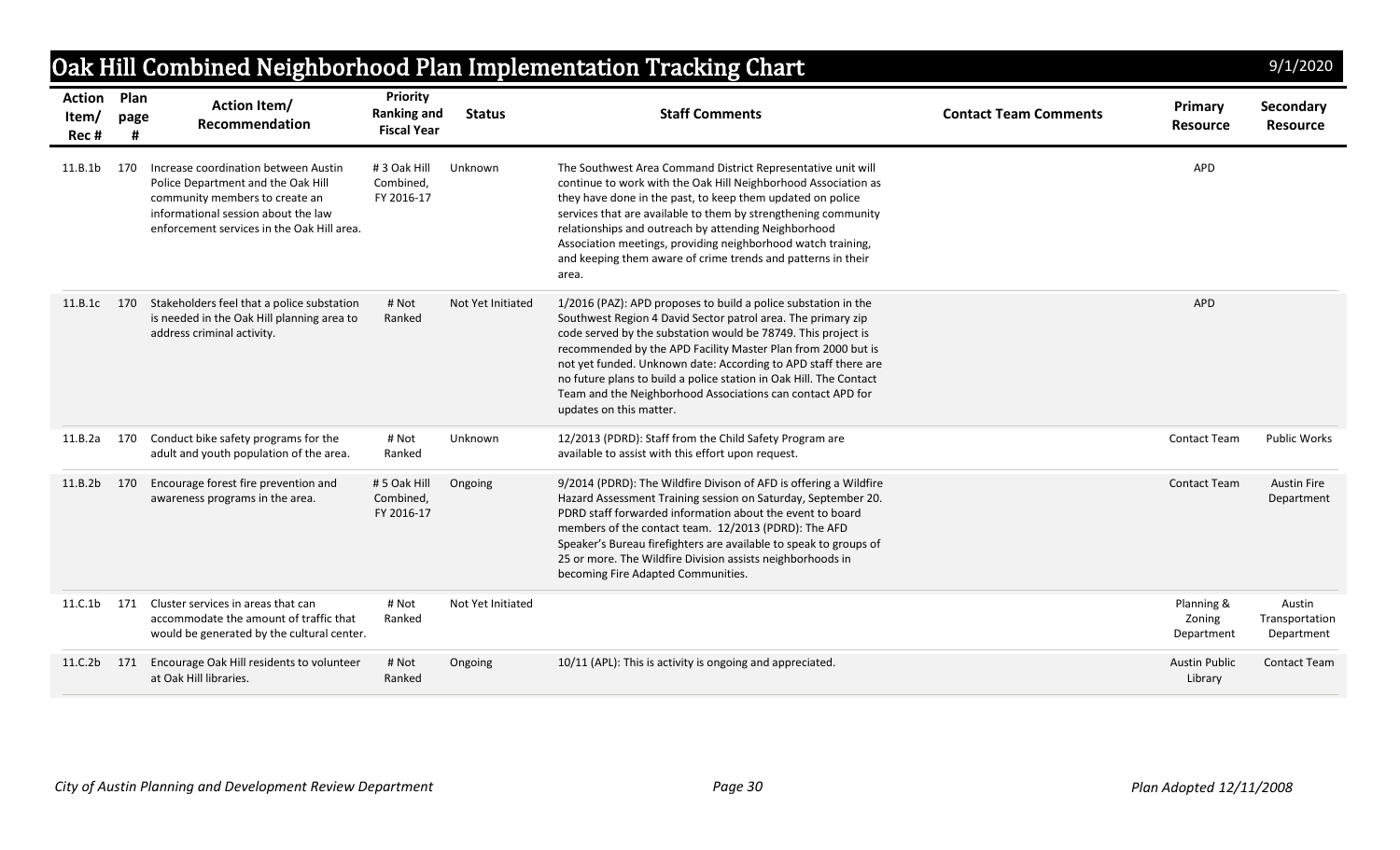| Oak Hill Combined Neighborhood Plan Implementation Tracking Chart<br>9/1/2020 |      |                                                                                                                                                        |                                                             |                   |                                                                                                                                                                                                                                                                                                                                                                                                                                                                                                                                                                                                                                                                                                                                                         |                              |                                       |                              |  |  |  |  |
|-------------------------------------------------------------------------------|------|--------------------------------------------------------------------------------------------------------------------------------------------------------|-------------------------------------------------------------|-------------------|---------------------------------------------------------------------------------------------------------------------------------------------------------------------------------------------------------------------------------------------------------------------------------------------------------------------------------------------------------------------------------------------------------------------------------------------------------------------------------------------------------------------------------------------------------------------------------------------------------------------------------------------------------------------------------------------------------------------------------------------------------|------------------------------|---------------------------------------|------------------------------|--|--|--|--|
| <b>Action Plan</b><br>Item/<br>Rec#                                           | page | <b>Action Item/</b><br>Recommendation                                                                                                                  | <b>Priority</b><br><b>Ranking and</b><br><b>Fiscal Year</b> | <b>Status</b>     | <b>Staff Comments</b>                                                                                                                                                                                                                                                                                                                                                                                                                                                                                                                                                                                                                                                                                                                                   | <b>Contact Team Comments</b> | Primary<br><b>Resource</b>            | Secondary<br><b>Resource</b> |  |  |  |  |
| 11.C.3a                                                                       | 171  | Locate elementary schools closer to single-<br>family neighborhoods so children can walk<br>to schools.                                                | # Not<br>Ranked                                             | Ongoing           | This requires funding in a future AISD Bond Program. When the<br>District decides to build a school, one of the site selection<br>evaluation criteria is the ability of students to walk to the<br>proposed site. The District wholeheartedly supports walkable<br>neighborhoods and schools.                                                                                                                                                                                                                                                                                                                                                                                                                                                           |                              | AISD                                  |                              |  |  |  |  |
| 11.C.3b                                                                       | 171  | Locate an additional high school in the<br>planning area.                                                                                              | # Not<br>Ranked                                             | Not Yet Initiated | 8/2014 (PDRD): Propososition 2 in the 2012 Bond Election would<br>have included \$8 million for feasibility and design for a new<br>south high school. However, voters did not approve the<br>proposition. Unknown date: The AISD Citizens Bond Advisory<br>Committee develops recommendations to locate and build<br>school facilities. These recommendations are based upon student<br>population projections, current school capacities, and the<br>location of current and future students. The recommendations<br>are forwarded to the Board of Trustees. The Board is currently<br>developing a bond program for a possible May 2008 bond<br>election. The CBAC did not recommend a high school in the<br>planning area in the 2008 bond program. |                              | AISD                                  |                              |  |  |  |  |
| 11.C.3c 171                                                                   |      | Encourage coordination between Austin<br>Independent School District (AISD) and<br>community groups to learn more about<br>long-range plans for AISD.  | # Not<br>Ranked                                             | Ongoing           | 12/2013 (PDRD): The AISD Office of Facilities hosted a series<br>community-wide meetings in October and November to present<br>on the purpose of the Facility Master Plan and provide a<br>snapshot of the District's profile and financials, and review each<br>of the Board-approved Facility Master Plan's Guiding Principles.<br>Additional public meetings will take place in February and March<br>2014. The adopted 5-year strategic plan is available at<br>austinisd.org.                                                                                                                                                                                                                                                                      |                              | AISD                                  | Contact Team                 |  |  |  |  |
| 11.D.1a                                                                       | 171  | Encourage all qualified, unregistered<br>neighborhood associations to become<br>recognized members of Oak Hill<br>Association of Neighborhoods (OHAN). | # Not<br>Ranked                                             | Ongoing           | 8/2014 (PDRD): According to the OHAN Website<br>(http://www.ohan.org/), 37 neighborhood associations and<br>HOAs are members of OHAN.                                                                                                                                                                                                                                                                                                                                                                                                                                                                                                                                                                                                                   |                              | Neighborhood<br>Association           |                              |  |  |  |  |
| 11.D.lb                                                                       | 172  | Encourage businesses to join Oak Hill<br><b>Business and Professional Association</b><br>(OHBPA).                                                      | # Not<br>Ranked                                             | Ongoing           | 8/2014 (PDRD): OHBPA has 87 active members, according to its<br>website (http://www.ohbpa.org/).                                                                                                                                                                                                                                                                                                                                                                                                                                                                                                                                                                                                                                                        |                              | Economic<br>Development<br>Department |                              |  |  |  |  |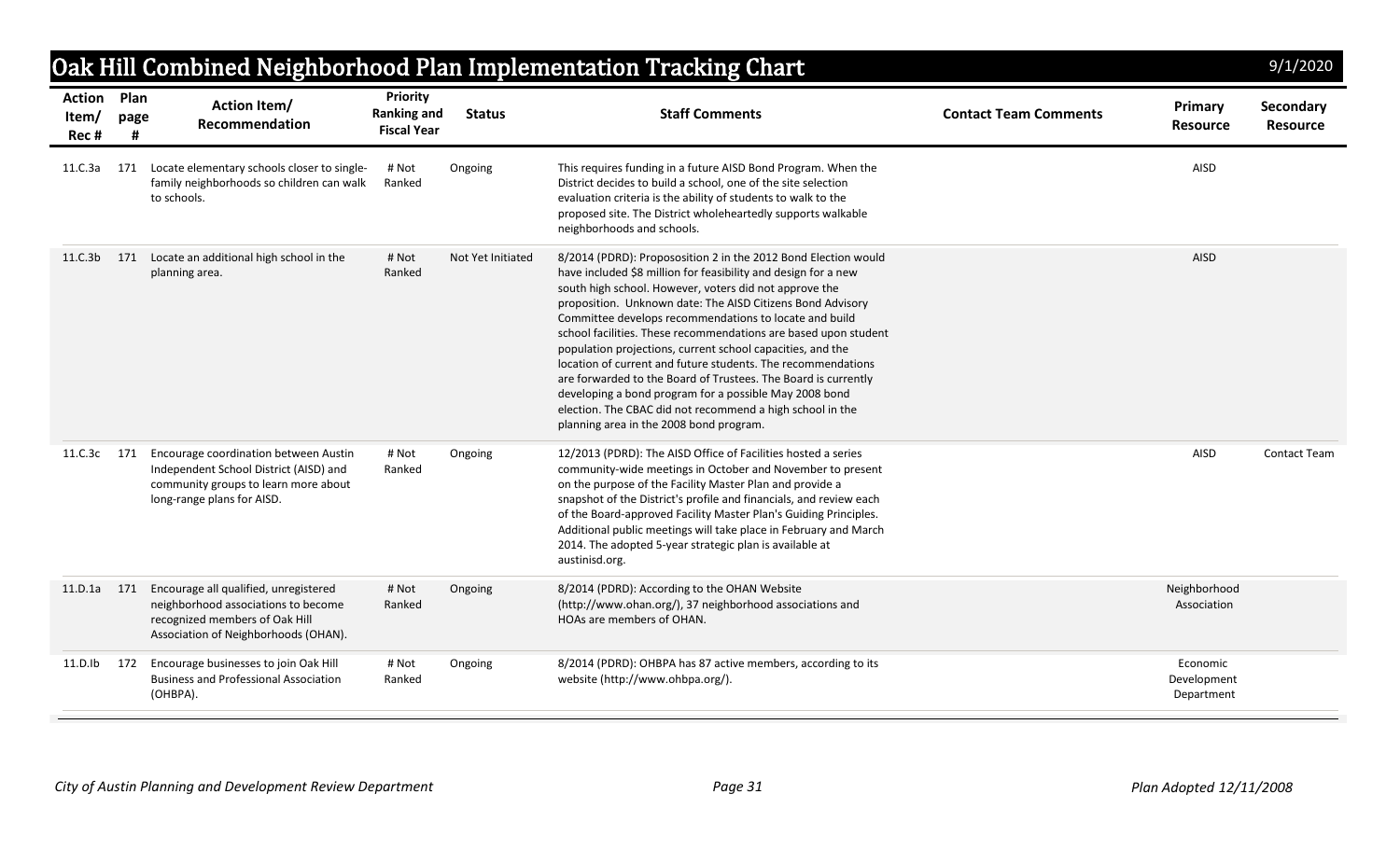|                                 | Oak Hill Combined Neighborhood Plan Implementation Tracking Chart<br>9/1/2020 |                                                                                                                                                                                                                                                      |                                                             |               |                                                                                                                                                                                                                                                                                                                                                                                                                                                                                                                                                                                                                                                                                               |                                                                                                                                                                                                                                                                         |                                    |                                        |  |  |  |  |
|---------------------------------|-------------------------------------------------------------------------------|------------------------------------------------------------------------------------------------------------------------------------------------------------------------------------------------------------------------------------------------------|-------------------------------------------------------------|---------------|-----------------------------------------------------------------------------------------------------------------------------------------------------------------------------------------------------------------------------------------------------------------------------------------------------------------------------------------------------------------------------------------------------------------------------------------------------------------------------------------------------------------------------------------------------------------------------------------------------------------------------------------------------------------------------------------------|-------------------------------------------------------------------------------------------------------------------------------------------------------------------------------------------------------------------------------------------------------------------------|------------------------------------|----------------------------------------|--|--|--|--|
| <b>Action</b><br>Item/<br>Rec # | Plan<br>page                                                                  | <b>Action Item/</b><br>Recommendation                                                                                                                                                                                                                | <b>Priority</b><br><b>Ranking and</b><br><b>Fiscal Year</b> | <b>Status</b> | <b>Staff Comments</b>                                                                                                                                                                                                                                                                                                                                                                                                                                                                                                                                                                                                                                                                         | <b>Contact Team Comments</b>                                                                                                                                                                                                                                            | Primary<br><b>Resource</b>         | Secondary<br><b>Resource</b>           |  |  |  |  |
| <b>COMPLETE</b>                 |                                                                               |                                                                                                                                                                                                                                                      |                                                             |               |                                                                                                                                                                                                                                                                                                                                                                                                                                                                                                                                                                                                                                                                                               |                                                                                                                                                                                                                                                                         |                                    |                                        |  |  |  |  |
|                                 |                                                                               | <b>Capital Improvement Project</b>                                                                                                                                                                                                                   |                                                             |               |                                                                                                                                                                                                                                                                                                                                                                                                                                                                                                                                                                                                                                                                                               |                                                                                                                                                                                                                                                                         |                                    |                                        |  |  |  |  |
| 7.A.1c<br>(C4)                  | 100                                                                           | Provide safe crosswalks (as overpasses or<br>underpasses where possible) where U.S.<br>Highway 290 intersects William Cannon Dr.                                                                                                                     | #3 East<br>Oak Hill, FY<br>2016-17                          | Complete      | 11/2015 (PAZ): Grade-level accessible crosswalks are now<br>complete. 5/2015 (PAZ): An enhanced bicycle and pedestrian<br>connection is proposed at this location as part of the Oak Hill<br>Parkway project. This project is in the environmental review<br>phase. 9/2014 (PDRD): The interim improvements that are now<br>under construction will include accessible crosswalks at this<br>intersection. Completion is anticipated in summer 2015.                                                                                                                                                                                                                                          |                                                                                                                                                                                                                                                                         | <b>TxDOT</b>                       | Austin<br>Transportation<br>Department |  |  |  |  |
| 10.F.1d                         | 149                                                                           | Connect neighborhoods east of FM 1826<br>to the neighborhoods west of FM 1826.<br>Stakeholders feel this would be an<br>important connection because of major<br>destinations such as Seton Hospital and<br>the middle school located along FM 1826. | # Not<br>Ranked                                             | Complete      | 8/2014 (PDRD): Sidewalks were constructed on the west side of<br>FM 1826 from Summervale Drive to Seton Southwest Hospital in<br>2014. 10/2011 (Public Works): Two years ago we completed<br>sidewalks along Slaughter from the new (Gorzycki) middle school<br>to the west side of 1826. We also coordinated with TXDOT to<br>complete the signalized crossing of 1826 at Slaughter, and then<br>we built sidewalks for Travis County (using their funding) along<br>the west side of 1826 to connect both the existing<br>neighborhoods there to this pedestrian crossing. 6/2010 (PDR):<br>Planning Commission CIP Subcommittee recommended project<br>for the FY 2010-11 CIP 5-Year Plan. | Priority 3 West Oak Hill FY 2010-11; 8/2009<br>(NPCT): Many write in requests for sidewalks to<br>allow students attending new middle school from<br>all neighborhoods on both sides of 1826 and<br>along Slaughter and along 1826 to get safely to<br>and from school. | <b>Public Works</b>                | <b>TxDOT</b>                           |  |  |  |  |
|                                 |                                                                               | <b>Non-Capital Improvement Project</b>                                                                                                                                                                                                               |                                                             |               |                                                                                                                                                                                                                                                                                                                                                                                                                                                                                                                                                                                                                                                                                               |                                                                                                                                                                                                                                                                         |                                    |                                        |  |  |  |  |
| 1.1                             | 29                                                                            | Rezone properties in the residential areas<br>of the neighborhood according to the<br>general principles listed in the plan.                                                                                                                         | # Not<br>Ranked                                             | Complete      | 6/2013 (PDRD): Per ORDINANCE NO. 020523-31, this<br>recommendation is complete.                                                                                                                                                                                                                                                                                                                                                                                                                                                                                                                                                                                                               |                                                                                                                                                                                                                                                                         | Planning &<br>Zoning<br>Department |                                        |  |  |  |  |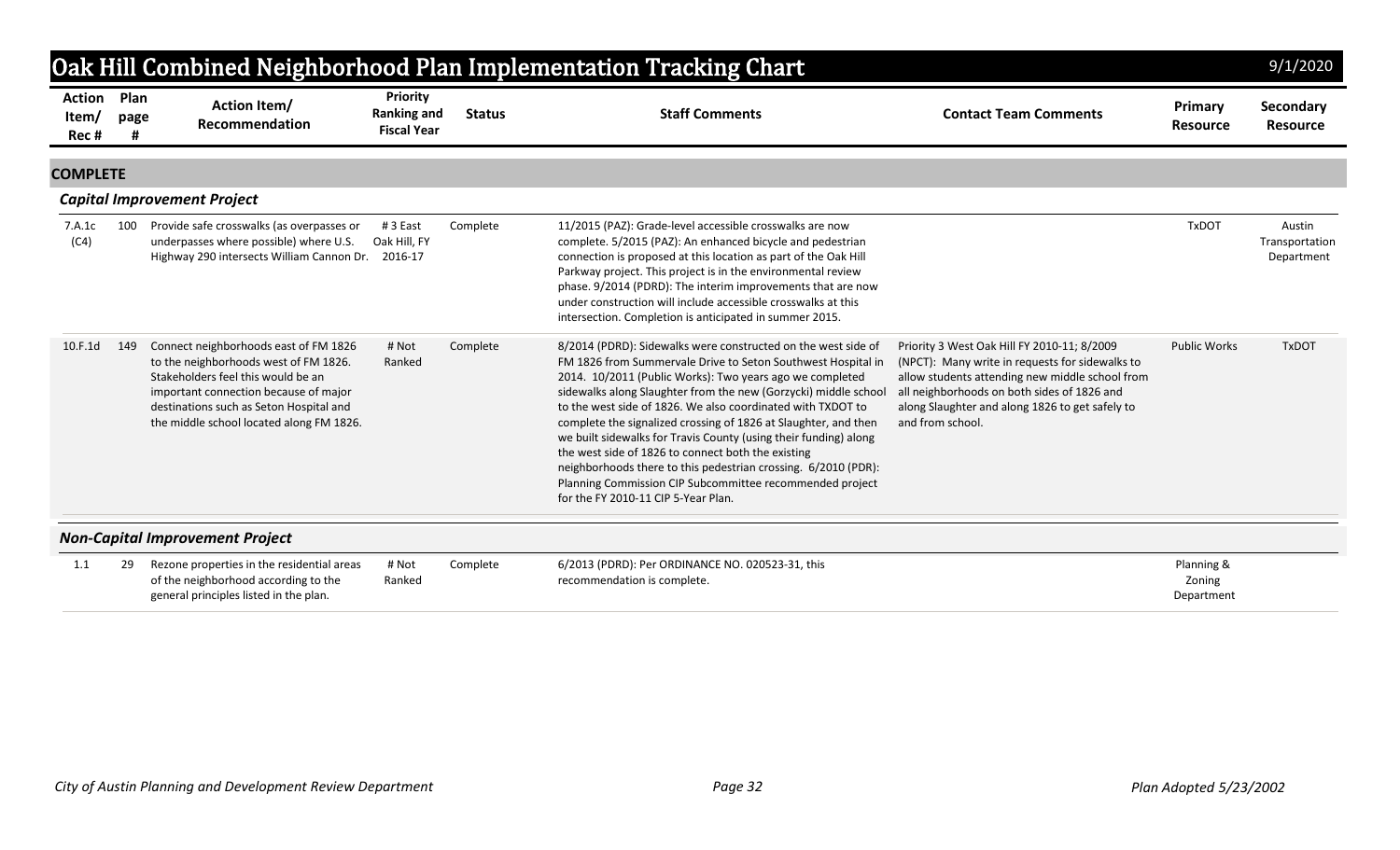|                          |                   |                                                                                                                                                                                                                           |                                                             |               | Oak Hill Combined Neighborhood Plan Implementation Tracking Chart                                                                                                                                                                                                                                                                                                                                                                                                                                                                                                                                                                                                                                                                                                                                                                                                                                                                                            |                              |                                        | 9/1/2020                              |
|--------------------------|-------------------|---------------------------------------------------------------------------------------------------------------------------------------------------------------------------------------------------------------------------|-------------------------------------------------------------|---------------|--------------------------------------------------------------------------------------------------------------------------------------------------------------------------------------------------------------------------------------------------------------------------------------------------------------------------------------------------------------------------------------------------------------------------------------------------------------------------------------------------------------------------------------------------------------------------------------------------------------------------------------------------------------------------------------------------------------------------------------------------------------------------------------------------------------------------------------------------------------------------------------------------------------------------------------------------------------|------------------------------|----------------------------------------|---------------------------------------|
| Action<br>Item/<br>Rec # | Plan<br>page<br># | <b>Action Item/</b><br>Recommendation                                                                                                                                                                                     | <b>Priority</b><br><b>Ranking and</b><br><b>Fiscal Year</b> | <b>Status</b> | <b>Staff Comments</b>                                                                                                                                                                                                                                                                                                                                                                                                                                                                                                                                                                                                                                                                                                                                                                                                                                                                                                                                        | <b>Contact Team Comments</b> | <b>Primary</b><br><b>Resource</b>      | <b>Secondary</b><br><b>Resource</b>   |
| 4.A.1d                   | -36               | Integrate Stormwater Treatment Program<br>water quality controls for all new<br>development and redevelopment projects<br>in Oak Hill. Ensure regional water quality<br>controls (wet ponds) are carefully<br>maintained. | # Not<br>Ranked                                             | Complete      | 5/2014 (WPD): Structural water quality and flood controls are<br>required on ALL new and re-development projects both in the<br>City of Austin and beyond (by the TCEQ in the BSZ). All structural<br>controls (including regional and/or wet ponds) must be inspected<br>by the City of Austin to ensure they perform correctly. Some<br>single family residential and roadway controls are directly<br>maintained by the City of Austin; all others (e.g., commercial &<br>multifamily sites) are maintained by their property owners.<br>Citizens may report non-compliant controls to the City by calling<br>311; a service request will be created and appropriate action will<br>be taken by either the City and/or the private entity as<br>required. Unknown date: On Oct 18, 2007, City Council<br>directed staff to investigate the status of the pond inspection and<br>maintenance program and report on any potential improvements<br>required. |                              | Watershed<br>Protection<br>Department  |                                       |
| 4.A.1f                   | 36                | Regional transportation authorities should<br>create a regional hazardous materials<br>roadway plan to minimize risk of spills and<br>extensive contamination of groundwater.                                             | # Not<br>Ranked                                             | Complete      | 12/2015 (WPD) The City of Austin has a hazardous materials<br>spills response plan in place (completed 2006) which<br>accomplishes these goals.                                                                                                                                                                                                                                                                                                                                                                                                                                                                                                                                                                                                                                                                                                                                                                                                              |                              | Austin<br>Transportation<br>Department | Watershed<br>Protection<br>Department |
| 6.B.1a                   | 66                | Rework zoning to allow/support the vision<br>of the Oak Hill Neighborhood Plan.                                                                                                                                           | # Not<br>Ranked                                             | Complete      | 3/25/09-M. Laursen, NPZD: Rezonings were completed with<br>adoption of the neighborhood plan in December 2008.                                                                                                                                                                                                                                                                                                                                                                                                                                                                                                                                                                                                                                                                                                                                                                                                                                               |                              | Planning &<br>Zoning<br>Department     |                                       |
| 7.E.2d                   | 104               | Identify locations of major employment<br>centers including AMD and Freescale and<br>ensure circulators service these<br>destinations.                                                                                    | # Not<br>Ranked                                             | Complete      | 9/2014 (PDRD): Route 970, Lantana Express, serves AMD and<br>Freescale.                                                                                                                                                                                                                                                                                                                                                                                                                                                                                                                                                                                                                                                                                                                                                                                                                                                                                      |                              | Capital Metro                          |                                       |
| 7.E.3c                   | 104               | Create a bus stop for the county<br>courthouse on State Highway 71.                                                                                                                                                       | # Not<br>Ranked                                             | Complete      | 8/2014 (PDRD): There is a stop on Route 333 at the Justice of the<br>Peace Office at 8656 SH 71 West.                                                                                                                                                                                                                                                                                                                                                                                                                                                                                                                                                                                                                                                                                                                                                                                                                                                        |                              | Capital Metro                          |                                       |